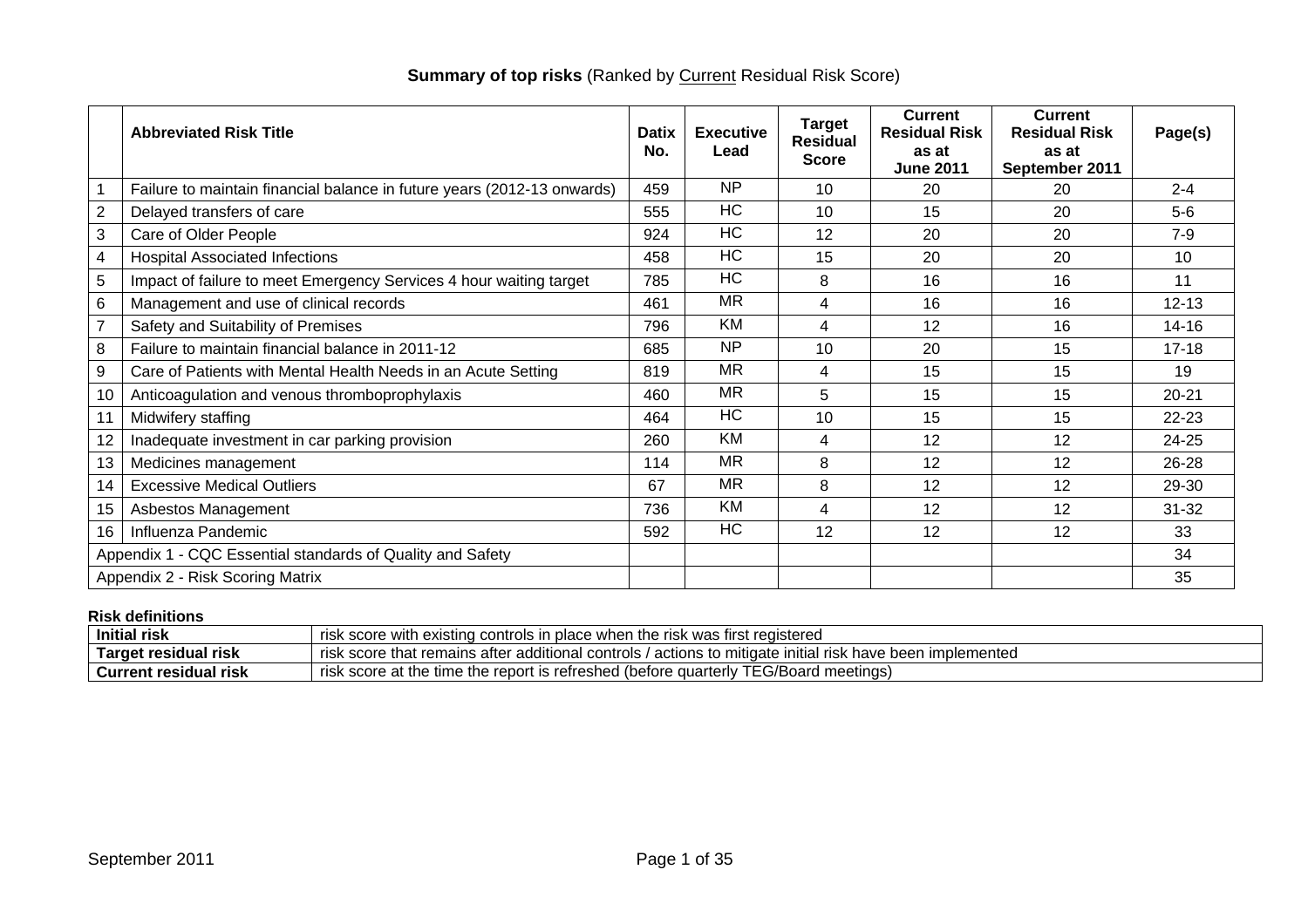| <b>Title</b>          | Failure to maintain financial balance in future years (2012/13 onwards) |
|-----------------------|-------------------------------------------------------------------------|
| <b>Risk owner</b>     | Director of Finance                                                     |
| <b>DATIX ID</b>       | 459                                                                     |
| Date entered DATIX    | 18/12/06                                                                |
| <b>CQC Outcome(s)</b> | Not applicable (regulated by Monitor)                                   |

| <b>Description of Risk(s)</b>                                                                                                                                     | <b>Mitigating action</b>                                                                                                         | Date due   | Cost       | Progress @ September 2012                                                                                                                                                                                                                                                                                                                                |
|-------------------------------------------------------------------------------------------------------------------------------------------------------------------|----------------------------------------------------------------------------------------------------------------------------------|------------|------------|----------------------------------------------------------------------------------------------------------------------------------------------------------------------------------------------------------------------------------------------------------------------------------------------------------------------------------------------------------|
| Unrealistic organisational<br>expectations and planning<br>assumptions                                                                                            | Produce and maintain 3 year<br>Outline Financial Plan/Strategy.                                                                  | May 2011   | Nil        | Outline Financial parameters for period 2011/12 - 2013/14 produced as<br>part of Monitor Annual Plan submission in May 2011. Size of P&E<br>challenge and financial environment well understood. Potential activity<br>reductions becoming an additional factor.                                                                                         |
| Underlying deficit carried-forward<br>from 2011/12                                                                                                                | P&E Plans and Performance<br><b>Management Framework</b><br>processes to ensure that<br>Directorates address budget<br>deficits. | Mar 2012   | Nil        | Enhanced focus on P&E delivery (with external support), strong<br>commitment to address operational constraints and firm Performance<br>Management to secure sustainable improvement. Greater focus on SLR<br>Action Plans to further focus on sustainable improvements. Results to-<br>date in 2011/12 are a concern.                                   |
| Consequences of new Operating<br><b>Framework and Standard</b><br>National Contracts where new<br>national rules/terms are less<br>favourable than current terms. | Negotiation of contract by<br>experienced team with clear<br>parameters and understanding of<br>issues.                          | Mar 2012   | Nil        | Likely to be a major issue unless provider voice is heard nationally.<br>Concern that issues around rules on Emergency Readmissions within<br>30 days will cause major difficulties.                                                                                                                                                                     |
| High national efficiency targets<br>and failure to deliver necessary<br>Productivity and Efficiency<br>requirements.                                              | Drive Service Improvement P&E<br>Programme and ensure<br>production and delivery of P&E<br>plans/targets                         | Ongoing    | <b>TBC</b> | On-going work to drive corporate Programmes and Directorate Plans.<br>High level 3 year plan developed. Additional investment in Programmes<br>and external support to ensure future success. "Opportunities Search"<br>likely to be a key element of external consultancy support. Realism is<br>required about the level of P&E deliverable each year. |
| Income losses/variability due to<br>patient choice, "demand<br>management", general NHS<br>financial pressures, QIPP Plans,<br>etc                                | Continue modelling of future<br>activity requirements and develop<br>action plans where down-sizing is<br>required.              | April 2012 | Nil        | Activity reductions planned in 2011/12 and likely to be similar pressures<br>in future years. Consequences of GP led Commissioning unclear but<br>"Choice" offers opportunities as well as threats. New commissioning<br>arrangements for specialised services may also bring challenges and<br>constraints.                                             |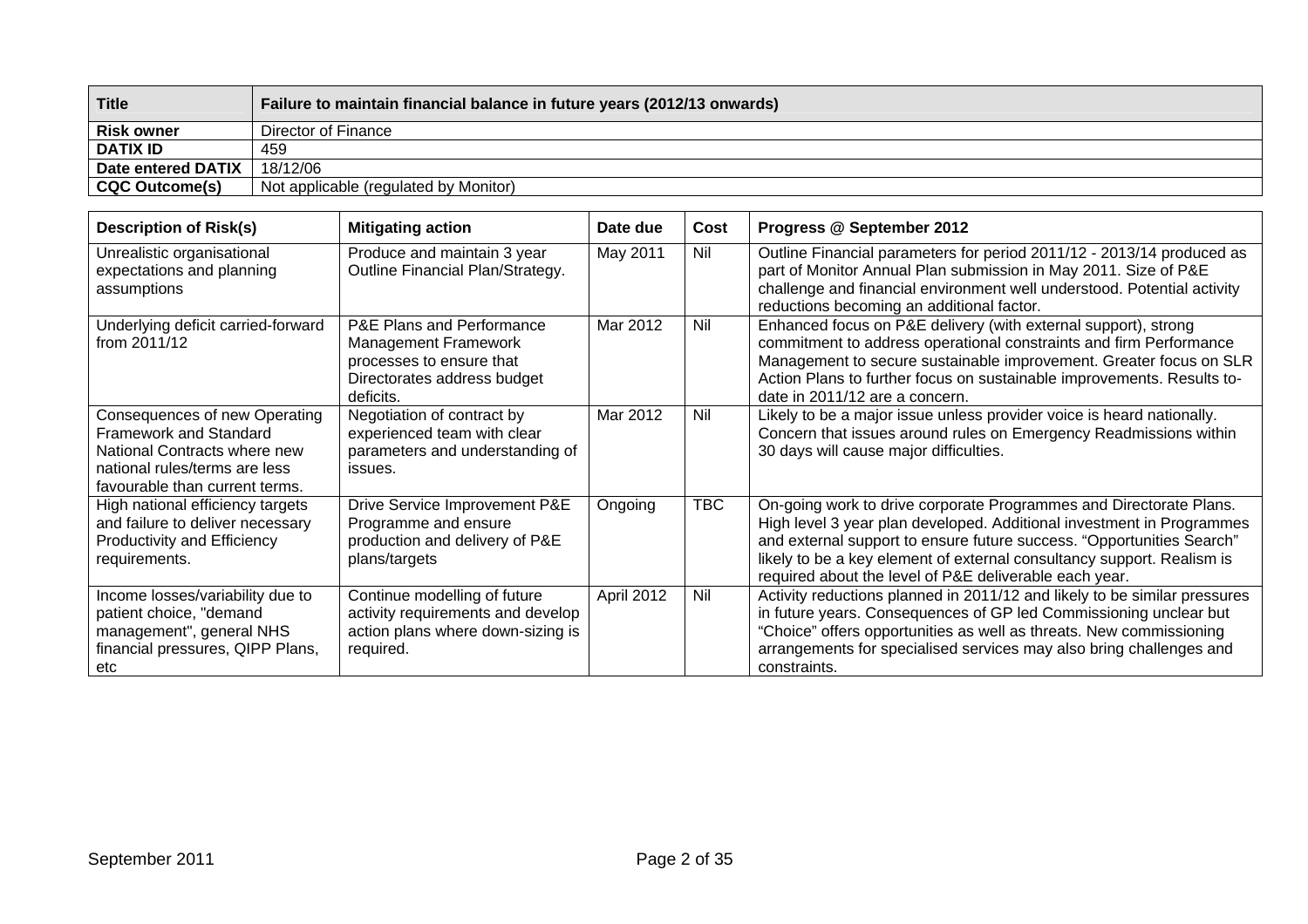| <b>Description of Risk(s)</b>                                                                              | <b>Mitigating action</b>                                                                       | Date due   | Cost | Progress @ September 2012                                                                                                                                                                                                                             |
|------------------------------------------------------------------------------------------------------------|------------------------------------------------------------------------------------------------|------------|------|-------------------------------------------------------------------------------------------------------------------------------------------------------------------------------------------------------------------------------------------------------|
| Pressure to meet quality and<br>regulatory standards without any<br>new external funding                   | Set achievable Financial Plans.<br>Rigorous review and prioritisation                          | Mar 2012   | Nil  | Business Planning process to be further refined for 2012/13. Minimal<br>funding available so difficult choices are inevitable. Operational<br>management of issues will be critical.                                                                  |
| Pressure to meet service targets<br>without any/adequate new<br>external funding                           | of potential cost pressures,<br>investments, etc to ensure<br>unavoidable and value for money. |            |      |                                                                                                                                                                                                                                                       |
| Nationally generated and other<br>cost pressures without adequate<br>funding                               | Seek additional income<br>opportunities, eg through LBC,<br>Quality Payments, etc.             |            |      |                                                                                                                                                                                                                                                       |
| Capital investment without<br>adequate revenue funding.                                                    |                                                                                                |            |      |                                                                                                                                                                                                                                                       |
| Unsatisfactory outcome to further<br>changes to Tariffs/MFF for<br>2012/13 and thereafter.                 | Seek to influence tariff and MFF<br>development.<br>Further internal work to review            | Mar 2012   |      | Scope limited unless "Shelford Group" can become influential. Likely to<br>be on-going challenges from PCTs on non-tariff areas but neutrality on<br>pricing/technical issues agreed for 2010/11 and 2011/12.                                         |
|                                                                                                            | tariffs and ensure appropriate<br>income recovery.                                             | On-going.  |      |                                                                                                                                                                                                                                                       |
| Insufficient contingency in<br><b>Balance Sheet to mitigate</b><br>financial problems                      | Maintain strengthen in Balance<br>Sheet/Working Capital position.                              | On-going   | Nil  | Underlying cash balances of £15-20m to be held with any further<br>surplus used for capital investment. Provided I&E and Capital Plans in<br>balance the working capital position will be maintained. Working Capital<br>Facility maintained at £60m. |
| Income losses on Education and<br>Training contract arrangements<br>from 2012/13 following MPET<br>Review. | Seek to influence implementation.                                                              | April 2012 | Nil  | National costing exercise suggests £10m loss on SIFT. New<br>arrangement likely to be introduced for 2012/13 but transition path still<br>under discussion.                                                                                           |
| Inadequate capital funding to<br>enable priority schemes to                                                | <b>Capital Planning processes</b><br>improved.                                                 |            |      | Work on-going re roles, responsibilities, planning, cost control and other<br>processes.                                                                                                                                                              |
| progress                                                                                                   | 5 year Capital Plan developed-<br>will be reviewed every quarter.                              | Ongoing    |      | Updated 5 year Plan approved by Board in April 2011 with no reliance<br>on I&E surpluses. Challenging financial position on capital likely in<br>future years as new pressures emerge.                                                                |
|                                                                                                            | Ensure absolute consistency<br>between service, financial,<br>workforce and estate planning.   |            |      | Business Planning process.                                                                                                                                                                                                                            |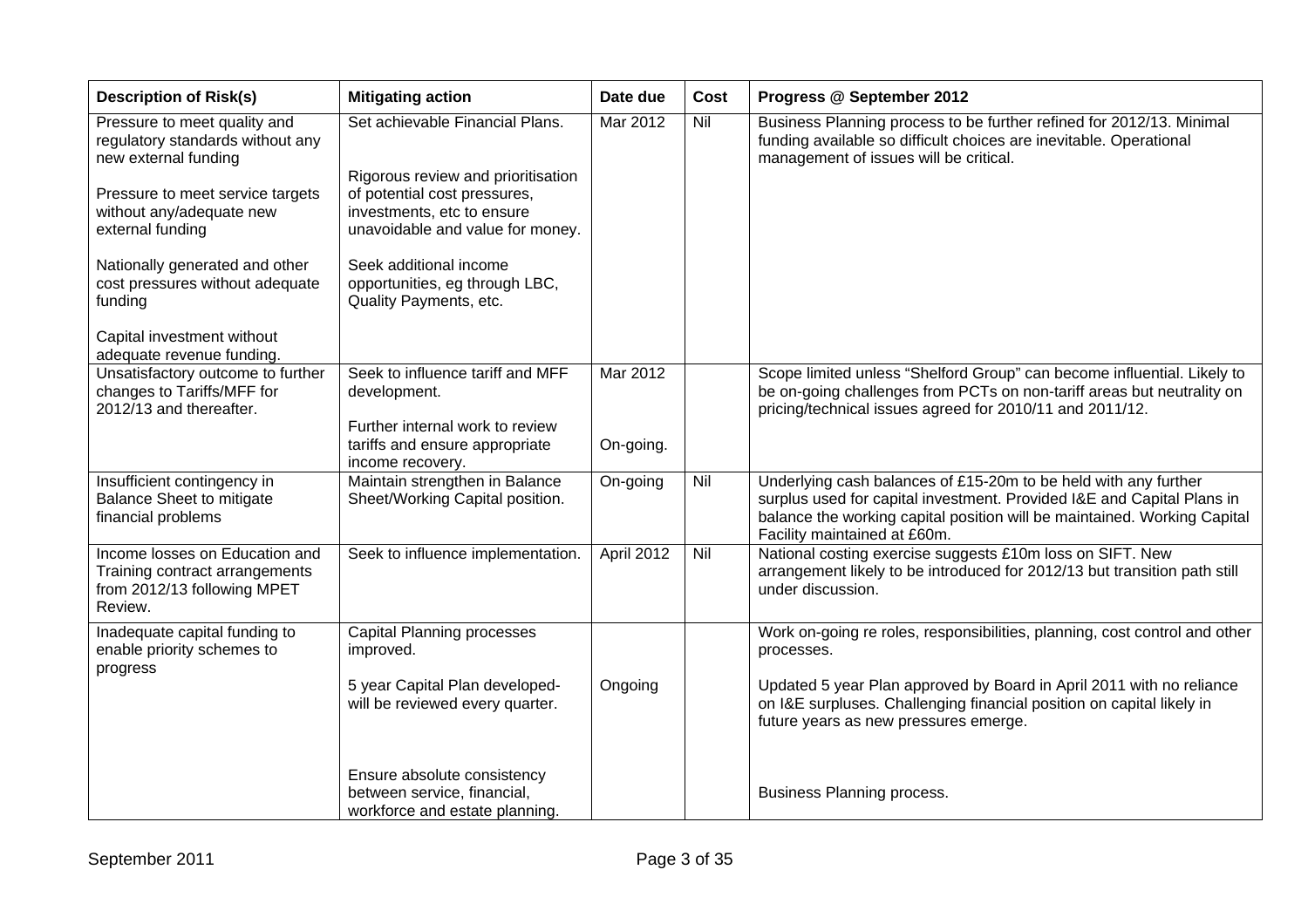|                         | <b>Consequence</b> | Likelihood | <b>Risk Score</b> |
|-------------------------|--------------------|------------|-------------------|
| Initial risk            |                    |            | 20                |
| <b>Target Residual</b>  |                    |            | 10                |
| <b>Current Residual</b> |                    |            | 20                |

A failure to achieve financial balance would be serious from both a financial and reputational perspective. The potential to lead to a loss of confidence in, and commitment to, delivering future financial balance is also a major factor. The target consequence position, therefore, would remain 5. The target likelihood position of 2 would reflect a position of reasonable confidence that financial balance would be achieved based on firm plans for the next year

and outline plans for the following two years.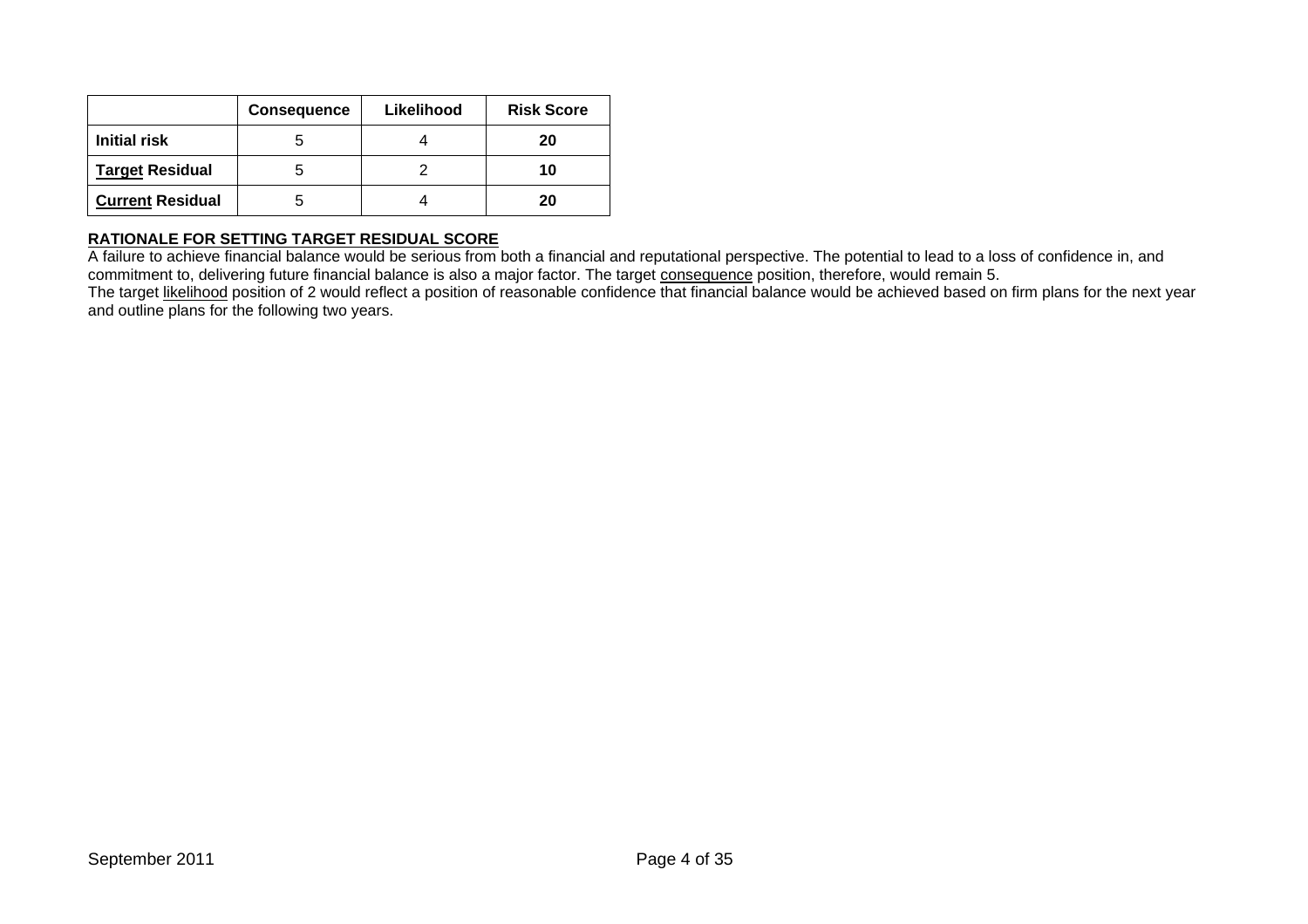| <b>Title</b>          | <b>Delayed Transfers of Care</b>                                                                       |
|-----------------------|--------------------------------------------------------------------------------------------------------|
| <b>Risk owner</b>     | <b>Chief Nurse/Chief Operating Officer</b>                                                             |
| <b>DATIX ID</b>       | 555                                                                                                    |
| Date entered DATIX    | 04/09/07                                                                                               |
| <b>CQC Outcome(s)</b> | Outcome 4: Care and welfare of people who use services and Outcome 6: Cooperating with other providers |

| <b>Description of Risk(s)</b>                                                                                                                                                                                                                                                                                                                                                                                                                                                                                                | <b>Mitigating action</b>                                                                                                                                                                                                                                                                                                                                                                                                                                                                                                                               | Date due                                                                                                                                                  | Cost       | Progress @ September 2011                                                                                                                                                                                                                                                                                                                                                                                                                                                                                                                                                                                                                                                                                                                                                                                                                                                                                                                                                                                                                                                                                                           |
|------------------------------------------------------------------------------------------------------------------------------------------------------------------------------------------------------------------------------------------------------------------------------------------------------------------------------------------------------------------------------------------------------------------------------------------------------------------------------------------------------------------------------|--------------------------------------------------------------------------------------------------------------------------------------------------------------------------------------------------------------------------------------------------------------------------------------------------------------------------------------------------------------------------------------------------------------------------------------------------------------------------------------------------------------------------------------------------------|-----------------------------------------------------------------------------------------------------------------------------------------------------------|------------|-------------------------------------------------------------------------------------------------------------------------------------------------------------------------------------------------------------------------------------------------------------------------------------------------------------------------------------------------------------------------------------------------------------------------------------------------------------------------------------------------------------------------------------------------------------------------------------------------------------------------------------------------------------------------------------------------------------------------------------------------------------------------------------------------------------------------------------------------------------------------------------------------------------------------------------------------------------------------------------------------------------------------------------------------------------------------------------------------------------------------------------|
| Despite many attempts to mitigate<br>this situation the number of<br>patients inappropriately<br>occupying a hospital bed remains<br>high evidenced by the Interqual<br>audit (October 2010) and the<br>Reference Cost analysis related<br>to length of stay. This shows a<br>potential problem/opportunity in a<br>range between 130 to 170 beds.<br>The risks associated with this<br>position are both operational,<br>financial and qualitative as set out<br>below:<br>Main risks associated with this<br>position are: | Mitigation to date has largely<br>been spot purchasing of<br>additional beds at times of<br>pressure, sub-contracting elective<br>activity to meet waiting time<br>targets and small scale initiatives.<br>The decision to transfer<br>Community Services to the Trust<br>and the creation of the City-wide<br>Unscheduled Care Programme as<br>part of Sheffield Service<br><b>Transformation Programme are</b><br>crucial opportunities to maximise<br>the benefits of integration and<br>solve the many systemic causes<br>of this chronic problem. | <b>New</b><br>Unscheduled<br>Care<br>Programme<br>initiated March<br>2011.<br>Chief<br>Officer/Chair<br><b>Steering Group</b><br>initiated March<br>2011. | <b>TBC</b> | Through joint analysis of the causes of financial pressures the<br>impact on all organisations and on individual patient care of<br>inappropriate reliance on hospital there has been joint<br>recognition that the current default situation is one of the largest<br>operational and financial risks facing NHS services in Sheffield.<br>This is also the case in other major cities. Consequently a city-<br>wide steering group of Chairs and Chief Officers has been<br>formed (Transforming Sheffield's Health Steering Group) which<br>will sponsor a number of key programmes to bring about<br>system change that will be radical and transformational.<br>The first programme is related to Unscheduled Care. Within<br>this programme the Trust will aim to reduce urgent admissions<br>to those that are appropriate, reduce the length of stay to that<br>consistent with acute care, assist with a review and overhaul of<br>assessment processes, maximise the potential from the<br>integration of community services with those in primary care<br>and hospital care leading to a phased reduction in unscheduled |
| inability to admit elective<br>patents and the resultant<br>failure to meet the 18 week<br>trajectories for inpatients<br>financial consequences of<br>$\bullet$<br>failing to meet elective targets<br>Cost of providing services in<br>hospital, opportunity cost to<br>SPCT of excess bed day<br>payments                                                                                                                                                                                                                 | Financial and operation pressures<br>have provided an impetus to<br>pursue this joint work but will also<br>introduce tensions as the impact<br>of changed systems is realised.<br>A Health Community QIPP<br>programme with an agreed risk<br>sharing arrangement has been<br>agreed as part of the 2011/2012<br>contract.                                                                                                                                                                                                                            | <b>Steering Group</b><br>to oversee the<br>delivery of the<br>programme<br>established in<br>May 2011.                                                    |            | care capacity. This will require a major change process to re-<br>balance the provision model whilst managing the complex<br>financial consequences. A large and recognised risk exists in<br>the reduced budget in 2011/12 facing the adult Social Services<br>in Sheffield which is around £18M.<br>The Clinical Super Summit on 15 March gained commitment<br>across all sectors to this change programme which will require<br>a higher degree of organisation in the primary/community care<br>sector to increase capacity as hospital reliance diminishes.                                                                                                                                                                                                                                                                                                                                                                                                                                                                                                                                                                    |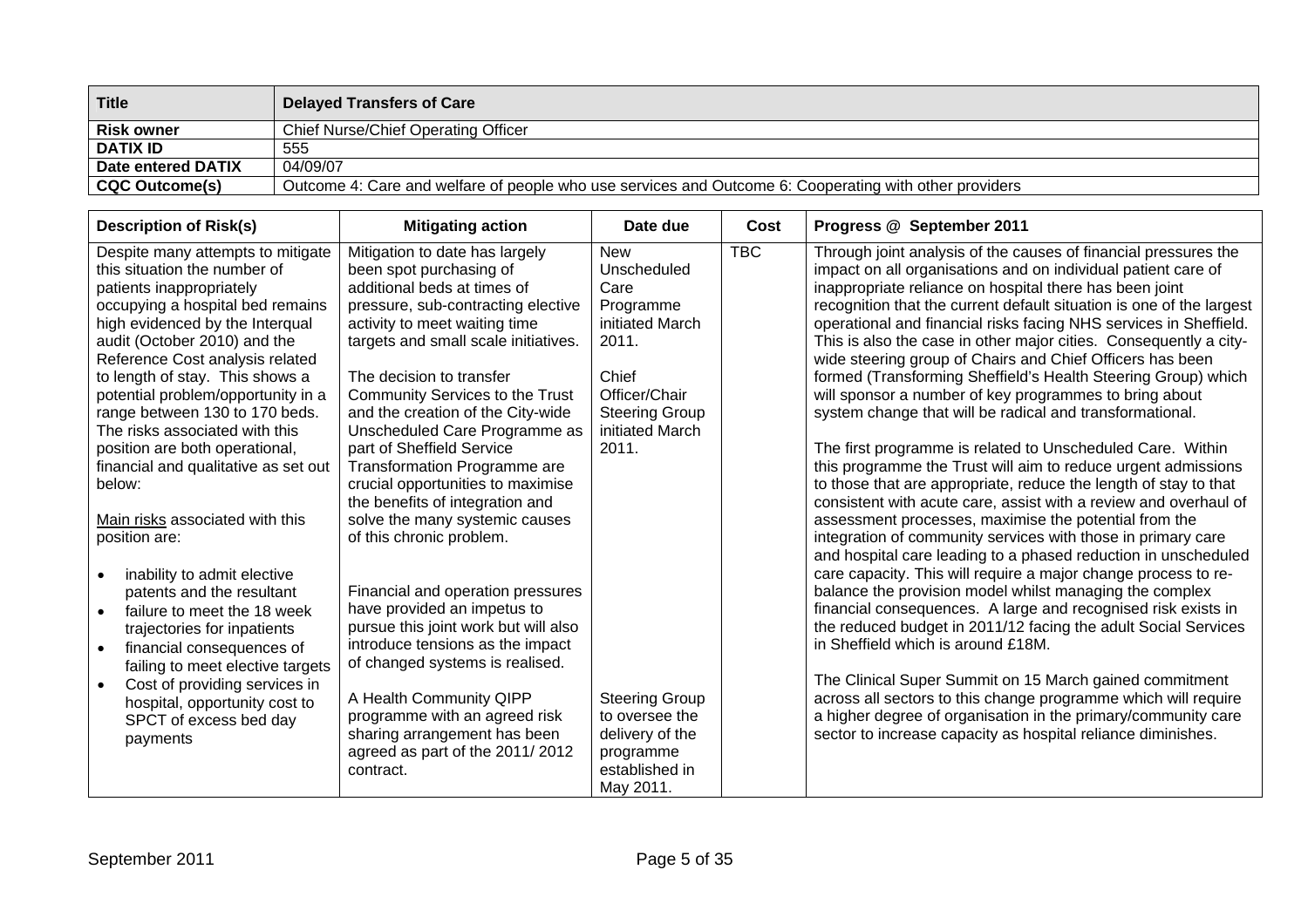| <b>Description of Risk(s)</b>                                                                                                                                                                                                                           | <b>Mitigating action</b>                                                                                                                                       | Date due                                                                                                                                | Cost | Progress @ September 2011                                                                                                                                                                                                                                                                                                                                                                                                                                                                                                                                       |
|---------------------------------------------------------------------------------------------------------------------------------------------------------------------------------------------------------------------------------------------------------|----------------------------------------------------------------------------------------------------------------------------------------------------------------|-----------------------------------------------------------------------------------------------------------------------------------------|------|-----------------------------------------------------------------------------------------------------------------------------------------------------------------------------------------------------------------------------------------------------------------------------------------------------------------------------------------------------------------------------------------------------------------------------------------------------------------------------------------------------------------------------------------------------------------|
| frustration of other<br>improvement actions which<br>will require adequate beds for<br>increased activity<br>poor experience by patients<br>and carers increased risk of<br>acquired infection because of<br>proximity to other acutely ill<br>patients | NHS S have commissioned a<br>review of CHC arrangements and<br>funding to ensure that the current<br>level of expenditure is achieving<br>the maximum benefit. | August 2011<br><b>GSM</b><br>workstream<br>within the<br><b>Clinical Service</b><br>Improvement<br>Project formed<br>September<br>2010. |      | The Trust will face a problem/opportunity of re-using space as it<br>becomes free in the RHH tower. An option of relocating a<br>significant portion of elective operating from NGH is currently<br>being pursued.<br>As part of the contract settlement for 2011/12, we have been<br>successful in securing an investment package from NHS<br>Sheffield of £3m in alternative services which will reduce<br>delayed transfers of care. This investment plan is under the<br>joint management of STHFT and NHSS (led by the Deputy<br>Chief Operating Officer). |

|                         | <b>Consequence</b> | Likelihood | <b>Risk Score</b> |
|-------------------------|--------------------|------------|-------------------|
| <b>Initial risk</b>     |                    |            | 25                |
| <b>Target Residual</b>  |                    |            | 10                |
| <b>Current Residual</b> |                    |            | 20                |

**RATIONALE FOR SETTING TARGET RESIDUAL SCORE** The current risk score remains as before since the success of the action underpinned by the joint action plan remains to be proved. There are still very considerable bed pressures on the NGH site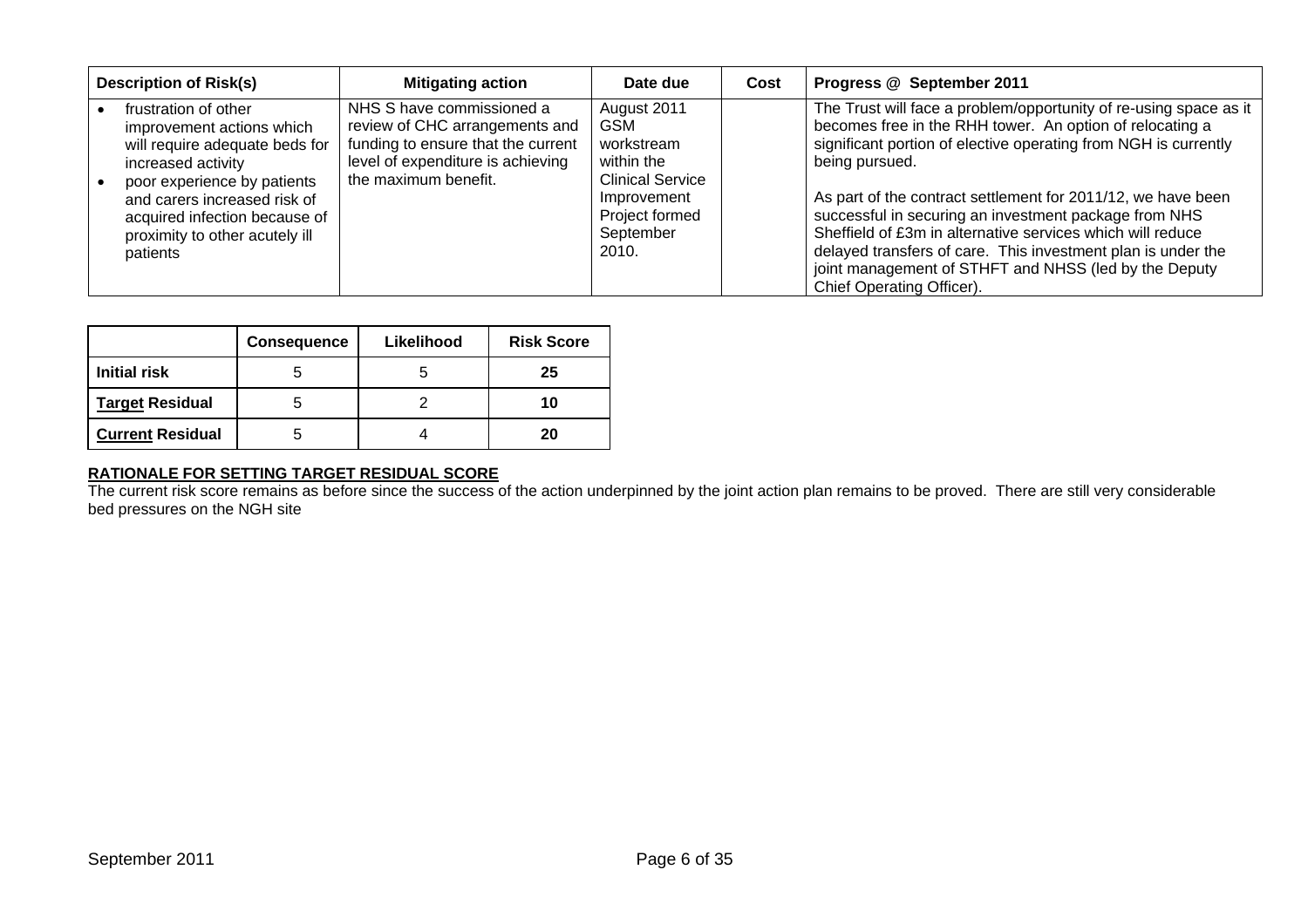| <b>Title</b>              | <b>Care of Older People</b>                |
|---------------------------|--------------------------------------------|
| <b>Risk owner</b>         | <b>Chief Nurse/Chief Operating Officer</b> |
| <b>DATIX ID</b>           | 924                                        |
| <b>Date entered DATIX</b> |                                            |
| <b>CQC Outcome(s)</b>     | All                                        |

| <b>Description of Risk(s)</b>                                                                                                                                                                                                                                                                                                                                                                                                           | <b>Mitigating action</b>                                                                                                                                                                                                                                                                                                                                                                                                                                                                                                                                             | Date due | Cost | Progress @ September 2011                                                                                                                                                                                                                                                                                                                                                                                                                                                                                                                                                                                                                                                                                                                 |
|-----------------------------------------------------------------------------------------------------------------------------------------------------------------------------------------------------------------------------------------------------------------------------------------------------------------------------------------------------------------------------------------------------------------------------------------|----------------------------------------------------------------------------------------------------------------------------------------------------------------------------------------------------------------------------------------------------------------------------------------------------------------------------------------------------------------------------------------------------------------------------------------------------------------------------------------------------------------------------------------------------------------------|----------|------|-------------------------------------------------------------------------------------------------------------------------------------------------------------------------------------------------------------------------------------------------------------------------------------------------------------------------------------------------------------------------------------------------------------------------------------------------------------------------------------------------------------------------------------------------------------------------------------------------------------------------------------------------------------------------------------------------------------------------------------------|
| There are a number of separate<br>sub-risks of care of older people<br>many of which are complex and<br>inter-related/inter-dependent:<br>Failure to deliver high                                                                                                                                                                                                                                                                       | Care of Older Peoples Group                                                                                                                                                                                                                                                                                                                                                                                                                                                                                                                                          | tbc      | tbc  | Care of Older Peoples Group reformed from STH NSF for Older                                                                                                                                                                                                                                                                                                                                                                                                                                                                                                                                                                                                                                                                               |
| quality care for older<br>people (irrespective of<br>whether they are medically fit<br>for discharge) focusing upon<br>known areas of high risk to<br>older people i.e. stroke care,<br>falls prevention and<br>orthogeriatric liaison,<br>pressure area care, infection<br>control, continence care,<br>nutrition, pain management,<br>medicines management,<br>mental health issues<br>(including dementia) and end-<br>of-life care. | work programme<br>Ongoing work to improve<br>quality and safety of care e.g.<br>Stroke Group, Dementia<br><b>Strategy Group, Nutrition</b><br><b>Steering Group Patient</b><br>Safety First, Sheffield Adult<br>Safeguarding Partnership,<br>Audit programme -<br>participation in national<br>audits for Stroke, Falls, Hip<br>Fracture, Continence Care<br>and Dementia, audits against<br>NICE guidance and relevant<br>local audits<br><b>Health Community QIPP</b><br>programme to provide the<br><b>Right Care at the Right Time</b><br>and in the Right Place |          |      | People Task Group. COP Group will provide organisational focus<br>to drive quality standards and achieve outcomes and provide a<br>multidisciplinary forum for work in the Trust and with partner<br>organisations across local health and social care economy. Terms<br>of Reference accepted by Healthcare Governance Committee in<br>March 2011.<br>Implementation of MUST, protected mealtimes captured in CAT<br>Development of Safeguarding Strategy<br>Development of Patient Experience Report<br>Local dementia strategy (taking lead from National Dementia<br>Strategy). Local dementia audit completed<br>The Health Community QIPP programme currently has 10 work<br>streams focused on reducing delayed transfers of care. |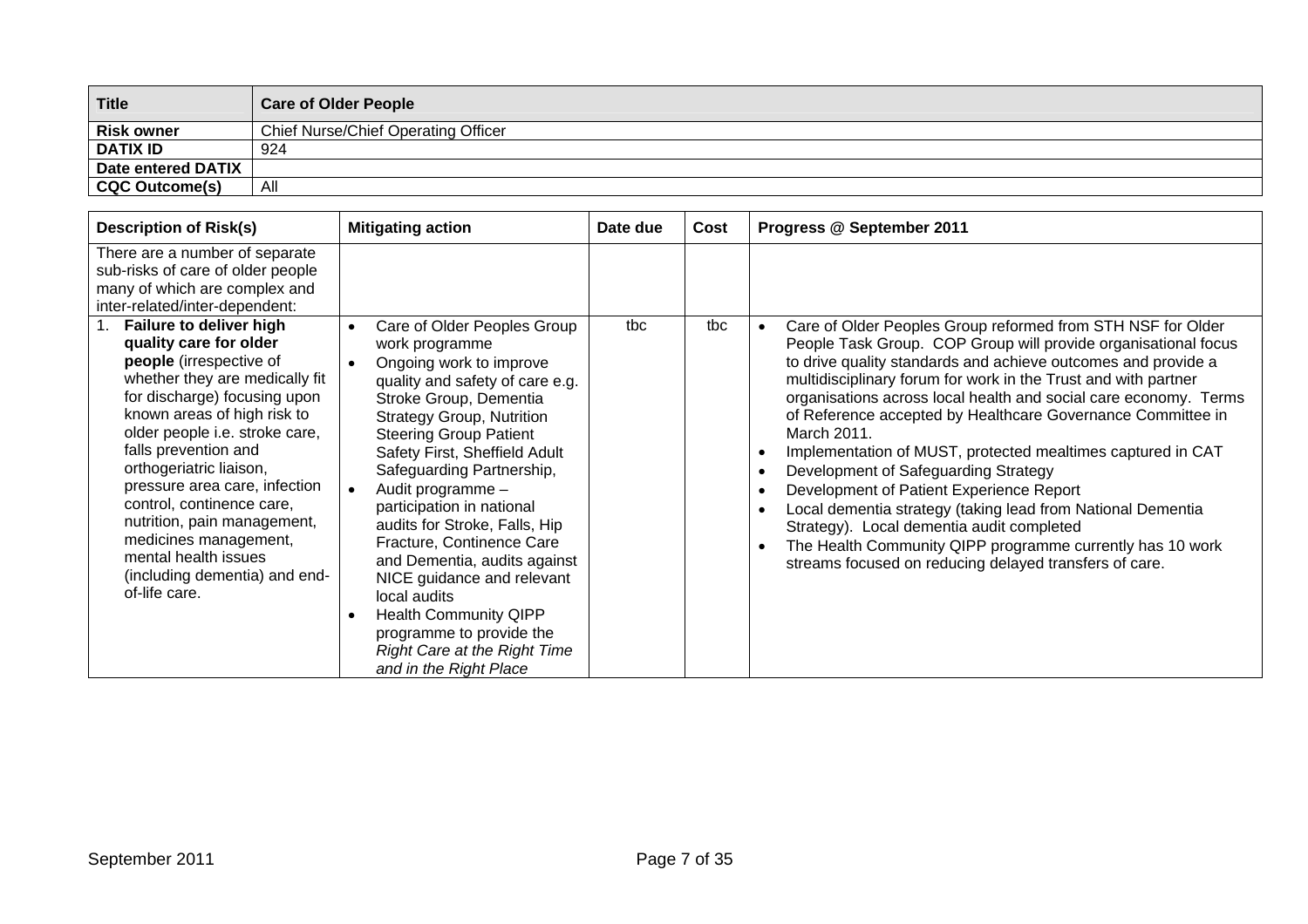| <b>Description of Risk(s)</b>                                                                                                                                                                                                                                                                                          | <b>Mitigating action</b>                                                                                                                                                                                                                                                                                                                                                                                                                                                                                                                                                                                                                                                                                                                                                                       | Date due                                   | <b>Cost</b> | Progress @ September2011                                                                                                                                                                                                                                                                                                                                                                                                                                                                                                                                                                                                                                                                                                                                                                                                                                                                                                                                                                                                                                                                                                                                                                                                                                                                                                                                                                                                    |
|------------------------------------------------------------------------------------------------------------------------------------------------------------------------------------------------------------------------------------------------------------------------------------------------------------------------|------------------------------------------------------------------------------------------------------------------------------------------------------------------------------------------------------------------------------------------------------------------------------------------------------------------------------------------------------------------------------------------------------------------------------------------------------------------------------------------------------------------------------------------------------------------------------------------------------------------------------------------------------------------------------------------------------------------------------------------------------------------------------------------------|--------------------------------------------|-------------|-----------------------------------------------------------------------------------------------------------------------------------------------------------------------------------------------------------------------------------------------------------------------------------------------------------------------------------------------------------------------------------------------------------------------------------------------------------------------------------------------------------------------------------------------------------------------------------------------------------------------------------------------------------------------------------------------------------------------------------------------------------------------------------------------------------------------------------------------------------------------------------------------------------------------------------------------------------------------------------------------------------------------------------------------------------------------------------------------------------------------------------------------------------------------------------------------------------------------------------------------------------------------------------------------------------------------------------------------------------------------------------------------------------------------------|
| Caring for older people in<br>2.<br>an inappropriate care<br>setting focusing upon the risk<br>that some older people are<br>inappropriately admitted to<br>and cared for in an acute<br>setting and/or face delayed<br>discharge to a more<br>appropriate care setting such<br>as intermediate or continuing<br>care. | City-wide Unscheduled Care<br>Programme as part of<br><b>Sheffield Service</b><br><b>Transformation Programme</b><br><b>Health Community QIPP</b><br>$\bullet$<br>programme<br>Redesign care pathways<br>Reduce inappropriate<br>$\bullet$<br>admissions<br>Development of safe<br>$\bullet$<br>alternative services in<br>community and primary care<br>More effective and timely<br>$\bullet$<br>discharge<br>Improved use of data<br>$\bullet$<br>Pilot the use of Patient<br>Champions/ Length of Stay<br>Nurses in Medicine and<br>Orthogeriatric Services.<br>KM&T programme to include<br>$\bullet$<br>a Medical Length of Stay<br>Workstream<br>Deloittes contracted to<br>develop a programme of<br>improvements around the<br><b>Continuing Health Care</b><br>system and processes. | April 2011<br>February<br>2011<br>On going | <b>TBC</b>  | Appointment of Programme Director for Unscheduled Care<br>$\bullet$<br>Programme<br>GP Assessment Unit has opened and a number of actions are<br>being taken to increase the numbers of patients attending the<br>service. A review of the effectiveness of the unit will be undertaken<br>in conjunction with NHSS<br>TCS and establishment of Community Services Care Group -<br>$\bullet$<br>development of Service Transformation Plan by end September<br>2011<br>As part of the 2011/2012 contract settlement specific workstreams<br>$\bullet$<br>have been established to further develop<br>Home of Choice to include Intermediate Care Services<br>Intermediate Care Beds for Complex Medical Patients<br>The amalgamation of the Short Term Intervention Team<br>(STIT) and Community Intermediate Care Services<br>(CICS)<br>10% increase in CICS capacity<br><b>Enhanced CICS services</b><br>Admissions avoidance, including the amalgamation of<br>front door teams increased coverage<br>Additional capacity for Dementia Care<br>Pilot Patient Champions/ Patient Flow Nurses<br>STH Geriatric and Stroke Medicine are working to redesign the care<br>$\bullet$<br>pathways to complement Quality Care for Older People Programme<br>in partnership with NHSS and Sheffield Social Services with specific<br>work to reduce the length of stay in Elderly Medicine through<br>focussed discharge planning |
| <b>Operational inefficiencies</b><br>3.<br>focusing on                                                                                                                                                                                                                                                                 |                                                                                                                                                                                                                                                                                                                                                                                                                                                                                                                                                                                                                                                                                                                                                                                                |                                            |             |                                                                                                                                                                                                                                                                                                                                                                                                                                                                                                                                                                                                                                                                                                                                                                                                                                                                                                                                                                                                                                                                                                                                                                                                                                                                                                                                                                                                                             |
| a. the impact of<br>inappropriate admissions<br>and delayed discharge on<br>waiting times and<br>cancellation of elective<br>work with consequential<br>impact (potential and<br>realised) on regulatory<br>compliance, performance<br>and reputation.                                                                 | As for 2 above i.e. admission<br>avoidance and reduced<br>length of stay via improved<br>discharge to more<br>appropriate setting<br>Development of plans to<br>transfer elective surgical<br>activity to RHH.<br><b>Winter Planning</b><br>$\bullet$                                                                                                                                                                                                                                                                                                                                                                                                                                                                                                                                          |                                            |             | As for 2 above<br>Plans are being developed to transfer some elective orthopaedic<br>athroplasty surgery to RHH to ensure reduced cancellations through out<br>the year.<br>Winter plans are being developed to include the management of<br>reasonably foreseeable events; norovirus, flu, adverse weather. This<br>will include escalation plans to manage increased activity in Acute and<br>Emergency Care.                                                                                                                                                                                                                                                                                                                                                                                                                                                                                                                                                                                                                                                                                                                                                                                                                                                                                                                                                                                                             |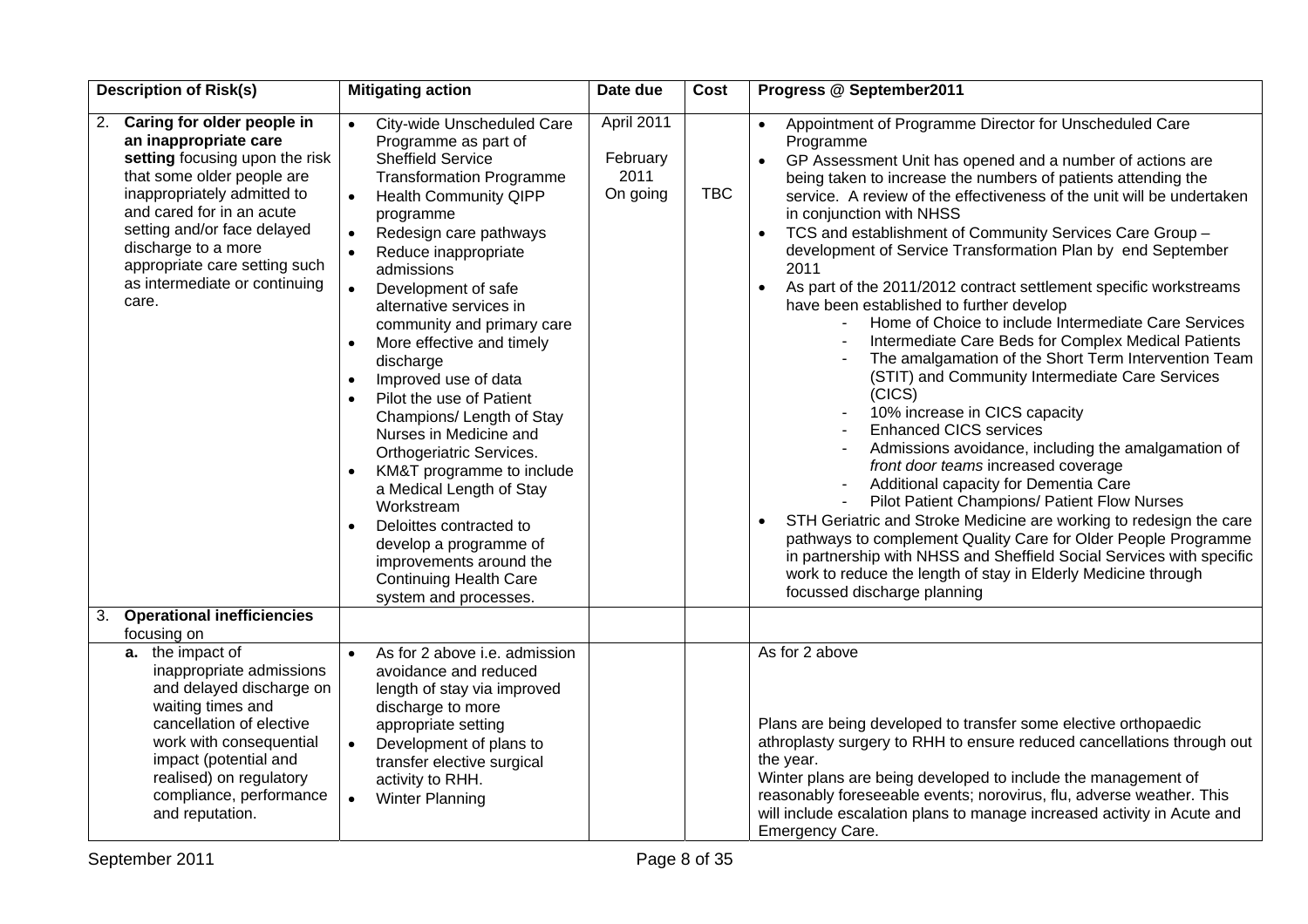| <b>Description of Risk(s)</b>                                                                                                                                                                                                                                                                     | <b>Mitigating action</b>                                                                                                                                    | Date due | Cost | Progress @ September 2011                                                                                                                                                                                                                       |
|---------------------------------------------------------------------------------------------------------------------------------------------------------------------------------------------------------------------------------------------------------------------------------------------------|-------------------------------------------------------------------------------------------------------------------------------------------------------------|----------|------|-------------------------------------------------------------------------------------------------------------------------------------------------------------------------------------------------------------------------------------------------|
| the higher cost of<br>b.<br>providing care<br>inappropriately in an<br>acute setting compared<br>to intermediate or<br>continuing care                                                                                                                                                            | As for 2 above i.e. admission<br>avoidance and reduced<br>length of stay via improved<br>discharge to more<br>appropriate setting                           |          |      | As for 2 above                                                                                                                                                                                                                                  |
| Ineffective monitoring of<br>4.<br>ongoing CQC compliance<br>with relevant CQC essential<br>standards of quality and<br>safety focusing on the risk of<br>undeclared non-compliance<br>with relevant CQC essential<br>standards of quality and<br>safety (including Equality and<br>Human Rights) | STH CQC Compliance<br>Framework.<br><b>STH Provider Compliance</b><br>Assessments (under<br>development)<br>Age Equality in Health and<br>Social Care Audit |          |      | CQC review of nutrition and dignity did not identify any concerns on<br>the two wards inspected<br>Internal Audit conducting review of CQC compliance<br>Discussions underway to participate in Age Equality in Health and<br>Social Care Audit |

|                         | <b>Consequence</b> | Likelihood | <b>Risk Score</b> |
|-------------------------|--------------------|------------|-------------------|
| <b>Initial risk</b>     |                    |            | 20                |
| <b>Target Residual</b>  |                    |            | 12                |
| <b>Current Residual</b> |                    | C          | 20                |

UK is an ageing society e.g.20% (12 million people) people are over 60. At present there are approximately 1.25m aged 85 or older (predicted to double in the next 25 years and treble in the next 35). Older people are largest single group of patients in NHS and main user of resources e.g. >60% of general and acute hospital beds in use by over 65's. Recent reports have highlighted examples of poor quality of care of older people in the NHS.

The overarching risk includes 4 sub-risks which have been assessed against a number of consequence domains using the Trust's consequence scoring matrix. The consequence, if the risk is realised, cannot be significantly moderated: Quality of patient experience / outcome is assessed as <<Major>> i.e. Mismanagement of patient care, long term effects greater than 7 days. The focus of the risk management plan will be on taking action to reduce the likelihood of the risk being realised from <<Almost certain>> to <<Possible>>. Given the demographic pressures outlined above and rising public expectations it is unrealistic to expect any further reduction in likelihood.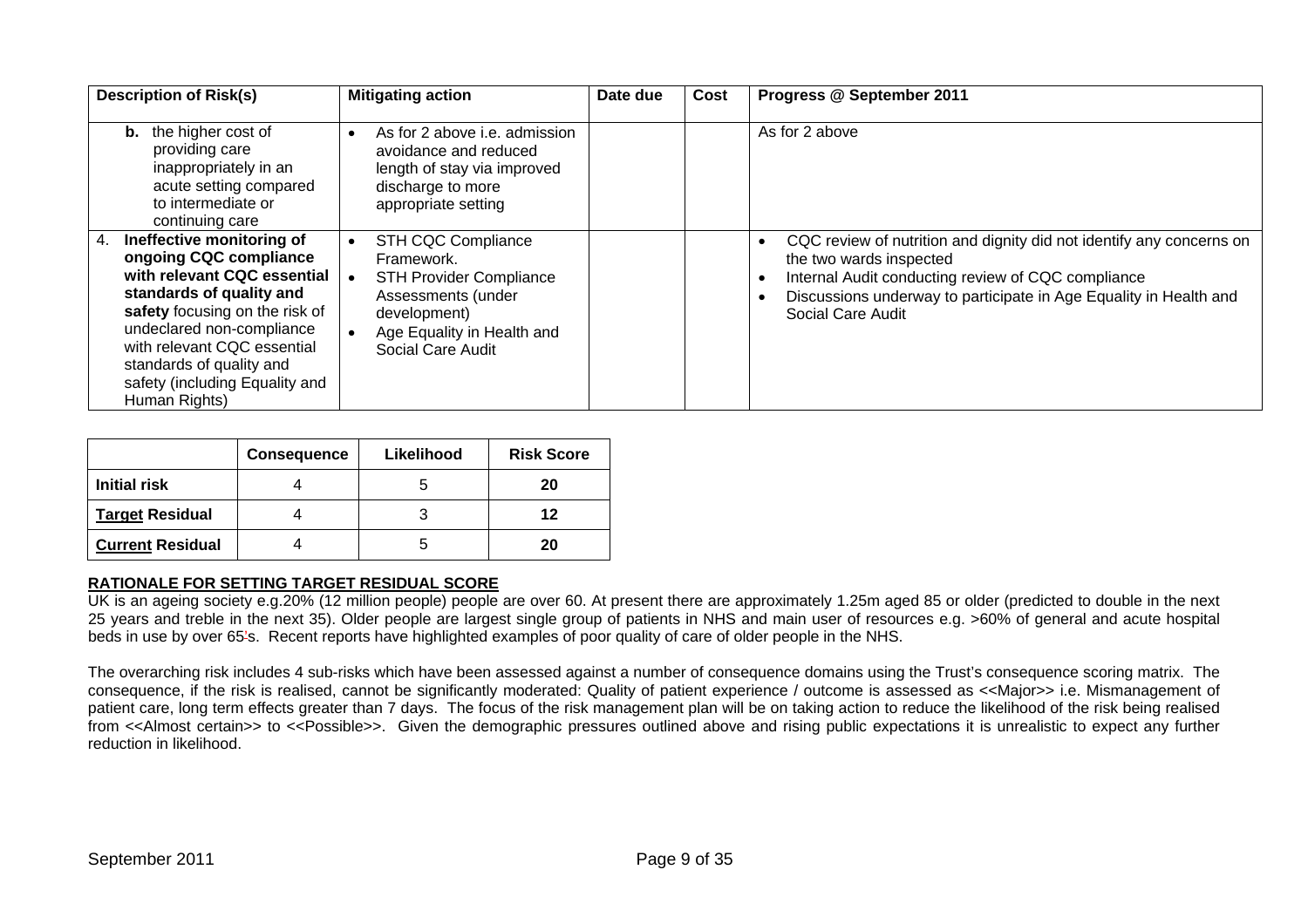| <b>Title</b>              | <b>Healthcare Associated Infection</b>       |
|---------------------------|----------------------------------------------|
| <b>Risk owner</b>         | <b>Chief Nurse</b>                           |
| <b>DATIX ID</b>           | 458                                          |
| <b>Date entered DATIX</b> | 18/12/06                                     |
| <b>CQC Outcome(s)</b>     | Outcome 8: Cleanliness and infection control |

| <b>Description of Risk(s)</b>                                                                                                                                                                                                                                                                                                                                                                                 | <b>Mitigating action</b>                                                                                                                                                                                                                                                                                                                                                                                             | Date due | Cost | Progress @ September 2011                                                                                                                                                                                                                                                                                                                                                                                                                                                                                                                                                                                                                                                                                                                                                                                                                                                                                                                                                                                                                          |
|---------------------------------------------------------------------------------------------------------------------------------------------------------------------------------------------------------------------------------------------------------------------------------------------------------------------------------------------------------------------------------------------------------------|----------------------------------------------------------------------------------------------------------------------------------------------------------------------------------------------------------------------------------------------------------------------------------------------------------------------------------------------------------------------------------------------------------------------|----------|------|----------------------------------------------------------------------------------------------------------------------------------------------------------------------------------------------------------------------------------------------------------------------------------------------------------------------------------------------------------------------------------------------------------------------------------------------------------------------------------------------------------------------------------------------------------------------------------------------------------------------------------------------------------------------------------------------------------------------------------------------------------------------------------------------------------------------------------------------------------------------------------------------------------------------------------------------------------------------------------------------------------------------------------------------------|
| Sub risks:<br>Direct risk of<br>morbidity/mortality to patients<br>and staff<br>Risk of adverse Inspection<br>and Regulatory Body reports<br>Failure to meet performance<br>targets<br>Potential for complaint and/or<br>litigation<br>Impact on business continuity<br>Reputational risks - negative<br>publicity and loss of public<br>confidence to services<br>Disruption due to outbreak of<br>infection | Infection Control Programme<br>Funded specialist IC posts<br>Ward Accreditation<br>Screening<br><b>Cohort Ward</b><br>Ward refurbishments<br>Funded cleaning regimes<br>Surveillance<br>Root Cause Analyses and action<br>plans<br>Work with Governors Council,<br>local media and HPA<br><b>Care Quality Commission HCAI</b><br>Norovirus action plan 2011.<br>Deep Clean Programme<br>C.difficile Action Plan 2011 | Ongoing  | £3m  | <b>Current situation</b><br>MRSA Bacteraemia: 0 Trust attributable cases since September 2010<br>(target 2011/12 10 cases)<br>MSSA Bacteraemia: 58 cases since 1 January 2011 - 31 July 2011 (No<br>target for 2011/12<br>C.difficile: 184 cases in 2010/11. 90 cases from April to July 2011<br>(target for 2011/12 134 cases)<br>Norovirus: Outbreaks since November and continuing into-August<br>Impact on risks and sub risks<br>The target for 2011/12 for C. difficile is 134, the current level of<br>performance makes the likelihood of achieving that target small. This<br>could lead to regulatory action most likely from Monitor. In addition the<br>Trust may receive adverse publicity from either a potential increase in<br>C.difficile or if Monitor takes regulatory action. An action plan has been<br>produced and is being implemented to try to reduce the current rate of<br>C.difficile acquisition, this includes the need to regularly deep clean<br>wards and changes to practice relating to antibiotic prescribing |

|                         | <b>Consequence</b> | Likelihood | <b>Risk Score</b> |
|-------------------------|--------------------|------------|-------------------|
| Initial risk            |                    |            | 25                |
| <b>Target Residual</b>  |                    |            | 15                |
| <b>Current Residual</b> |                    |            | 20                |

There are inherent risks in a healthcare setting of the transmission of infections. There is a high concentration of people who are susceptible to infection in an area where there is an increase prevalence of active pathogens. The **consequence** of the risk is unmodifiable i.e. it is rated as catastrophic because it could involve the death of a patient as a result of a hospital acquired infection. The **likelihood** to score remains at 3 possible, due to the inherent risks identified above.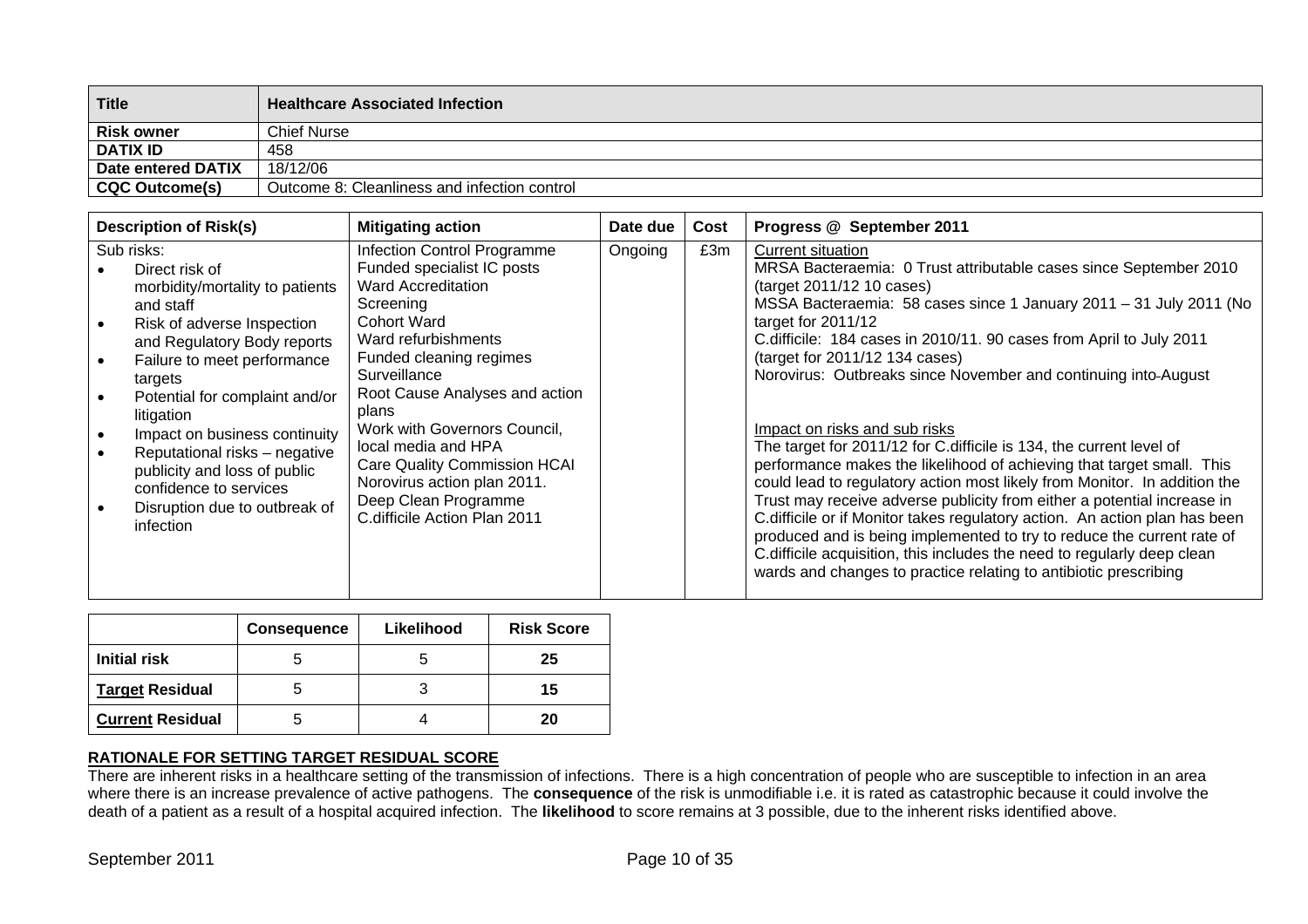| <b>Title</b>          | Impact of failure to meet Emergency Services 4 hour waiting target |
|-----------------------|--------------------------------------------------------------------|
| <b>Risk owner</b>     | <b>Chief Operating Officer</b>                                     |
| <b>DATIX ID</b>       | 785                                                                |
| Date entered DATIX    | 3.3.10                                                             |
| <b>CQC Outcome(s)</b> | Not applicable (Regulated by Monitor)                              |

| <b>Description of Risk(s)</b>                                                                                                                                                                                                      | <b>Mitigating action</b>                                                                                                                                                                                                                                                                                                                               | Date due | Cost | Progress @ September 2011                                                                                                                                                                                                                                                                                                                                                                                                                                                                                                                                                                                                                                                                                                                                                                                                                                                                                                                                                                         |
|------------------------------------------------------------------------------------------------------------------------------------------------------------------------------------------------------------------------------------|--------------------------------------------------------------------------------------------------------------------------------------------------------------------------------------------------------------------------------------------------------------------------------------------------------------------------------------------------------|----------|------|---------------------------------------------------------------------------------------------------------------------------------------------------------------------------------------------------------------------------------------------------------------------------------------------------------------------------------------------------------------------------------------------------------------------------------------------------------------------------------------------------------------------------------------------------------------------------------------------------------------------------------------------------------------------------------------------------------------------------------------------------------------------------------------------------------------------------------------------------------------------------------------------------------------------------------------------------------------------------------------------------|
| Poor patient experience<br>Greater regulatory oversight<br>by Monitor and potential for<br>knock-on of greater scrutiny<br>by other regulators<br>A year on year increase in<br>attendances of at least 4%.<br>Reputational damage | <b>Emergency Care Intensive</b><br>Support Team visited in -<br>Sept/Oct 09 revisited in October<br>2010.<br>Comments and suggestions from<br>the ECIST visit in October have<br>been built into the health<br>community Action Plan with short,<br>medium and long term plans for<br>STHFT, NHS Sheffield, YAS and<br>SCT to address specific issues. |          |      | For 2011/2012 performance is being measured at 95% of patients<br>attending STH services (A&E, MIU at RHH and the Eye Casualty) will<br>be seen treated, admitted or discharged within 4 hours of arrival.<br>Against this standard, performance in Q1 was 95.6 % and Q2 to date is<br>96.94%. Performance against type 1 (NGH attendances only) remains a<br>significant challenge and performance to date is 94.9%. Work is<br>underway with NHS S and the Health Community to develop an action<br>plan to deliver improvements in the unscheduled care pathways.<br>From July 2011 additional quality indicators have been introduced and<br>the Trust is required to publish performance against these indicators on<br>the STH Website. Although baseline national data is still being collated<br>it is clear that the delivery of the additional quality measures will require<br>additional actions including the appointment of additional consultants<br>and the redevelopment of A&E. |

|                         | <b>Consequence</b> | Likelihood | <b>Risk Score</b> |
|-------------------------|--------------------|------------|-------------------|
| Initial risk            |                    |            | 16                |
| <b>Target Residual</b>  |                    |            |                   |
| <b>Current Residual</b> |                    |            | 16                |

**RATIONALE FOR SETTING TARGET RESIDUAL SCORE**  The assessment of residual risk is based upon reducing the likelihood of a failure to achieve the National Target of 95% of patients seen, treated, admitted or discharged within 4 hours. A failure to achieve the A&E standard would continue to have a high impact on the organisation as it has a significant consequence to the national, SHA and Monitor assurance frameworks, and also to the ability of surgical specialties to undertake planned elective work.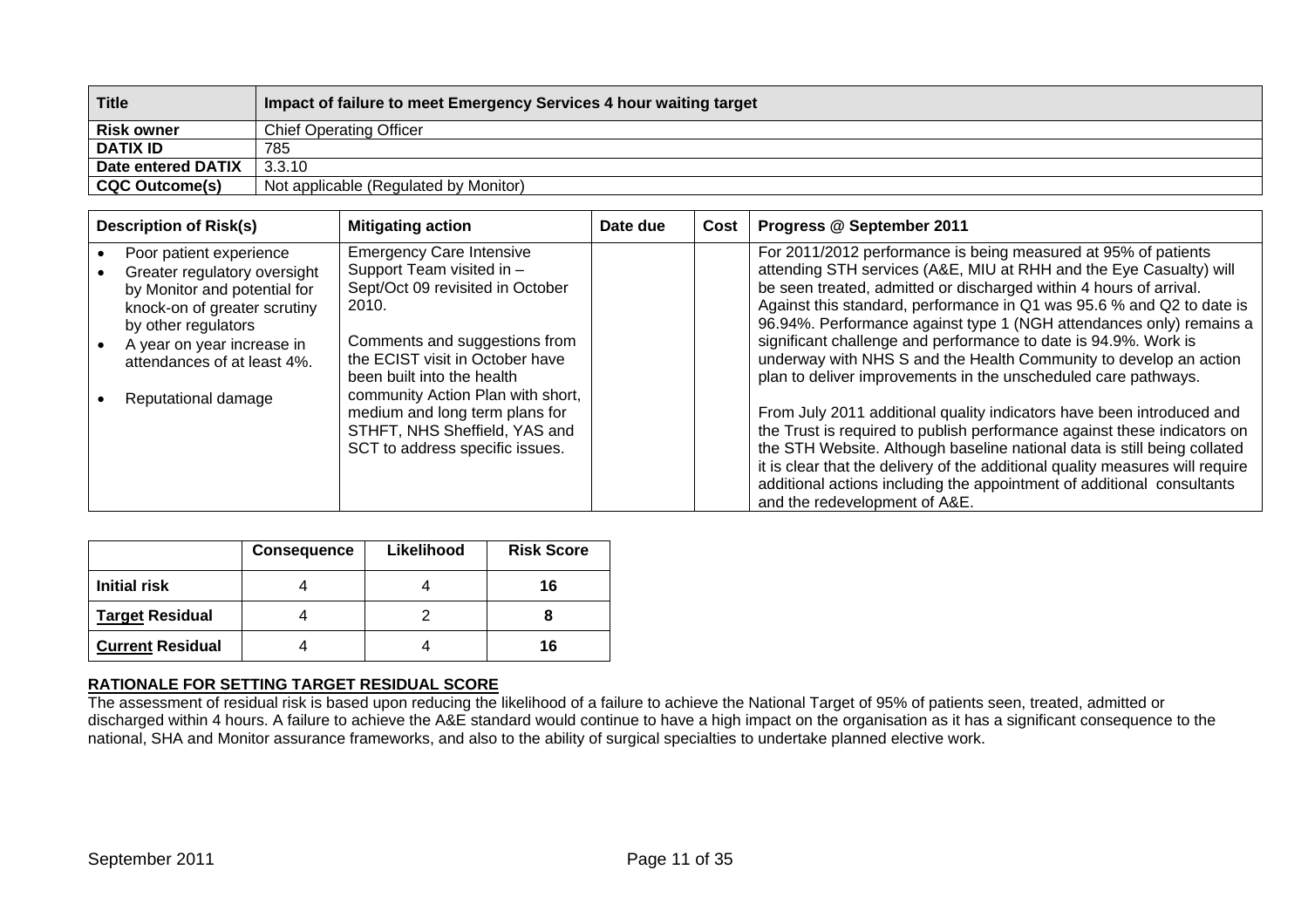| <b>Title</b>       | <b>Management and Use of Clinical Records</b> |
|--------------------|-----------------------------------------------|
| <b>Risk owner</b>  | Medical Director                              |
| <b>DATIX ID</b>    | 461                                           |
| Date entered DATIX | 18/12/06                                      |
| <b>CQC Outcome</b> | Outcome 21: Records                           |

| <b>Description of Risk(s)</b>                                                                                                                         | <b>Mitigating action</b>                                                                                                                                                                                                                      | Date due       | Cost  | Progress @ September 2011                                                                                                                                                                                                                                                                                                                                                                                                                                                                                                                                                                                                                                                                                                                                                                                                                                                                                                                                                                                                                                                                                                                                                                                                                                                                                                                                                                                                                                                                                                                                                                                                                                                                                                                                                                                                                                                                                                                                                                                                                                                                                                                                                                                                     |
|-------------------------------------------------------------------------------------------------------------------------------------------------------|-----------------------------------------------------------------------------------------------------------------------------------------------------------------------------------------------------------------------------------------------|----------------|-------|-------------------------------------------------------------------------------------------------------------------------------------------------------------------------------------------------------------------------------------------------------------------------------------------------------------------------------------------------------------------------------------------------------------------------------------------------------------------------------------------------------------------------------------------------------------------------------------------------------------------------------------------------------------------------------------------------------------------------------------------------------------------------------------------------------------------------------------------------------------------------------------------------------------------------------------------------------------------------------------------------------------------------------------------------------------------------------------------------------------------------------------------------------------------------------------------------------------------------------------------------------------------------------------------------------------------------------------------------------------------------------------------------------------------------------------------------------------------------------------------------------------------------------------------------------------------------------------------------------------------------------------------------------------------------------------------------------------------------------------------------------------------------------------------------------------------------------------------------------------------------------------------------------------------------------------------------------------------------------------------------------------------------------------------------------------------------------------------------------------------------------------------------------------------------------------------------------------------------------|
| Multiple sets of case notes.<br>Site specific patient numbers<br>System management and data<br>issues resulting from the merger<br>of independent PAS | <b>Patient Records Development</b><br>Programme established to:<br>• Implement a single patient<br>number<br>• Review options and if<br>appropriate implement single<br><b>PAS</b><br>• Introduce Inter Professional<br>Patient Record (IPPR) | Summer<br>2011 | £1.4m | Programme funding approved by BPT in August 2008 and the<br>$\bullet$<br>business case for a single PAS approved in September 2009.<br>Plans for implementation of the single patient number approved by<br>$\bullet$<br>the Programme Board on 17 <sup>th</sup> March 2009. NGH medical record<br>libraries successfully re-numbered and most IT systems / interfaces<br>updated during June 2009. Single STHFT patient number<br>operational from July 2009. Renumbering of ICE system<br>successfully implemented in February 2010. Plans for renumbering<br>of CRIS / PACS ongoing.<br>The IPPR project commenced in May 2008 and was implemented<br>in all departments as planned by July 2010 and is now established<br>practice across virtually the whole Trust. Operational issues within<br>ophthalmology and urology have been resolved, but issues within<br>Renal are still being assessed. Formal funding for another year is<br>still to be confirmed and there is no funding allocated for managing<br>the IPPR in the longer term.<br>A contract for the iSOFT PatientCentre was awarded in November<br>2009 and a project to implement PatientCentre was formally<br>initiated in December 2009. A Project Team has been established<br>and detailed plan created and maintained. PatientCentre went live<br>in September at NGH (commencing with deployment in<br>Orthopaedics in mid-September) and live at the Central Campus in<br>May 2011. The go-live went reasonably well, but a number of post<br>go-live issues have been identified, including a number of functional<br>issues that make the management of 18 week-wait information<br>much more difficult. All functional issues have been investigated by<br>the software supplier, and a new release of support is currently<br>being tested by the Trust. This will only fix some of the issues and<br>further fixes will be required. A summary of key issues has been<br>reported to the Programme Board at each meeting and include:<br>Implementation Team resourcing; and the software faults and<br>functional issues noted above. The scale of post go-live issues will<br>now have a knock-on impact for the rest of the programme. |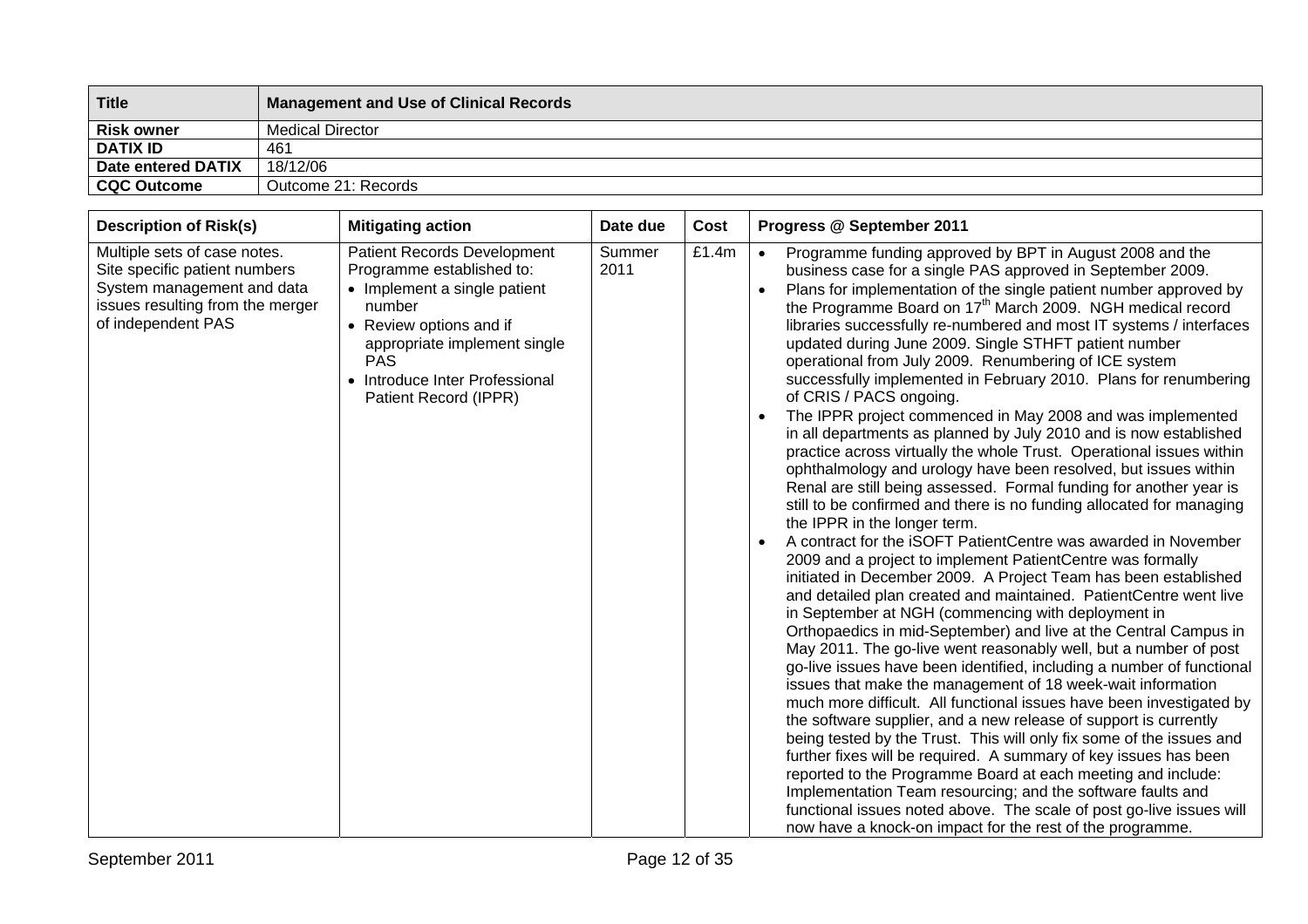| <b>Description of Risk(s)</b> | <b>Mitigating action</b> | Date due | Cost | Progress @ September 2011                                                                                                                                 |
|-------------------------------|--------------------------|----------|------|-----------------------------------------------------------------------------------------------------------------------------------------------------------|
|                               |                          |          |      | The programme to complete implementation of PatientCentre at<br>NGH and to roll-out bed management across the Trust needs to be<br>agreed and timetabled. |

|                         | <b>Consequence</b> | Likelihood | <b>Risk Score</b> |
|-------------------------|--------------------|------------|-------------------|
| Initial risk            |                    |            | 20                |
| <b>Target Residual</b>  |                    |            |                   |
| <b>Current Residual</b> |                    |            | 16                |

**RATIONALE FOR SETTING TARGET RESIDUAL SCORE**  The residual score recognises the small risk that even with well-managed medical records systems, it can never be guaranteed that clinical records will always be available when needed, and never be misplaced or unavailable, in a large Acute Hospital.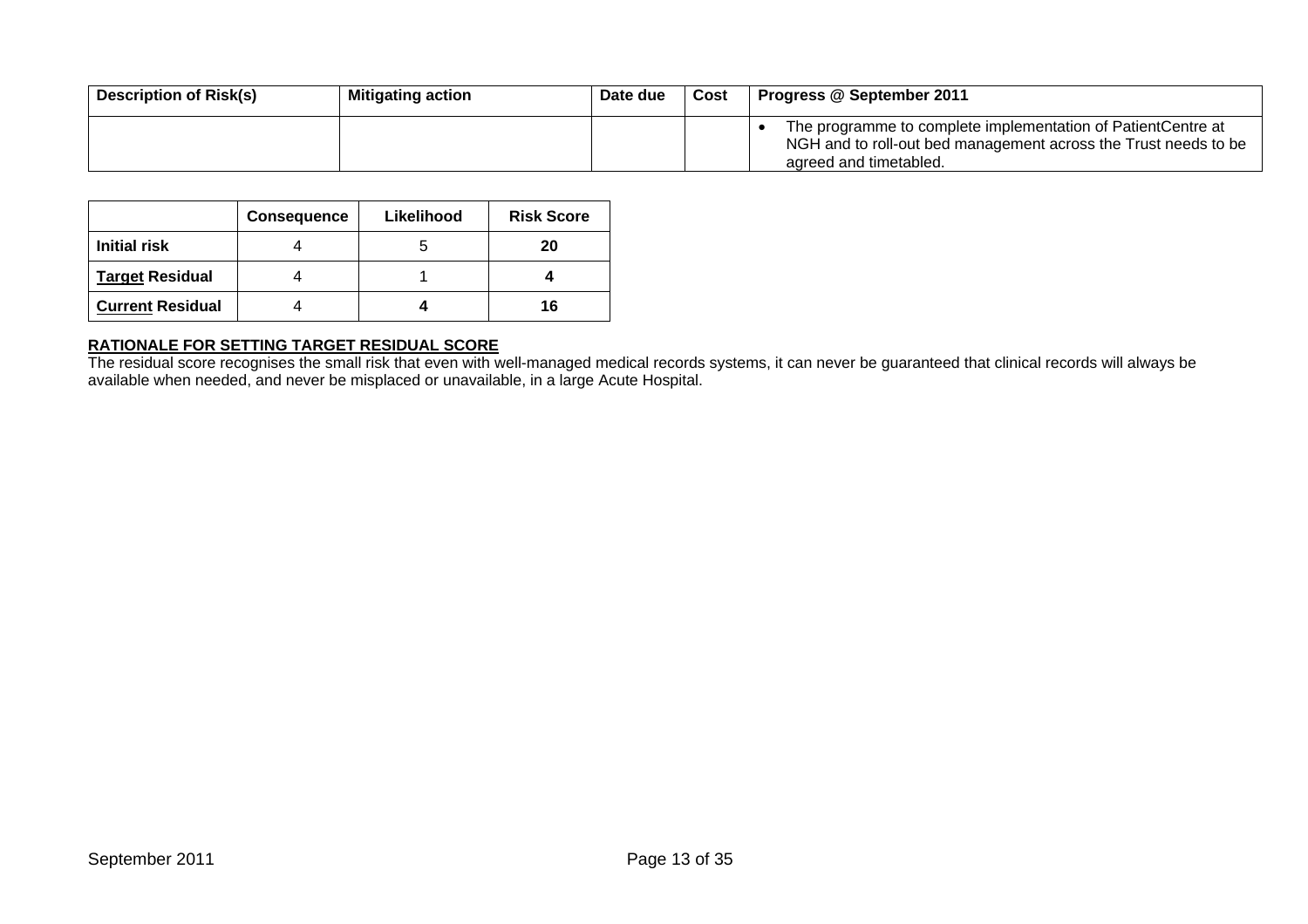| <b>Title</b>          | <b>Safety and Suitability of premises</b>      |
|-----------------------|------------------------------------------------|
| <b>Risk owner</b>     | <b>Estates Director</b>                        |
| <b>DATIX ID</b>       | 796                                            |
| Date entered DATIX    | 01/03/10                                       |
| <b>CQC Outcome(s)</b> | Outcome 10: Safety and suitability of premises |

| <b>Description of Risk(s)</b>                                                                                                                                                                                                                                                                                                                                                                                                                                                                                                                                                                                                                                                                                                                                                                                                                                                                         | <b>Mitigating action</b>                                                                                                                                                                                                                                                                                                                                                                                                                                                                                                                                                                                                             | Date due | Cost | Progress @ September 2011                                                                                                                                                                                                                                                                                                                                                                                                                                                                                                                                                                                                                                                                                                                                                                                                                                                                                                                                                                                                                                   |
|-------------------------------------------------------------------------------------------------------------------------------------------------------------------------------------------------------------------------------------------------------------------------------------------------------------------------------------------------------------------------------------------------------------------------------------------------------------------------------------------------------------------------------------------------------------------------------------------------------------------------------------------------------------------------------------------------------------------------------------------------------------------------------------------------------------------------------------------------------------------------------------------------------|--------------------------------------------------------------------------------------------------------------------------------------------------------------------------------------------------------------------------------------------------------------------------------------------------------------------------------------------------------------------------------------------------------------------------------------------------------------------------------------------------------------------------------------------------------------------------------------------------------------------------------------|----------|------|-------------------------------------------------------------------------------------------------------------------------------------------------------------------------------------------------------------------------------------------------------------------------------------------------------------------------------------------------------------------------------------------------------------------------------------------------------------------------------------------------------------------------------------------------------------------------------------------------------------------------------------------------------------------------------------------------------------------------------------------------------------------------------------------------------------------------------------------------------------------------------------------------------------------------------------------------------------------------------------------------------------------------------------------------------------|
| Failure to effectively maintain and<br>invest in the estate in accordance<br>with Statutory and Regulatory<br>requirements NHS standards and<br>best value.<br>System failure as a result of<br>inability to inspect the fixed<br>electrical wiring system inline with<br>current legislation standard of<br>every 5 years.<br>System failure as a result of<br>inability to access inspect and<br>service the ventilation and<br>heating systems in place in order<br>to perform essential maintenance<br>System failure as a result of<br>inability to access, assess,<br>inspect and certify the medical<br>gas pipeline system as required<br>by legislation and NHS<br><b>Healthcare Technical</b><br>Memorandums (HTM's)<br>Fire prevention systems fail as a<br>result of inability to upgrade and<br>assess condition of existing fire<br>compartmentalisation and fire<br>detection systems. | Essential planned maintenance<br>programme has been affected by<br>bed pressures. Essential<br>maintenance programme has<br>been carried out largely on an<br>opportunistic basis to date.<br>Some slippage has occurred.<br>The Trust has a refurbishment<br>programme; the output from<br>which provides facilities and<br>premises in condition A.<br>During ward or department<br>refurbishment the infrastructure is<br>considered and action taken to<br>address concerns as part of the<br>Trust's Capital program.<br>Develop and implement<br>maintenance strategy/policy,<br>using a risk/best value based<br>methodology. | On going |      | Potential issues identified through Trust Risk Management Processes.<br>Essential Maintenance Program agreed by TEG.(10/11).<br>Investment increased in both Estates revenue budget and capital<br>infrastructure programme as follows:<br>A Trust maintenance strategy has been completed. A gap analysis<br>$\bullet$<br>has been completed and identified as a cost pressure in<br>December 2009. Essential Maintenance Program agreed and<br>funded by TEG, has reduced this gap and risk. Long term<br>commitment to continue the programme assured.<br>Capital budget increased to £3.5M (11/12) to resolve high risk<br>$\bullet$<br>infrastructure issues.<br>The refurbishment of wards and other clinical areas continues.<br>$\bullet$<br>Essential Maintenance Program to be agreed for (11/12)<br>$\bullet$<br>Essential Maintenance programme agreed and financed. Programme<br>of work scheduled to begin 29 March 2010 at the Central Campus<br>with Ward J1. Ward Firth 3 will commence on May 10 <sup>th</sup> at the<br>Northern Campus. |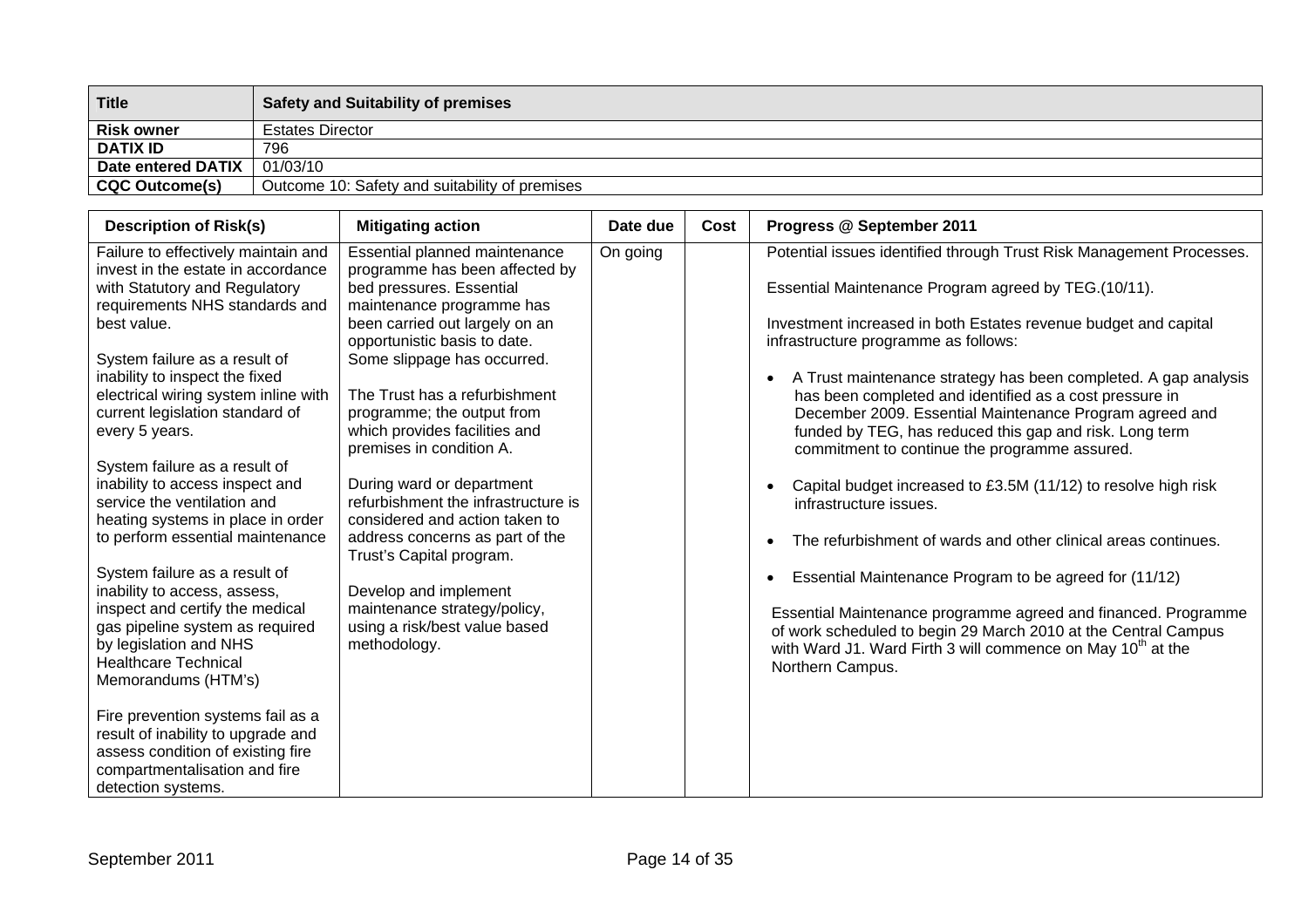| <b>Description of Risk(s)</b>                                             | <b>Mitigating action</b>                                           | Date due | Cost | Progress @ September 2011                                                       |
|---------------------------------------------------------------------------|--------------------------------------------------------------------|----------|------|---------------------------------------------------------------------------------|
|                                                                           |                                                                    |          |      | 2010/11 Programme The current plan is to do 11 wards (4 @ NGH &                 |
| Décor in the area becomes dated                                           | High risk infrastructure issues<br>identified to CIT.              |          |      | 7 @ RHH)                                                                        |
| and is not in keeping with the rest<br>of the estate resulting in patient |                                                                    |          |      | <b>Central Campus</b>                                                           |
| complaints and reduction in                                               | High risk issue are identified on                                  |          |      | J1 Completed                                                                    |
| PEAT score.                                                               | the Trust risk register.                                           |          |      | H <sub>2</sub> Completed<br>Q3 Completed                                        |
|                                                                           |                                                                    |          |      | Q4 Completed                                                                    |
| Non compliance with the CQC                                               | Significant changes and/or new                                     |          |      | Q1 Completed                                                                    |
| outcomes for safety and<br>suitability of premises.                       | high risk are brought to TEG's<br>attention                        |          |      | P1 Completed                                                                    |
|                                                                           |                                                                    |          |      | Northern Campus                                                                 |
| Impact on quality of the patient                                          | Where possible fixed periodic                                      |          |      | Firth 3 Completed<br>$\bullet$                                                  |
| experience /outcome                                                       | testing and inspection work is                                     |          |      | <b>Brearley 2</b>                                                               |
| Potential for Complaints or                                               | performed in areas of the trust<br>which do not have 24-7 clinical |          |      | <b>Brearley 5 Completed</b>                                                     |
| Litigation / Claims                                                       | demand.                                                            |          |      | Huntsman 4 Completed                                                            |
|                                                                           |                                                                    |          |      | Central Campus Progress @ August 2011 since last update.                        |
| Potential for Compliance /                                                |                                                                    |          |      | P2 Completed<br>$\bullet$                                                       |
| Inspection / Audit.                                                       |                                                                    |          |      | H1 Work commences September 10th 2011                                           |
| Damage to reputation or adverse                                           |                                                                    |          |      | L1 Planned                                                                      |
| publicity.                                                                |                                                                    |          |      | Ward 3 WPH Planned<br>Northern Campus Progress @ August 2011 since last update. |
|                                                                           |                                                                    |          |      |                                                                                 |
| Potential for prosecution of                                              |                                                                    |          |      | <b>Brearley 1</b><br>$\bullet$                                                  |
| Directors under H&S Offences                                              |                                                                    |          |      | <b>Brearley 7</b><br>Huntsman 5                                                 |
| Act and Corporate Manslaughter                                            |                                                                    |          |      | Huntsman 3                                                                      |
| Acts.                                                                     |                                                                    |          |      | The lack of decant facilities at the Northern Campus has severely               |
|                                                                           |                                                                    |          |      | compromised the identified ward maintenance programme with the                  |
|                                                                           |                                                                    |          |      | result that the programme is unable to commence. For this reason the            |
|                                                                           |                                                                    |          |      | risk grading has been changed.                                                  |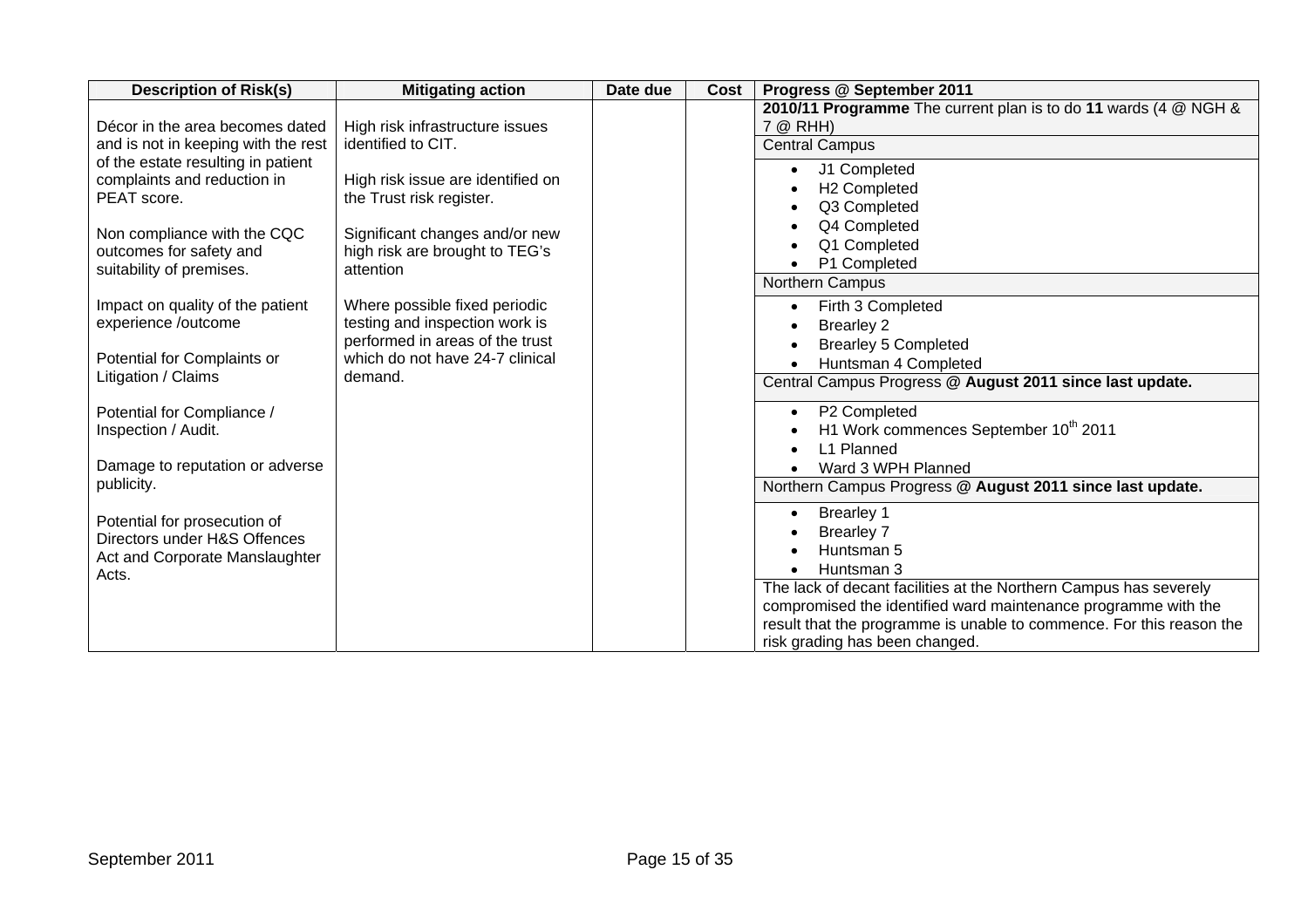|                         | <b>Consequence</b> | Likelihood | <b>Risk Score</b> |
|-------------------------|--------------------|------------|-------------------|
| <b>Initial risk</b>     |                    |            | 16                |
| <b>Target Residual</b>  |                    |            |                   |
| <b>Current Residual</b> |                    |            | 16                |

## **RATIONALE FOR TARGET RESIDUAL RISK SCORE**

In relation to the Essential Maintenance Programme (EMP) the programme has been designed financed and agreed. Work has started at the Central Campus. Because the process has started the current risk can be reduced as the likelihood will diminish with progress. This is now reflected in the commentary above. With the continuation of funding and the release of clinical areas there are no reasons to suspect that the target residual risk will not be reached within the projected essential maintenance programme, the first cycle to be completed by 2015. Because the EMP is not taking place at the Northern Campus due to the lack of decant facilities the risk rating has been amended to reflect this, the risk grading has been increased to 16.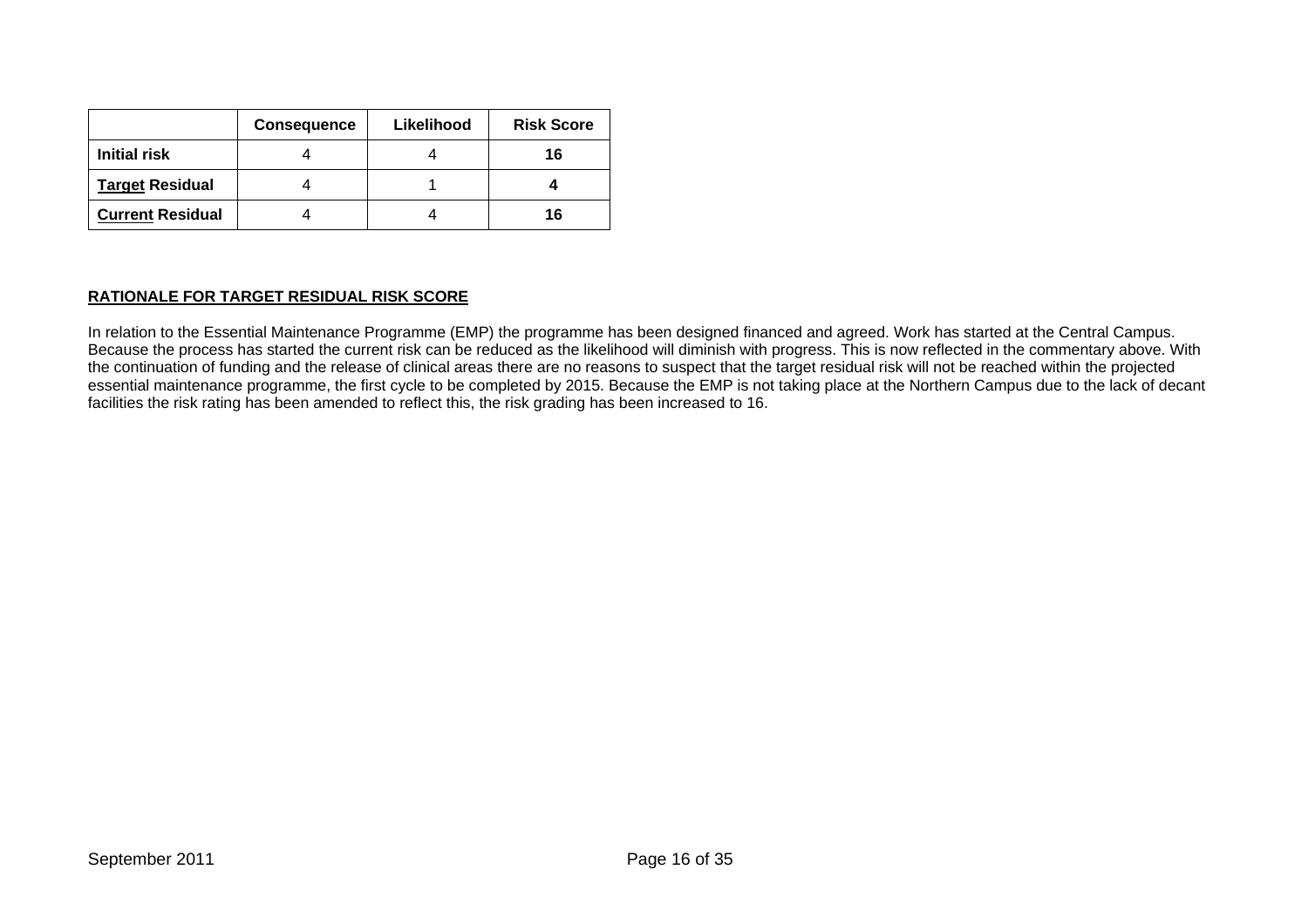| <b>Title</b>          | <b>Failure to maintain financial balance in 2011/12</b> |
|-----------------------|---------------------------------------------------------|
| <b>Risk owner</b>     | Director of Finance                                     |
| <b>DATIX ID</b>       | 685                                                     |
| Date entered DATIX    | 17.3.09                                                 |
| <b>CQC Outcome(s)</b> | Not applicable (Regulated by Monitor)                   |

| <b>Description of Risk(s)</b>                                                                                                                                                                          | <b>Mitigating action</b>                                                                                                                                                                                                               | Date due | Cost            | Progress @ September 2012                                                                                                                                                                                                                                                                                                                    |
|--------------------------------------------------------------------------------------------------------------------------------------------------------------------------------------------------------|----------------------------------------------------------------------------------------------------------------------------------------------------------------------------------------------------------------------------------------|----------|-----------------|----------------------------------------------------------------------------------------------------------------------------------------------------------------------------------------------------------------------------------------------------------------------------------------------------------------------------------------------|
| Failure to deliver £38m of<br>Productivity and Efficiency<br>requirements to cover 4%<br>national efficiency target, MPET<br>income losses and underlying<br>Directorate deficits brought-<br>forward. | Drive Service Improvement P&E<br>Programme and ensure<br>production and delivery of P&E<br>plans/targets (particular focus on<br>ensuring that Programme plans<br>and Directorate plans are<br>consistent and performance<br>managed). | Ongoing  | Up to<br>£700k. | 4th Cut Financial and P&E plans showed a £4.1m deficit but many<br>risks regarding delivery. Service Improvement work continues<br>through the 3 Programmes and strong focus on Directorate plans.<br>Consultancy and project management support commissioned.<br>Significant under delivery on P&E plans being reported by<br>Directorates. |
| Directorates failing to address<br>underlying deficits, control costs<br>and/or deliver income targets                                                                                                 | Performance Management<br>Framework processes to ensure<br>that Directorates address<br>underlying budget deficits and<br>achieve financial balance.                                                                                   | Ongoing  | Nil             | Close link to P&E delivery but also requires general cost control,<br>operational delivery and management of the consequences of activity<br>reductions. Significant budget deficits being reported by Directorates.<br>Recovery Plans produced but considerable further work required to<br>secure necessary improvements.                  |
| Income losses relating to Activity<br>Management Plans, challenges,<br>Emergencies, re-admissions,<br>CQUIN funding, fines or activity<br>under-performance.                                           | Risk mitigation arrangements for<br><b>CQUIN/Fines in contract</b><br>settlement. Normal<br>activity/performance monitoring<br>arrangements in place.                                                                                  | Ongoing  | Nil             | Fine likely re C Diff. CQUIN funding appears secure. Likely to be in-<br>year issues regarding activity, coding and classification, etc but Q1<br>challenges appear reasonable in general. Operational pressures<br>remain and winter pressures will almost certainly have an impact.                                                        |
| Consequences of activity<br>reductions and potential<br>downsizing of capacity.                                                                                                                        | Contract position now relatively<br>clear but many impacts and<br>uncertainties to assess.                                                                                                                                             | Ongoing  | Nil             | Plans shared with Directorates but much depends on whether NHS<br>Sheffield QIPP schemes work. Marginal impact to-date but many<br>initiatives likely to be weighted towards the end of the financial year.                                                                                                                                  |
| Other unforeseen<br>costs/operational pressures                                                                                                                                                        | Rigorous review and prioritisation<br>of potential cost pressures,<br>investments, etc to ensure<br>unavoidable and value of money.                                                                                                    | Ongoing  | Nil             | Tight control and any approvals seen in the context of the 2011/12<br>Financial Plan, in-year position and the 20012/13 financial prospects.<br>Staff reduction, legal and consultancy costs are likely to be the main<br>issues. Contingencies should be adequate subject to other elements<br>of the Financial Plan being achieved.        |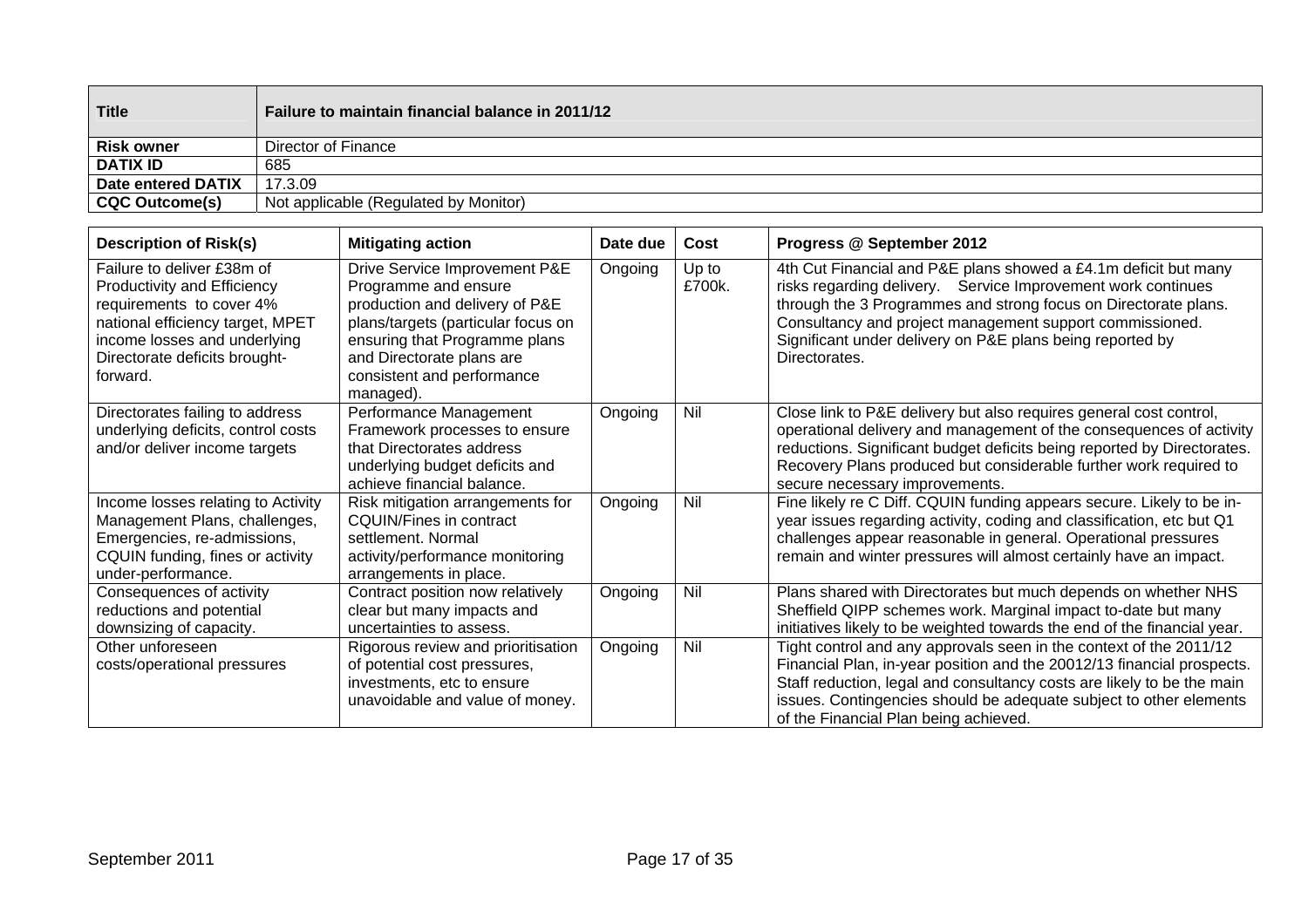|                         | <b>Consequence</b> | Likelihood | <b>Risk Score</b> |
|-------------------------|--------------------|------------|-------------------|
| <b>Initial risk</b>     |                    |            | 20                |
| <b>Target Residual</b>  |                    |            |                   |
| <b>Current Residual</b> |                    |            | 15                |

A failure to achieve financial balance would be serious from both a financial and reputational perspective. The potential to lead to a loss of confidence in, and commitment to, delivering future financial balance is also a major factor. The target <u>consequence</u> position, therefore, would remain 5. The target <u>likelihood</u> position of 1 would reflect a position of high confidence that financial balance would be achieved based on in-year results.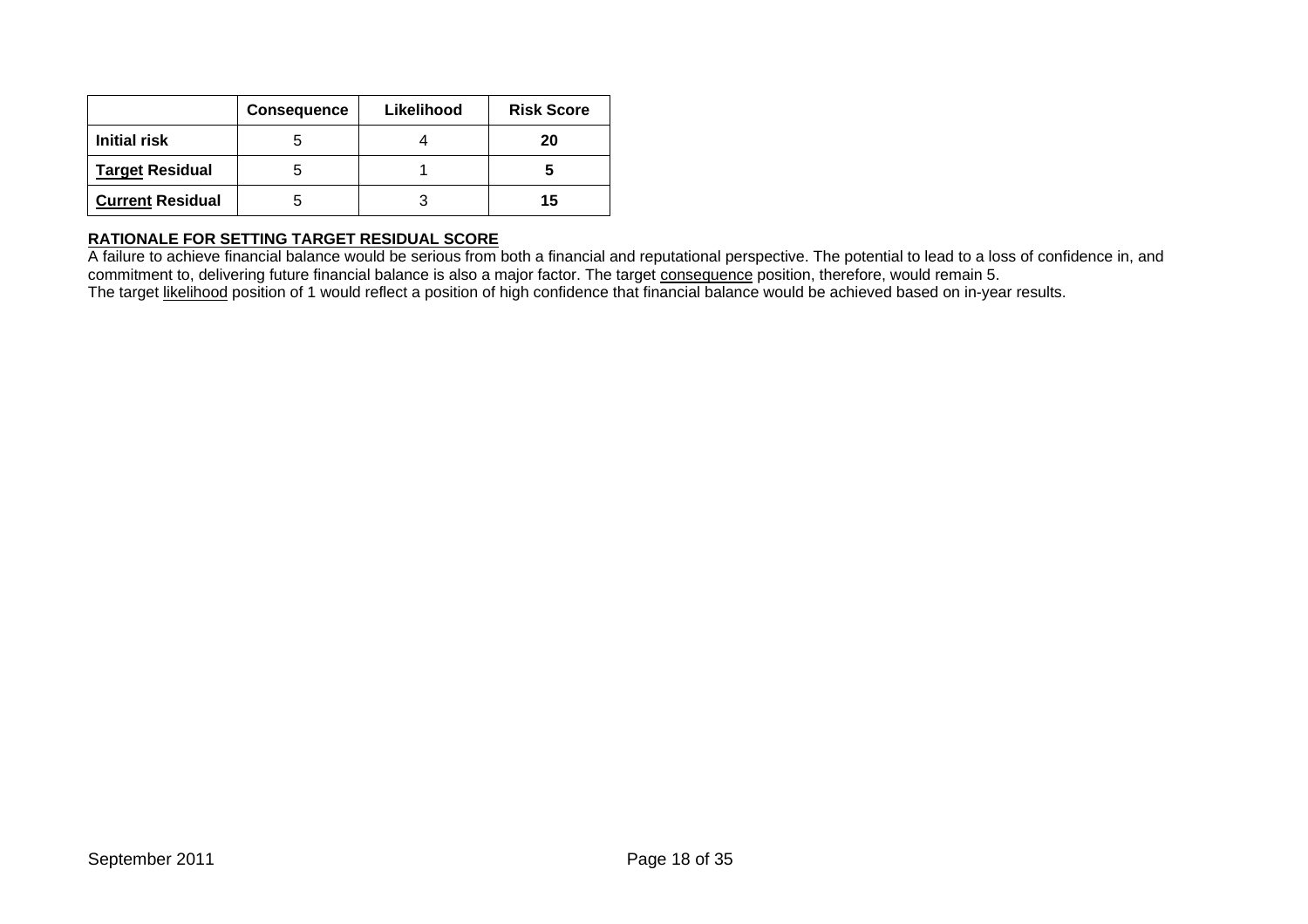| <b>Title</b>          | Care of patients with mental health needs in an acute setting                                          |
|-----------------------|--------------------------------------------------------------------------------------------------------|
| <b>Risk owner</b>     | <b>Medical Director</b>                                                                                |
| <b>DATIX ID</b>       | 819                                                                                                    |
| Date entered DATIX    | 29/07/10                                                                                               |
| <b>CQC Outcome(s)</b> | Outcome 4: Care and welfare of people who use services and Outcome 6: Cooperating with other providers |

| <b>Description of Risk(s)</b>                                                                                                                                                                                                                                                                                                                                                                                                                                                                                                                                       | <b>Mitigating action</b>                                                                                                                                                                                                                                                                                                                  | Date due | Cost | Progress @ September 2011                                                                                                                                                                                                                                                                                                                                                                                                                                                                      |
|---------------------------------------------------------------------------------------------------------------------------------------------------------------------------------------------------------------------------------------------------------------------------------------------------------------------------------------------------------------------------------------------------------------------------------------------------------------------------------------------------------------------------------------------------------------------|-------------------------------------------------------------------------------------------------------------------------------------------------------------------------------------------------------------------------------------------------------------------------------------------------------------------------------------------|----------|------|------------------------------------------------------------------------------------------------------------------------------------------------------------------------------------------------------------------------------------------------------------------------------------------------------------------------------------------------------------------------------------------------------------------------------------------------------------------------------------------------|
| The Trust faces a number of risks<br>associated with the care and<br>treatment of patients with mental<br>health needs who access acute<br>services:<br>Patients with mental health<br>needs not being adequately<br>assessed and appropriately<br>cared for in a timely fashion.<br>These patients consistently<br>dominate analyses of 'long-<br>waiters' in A & E.<br>Patients with challenging<br><sup>2.</sup><br>behaviour that may have a<br>mental health origin present a<br>risk of serious harm to<br>themselves, other patients,<br>visitors and staff. | Key controls in place<br><b>SHSC/STHFT Mental Health</b><br>$\bullet$<br>Group<br>SHCS/STHFT CEO meetings<br><b>SHCS Mental Health Liaison</b><br>Team in A&E<br><b>STH Security</b><br>$\bullet$<br>SUI meetings<br>$\bullet$<br><b>Mental Health Strategy</b><br>Mental Health Act<br><b>Mental Capacity Act Policy</b><br>and Guidance |          | Nil  | Provision of Mental Health Liaison teams in A & E extended to<br>weekends from summer 2010. Discussions between SHSC and<br>STH, aimed at developing proposals for long-term improvements in<br>waiting times, continue.<br>SHSC/STH/SYP holding meetings to consider options for closer<br>working arrangements.<br>Concerns about unacceptable delays in the transfer of patients from<br>STH to a SHSC acute psychiatric bed continue: improving quality<br>via contracting being explored. |

|                         | <b>Consequence</b> | Likelihood | <b>Risk Score</b> |
|-------------------------|--------------------|------------|-------------------|
| <b>Initial risk</b>     |                    |            | 15                |
| <b>Target Residual</b>  |                    |            |                   |
| <b>Current Residual</b> |                    |            | 15                |

**RATIONALE FOR SETTING TARGET RESIDUAL SCORE**  There is good evidence and guidance available nationally about how to address this issue which the Trust is working through locally with its partners to improve the services/arrangements locally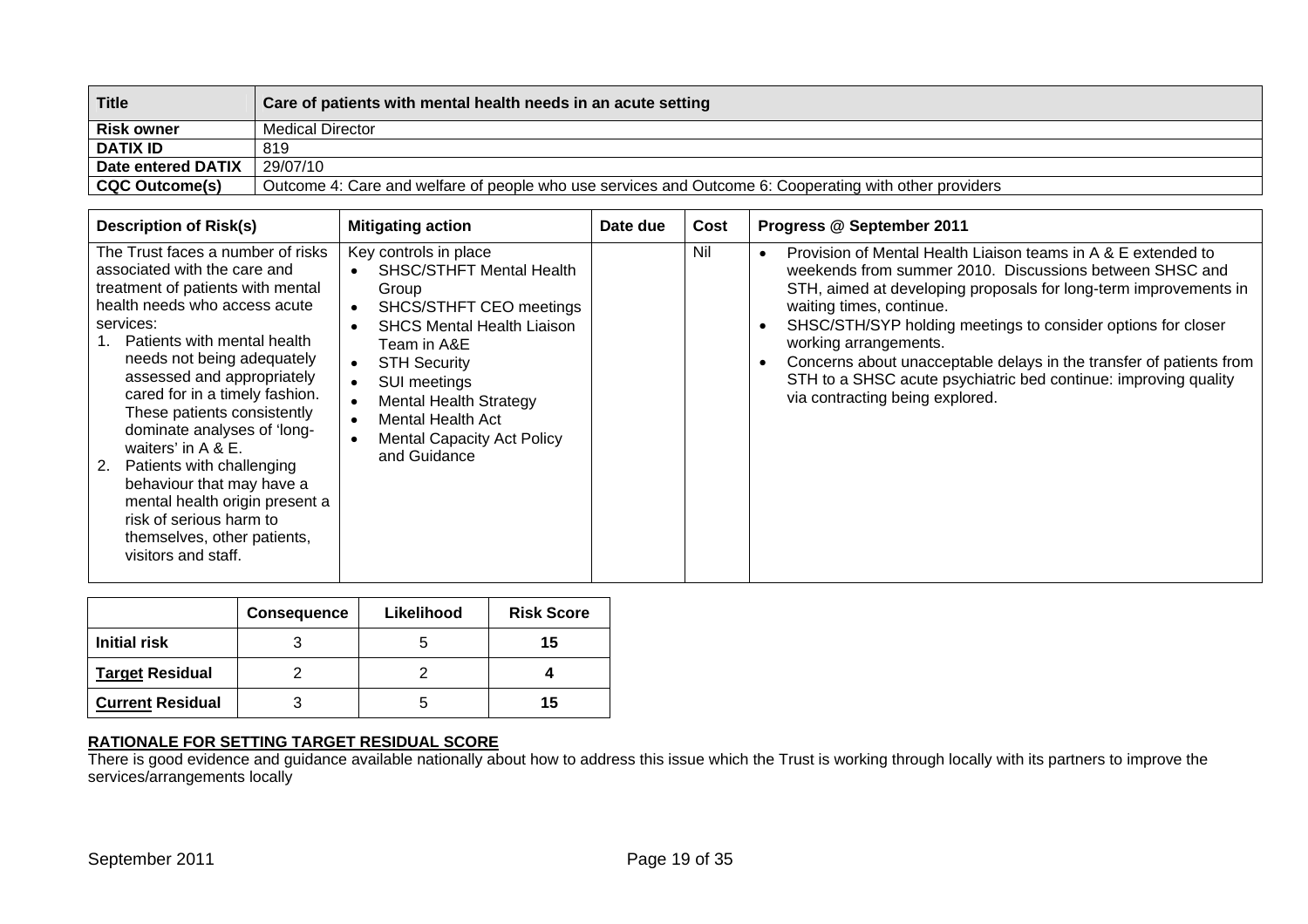| <b>Title</b>          | <b>Anticoagulation Therapy</b>     |
|-----------------------|------------------------------------|
| <b>Risk owner</b>     | <b>Medical Director</b>            |
| <b>DATIX ID</b>       | 460                                |
| Date entered DATIX    | 18/12/06                           |
| <b>CQC Outcome(s)</b> | Outcome 9: Management of medicines |

| <b>Description of Risk(s)</b>                                                                                                                                                                           | <b>Mitigating action</b>                                                                                                                                                                                                                                            | Date due | Cost       | Progress @ September 2011                                                                                                                                                                                                                                                                                                                                                                                                                                                                                                                                                                                                                  |
|---------------------------------------------------------------------------------------------------------------------------------------------------------------------------------------------------------|---------------------------------------------------------------------------------------------------------------------------------------------------------------------------------------------------------------------------------------------------------------------|----------|------------|--------------------------------------------------------------------------------------------------------------------------------------------------------------------------------------------------------------------------------------------------------------------------------------------------------------------------------------------------------------------------------------------------------------------------------------------------------------------------------------------------------------------------------------------------------------------------------------------------------------------------------------------|
| Failure to adequately prescribe<br>and monitor inpatient<br>anticoagulation therapy.<br>Failure to communicate with other<br>health agencies at point of<br>discharge.                                  | Key controls<br>Clinical Lead for Anticoagulation<br><b>Anticoagulation Steering</b><br>Group<br>Multidisciplinary discharge<br>record<br><b>STHFT Anticoagulation</b><br>$\bullet$<br>module of trainee doctors<br>mandatory induction<br><b>NPSA Safety Alert</b> |          | <b>TBC</b> | Anticoagulation Steering Group established and meeting monthly.<br>Additional Consultant Haematologist with anticoagulation role<br>based at NGH<br>Anticoagulant nurse let inpatient pilot ongoing RHH (O floor, Q<br>floor, P3) Jan 2011- initially for 6months. Reporting to Patient<br>Safety Board.<br>Audit of inpatient anticoagulation started Jan 2011, to compare to<br>anticoagulation managed as part of inpatient nurse- led pilot<br>6 month nurse secondment to pilot bridging anticoagulation<br>competed December 2010. This revealed risks in inpatient<br>anticoagulation management, but also a saving in bed-days for |
| Failure to manage 'bridging<br>anticoagulation' safely in the<br>perioperative period in patients on<br>anticoagulant therapy undergoing<br>invasive procedures.                                        | Perioperative anticoagulation<br>guideline available                                                                                                                                                                                                                |          |            | those discharged to anticoagulation clinic management, when<br>medically suitable for discharge.<br>Drug prescription chart is being reviewed in an attempt to reduce<br>prescribing errors in inpatient bridging anticoagulation.<br>Implementation group established                                                                                                                                                                                                                                                                                                                                                                     |
| Failure to undertake risk<br>assessment for venous<br>thromboembolism, and to<br>prescribe appropriate<br>thromboprophylaxis, therefore<br>putting patients at risk of hospital<br>acquired thrombosis. | VTE risk assessment<br>documentation available                                                                                                                                                                                                                      |          |            | Thrombosis committee re-established and meeting monthly<br>TEG approved 2 x Anticoagulation Lead Pharmacists: both now in<br>post<br>Compliance with risk assessment improved from <5% to >90% April<br>2010 - July 2011. Risk assessment documents reviewed in line with<br>DoH 'national tool'                                                                                                                                                                                                                                                                                                                                           |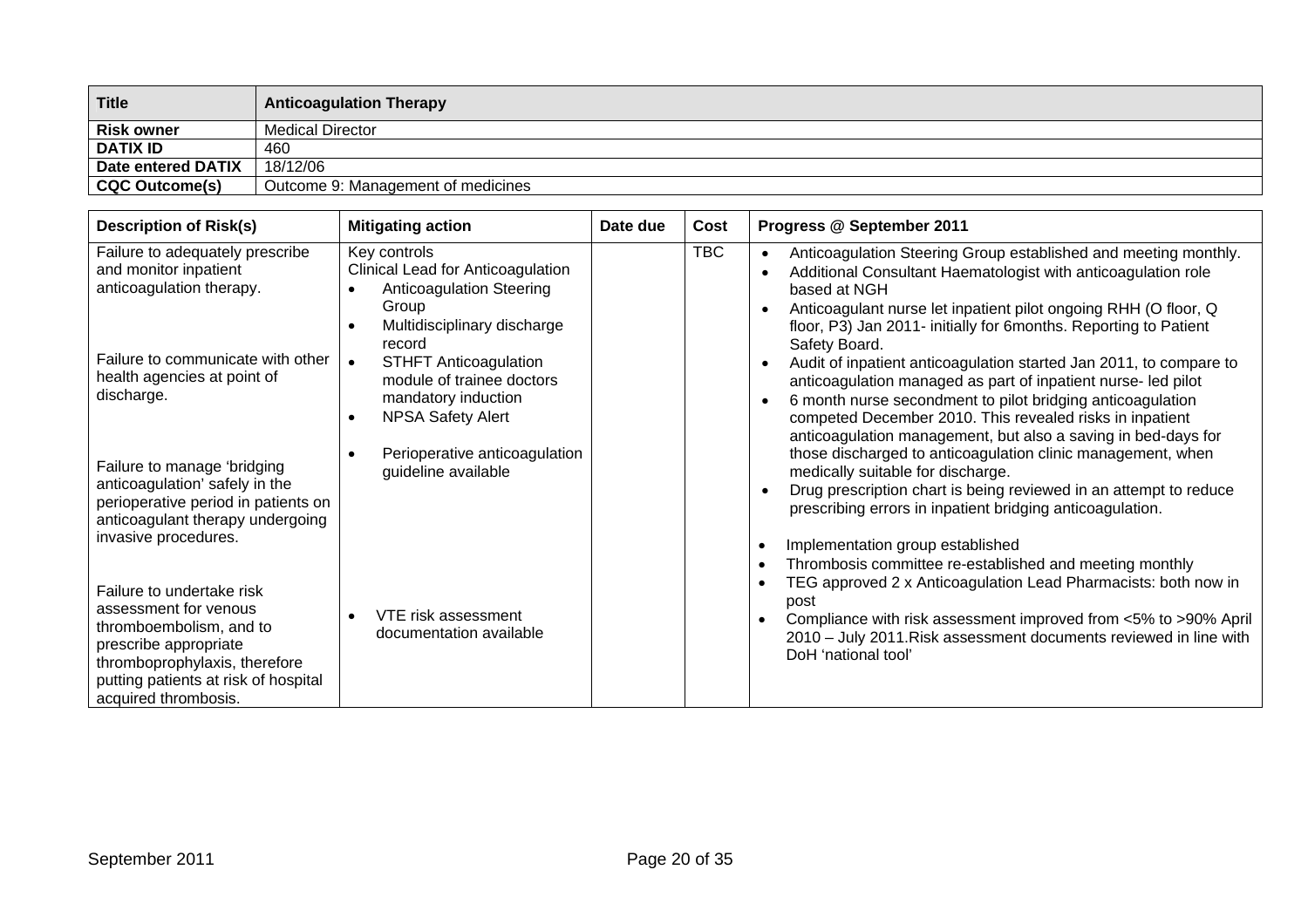| <b>Description of Risk(s)</b> | <b>Mitigating action</b>                                                                                                 | Date due            | Cost         | Progress @ September 2011                                              |
|-------------------------------|--------------------------------------------------------------------------------------------------------------------------|---------------------|--------------|------------------------------------------------------------------------|
|                               | Action<br><b>Anticoagulation Pharmacists</b><br>in Assessment Units<br>Participation in Patient<br>Safety First Campaign | Aug 2010<br>ongoing | £100k<br>TBC | Patient Safety First Campaign - Anticoagulation workstream<br>underway |

|                         | <b>Consequence</b> | Likelihood | <b>Risk Score</b> |
|-------------------------|--------------------|------------|-------------------|
| <b>Initial risk</b>     |                    |            | 15                |
| <b>Target Residual</b>  |                    |            |                   |
| <b>Current Residual</b> |                    |            | 15                |

The prescription and monitoring of anticoagulation is recognised as a high risk process in all healthcare systems. It is anticipated that current developments at STH will significantly reduce this risk, and audit systems are being established to track the success of ongoing initiatives.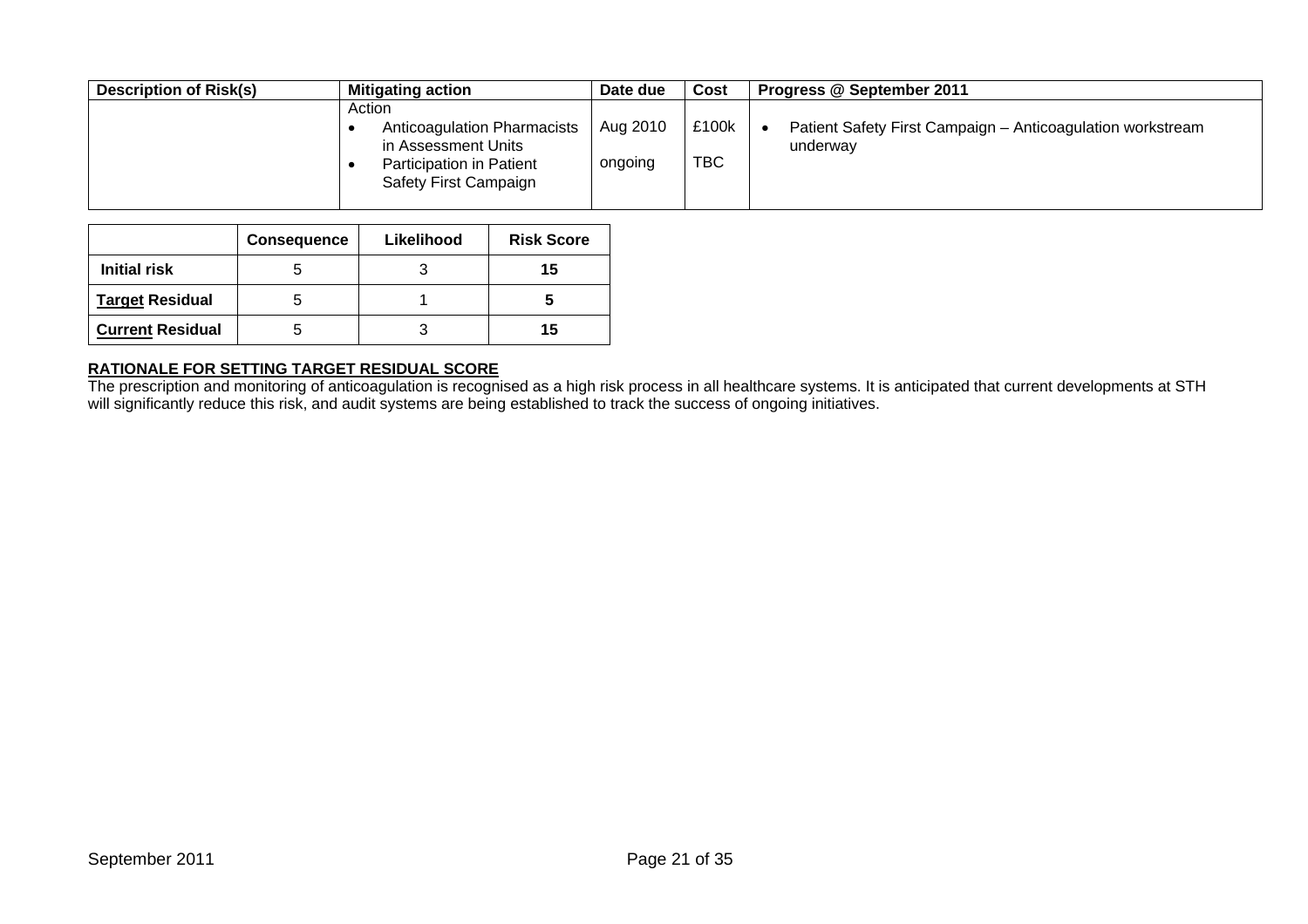| <b>Title</b>              | <b>Midwifery Staffing</b> |
|---------------------------|---------------------------|
| <b>Risk owner</b>         | <b>Chief Nurse</b>        |
| <b>DATIX ID</b>           | 464                       |
| <b>Date entered DATIX</b> | 18/12/06                  |
| <b>CQC Outcome(s)</b>     | Outcome 13: Staffing      |

| <b>Description of Risk(s)</b>                                                                                                                                                                                                                                                                                                                                                                                                                                                                                                                                    | <b>Mitigating action</b>                                                                           | Date due  | Cost              | Progress @ September 2011                                                                                                                                                                                                                                                                                                                                                                                                                                                                                                                                                                                                                                                                                                                                                                                                                                                                                                                                                                                                                                                                                                                                                                                                                                                                                                                                                                                                                                                                                                                                                                                                                                                                                                                                                                                                                       |
|------------------------------------------------------------------------------------------------------------------------------------------------------------------------------------------------------------------------------------------------------------------------------------------------------------------------------------------------------------------------------------------------------------------------------------------------------------------------------------------------------------------------------------------------------------------|----------------------------------------------------------------------------------------------------|-----------|-------------------|-------------------------------------------------------------------------------------------------------------------------------------------------------------------------------------------------------------------------------------------------------------------------------------------------------------------------------------------------------------------------------------------------------------------------------------------------------------------------------------------------------------------------------------------------------------------------------------------------------------------------------------------------------------------------------------------------------------------------------------------------------------------------------------------------------------------------------------------------------------------------------------------------------------------------------------------------------------------------------------------------------------------------------------------------------------------------------------------------------------------------------------------------------------------------------------------------------------------------------------------------------------------------------------------------------------------------------------------------------------------------------------------------------------------------------------------------------------------------------------------------------------------------------------------------------------------------------------------------------------------------------------------------------------------------------------------------------------------------------------------------------------------------------------------------------------------------------------------------|
| Combination of a rising birth rate<br>and the impact of new guidance<br>has led to a renewed issue with<br>less than favourable staffing<br>levels that could lead to a<br>negative impact on clinical<br>outcomes and a rise in<br>complaints.<br>Changes to the provision of<br>neonatal services in the region<br>may see an increase in complex<br>pregnancies requiring delivery at<br>STHFT compounding the risks<br>associated with the rising birth<br>rate described above.<br>Insufficient supervisors of<br>midwives leading to regulatory<br>concern | Review of Midwifery Staffing in<br>response to midwifery staffing<br>guidance in Maternity Matters | Completed | £966k<br>(funded) | <b>STHFT Midwifery</b><br>The SCG is about to approve the extra 2 NICU cots for the neonatal<br>unit to support the admission of all babies up to 27 weeks gestation.<br>This may mean an increase in women from surrounding centres<br>being transferred to the Jessop Wing to give birth and may increase<br>the work for the unit. The situation will be monitored for any impact<br>on midwifery workload. The Directorate team have written to the<br>units in Yorkshire & the Humber to request that they use a chemical<br>detector to aid the decision making of whether or not to transfer a<br>woman thought to be about to deliver to avoid bed blocking and<br>excessive length of stay.<br><b>Local Supervising Authority Midwifery Officer Audit visit (LSAMO)</b><br>The LSAMO noted that in 2009/10 the midwife to mother ratio was 35<br>per 1000. She acknowledged that though this was satisfactory it was<br>the minimum standard. It was not optimum staffing for a tertiary unit<br>with a complex casemix.<br>The staffing review this year which supported 35 midwives per 1000<br>births was sent for costing. There are issues of affordability mainly<br>due to the 'run through' grade for midwives and incremental drift.<br>There will be a further review to consider this issue further.<br>Currently Band 5 part time midwife posts have been offered to fill<br>9.00wte which relate to a number of separate developments<br>including career break and funded MSc Research posts.<br>Sickness at July was 2.58% short term, 2.07% long term, total<br>4.65%. The impact of the long term sick leave and maternity leave<br>gives an absence total of 22.72wte (9.70 LTS 13.02 M/leave) Every<br>effort is made not to close the unit due to workload, however, this is<br>becoming increasingly challenging. |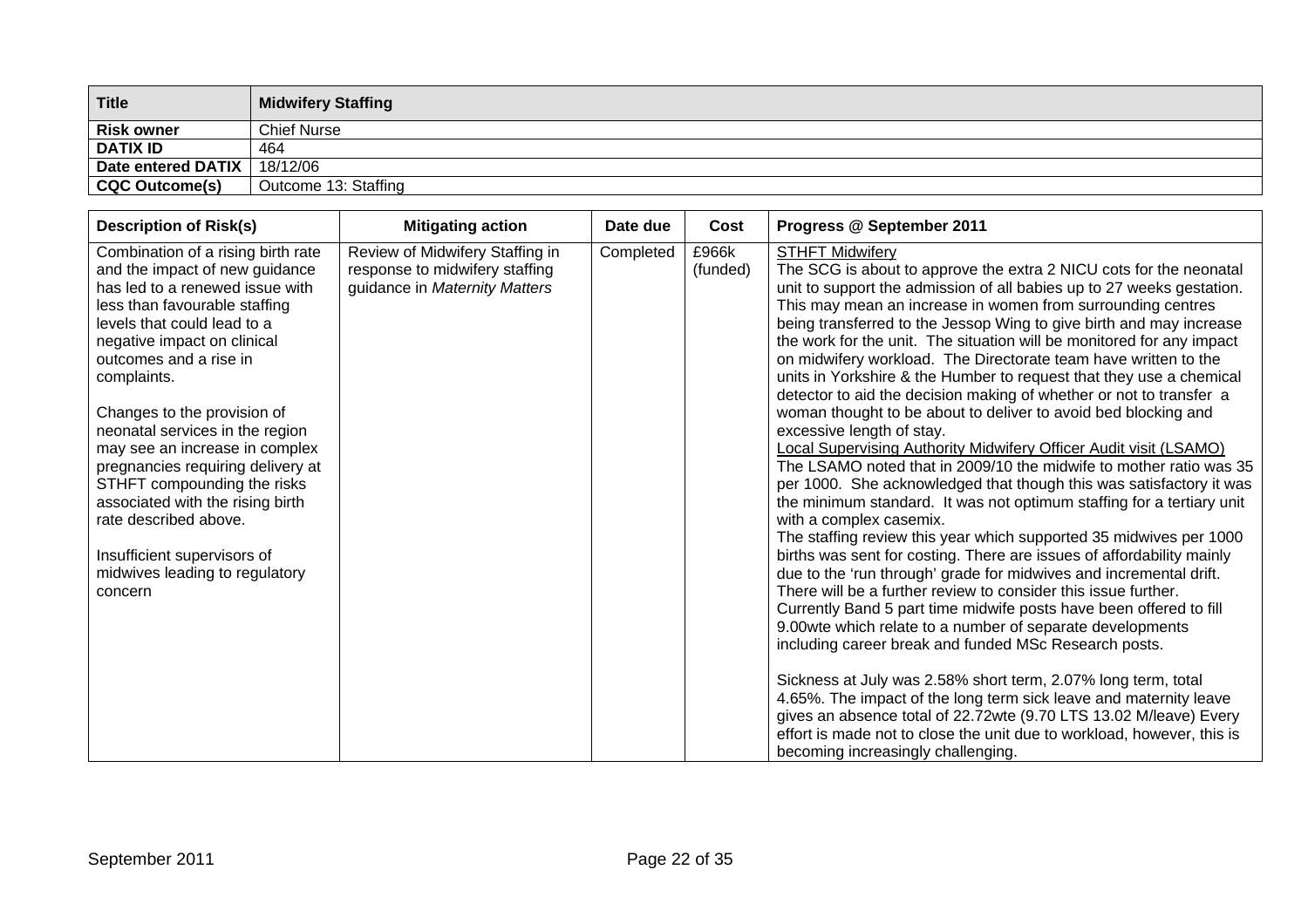| <b>Description of Risk(s)</b> | <b>Mitigating action</b>                                                                                       | Date due | Cost | Progress @ June 2011                                                                                                                                                                                                                                                                                                                                                                                                                                                                                                                                                                                                                                                                    |
|-------------------------------|----------------------------------------------------------------------------------------------------------------|----------|------|-----------------------------------------------------------------------------------------------------------------------------------------------------------------------------------------------------------------------------------------------------------------------------------------------------------------------------------------------------------------------------------------------------------------------------------------------------------------------------------------------------------------------------------------------------------------------------------------------------------------------------------------------------------------------------------------|
|                               |                                                                                                                |          |      | The supervisors of midwives (SOM)<br>It was plannd that the ratio for SOMs to Midwives would be 1:15 by<br>September. It is currently 1:14.5.<br>Although the SOMs are not remunerated they are supported financially<br>with their CPD and all training that is required for supervision which is<br>additional to CPD as a midwife. In other Trusts where they are<br>remunerated the education costs are included in this support.<br>Vacancies<br>Registered Nurses (RNs) to work on the caesarean section ward are<br>still short by 2.83wte. There will be some gains from the Acuity and<br>Dependency work in gynaecology if this can be recycled within the<br>maternity unit. |
|                               | CQUIN targets subject to<br>continual review and additional<br>actions will be taken to ensure<br>achievement. |          |      | CQUIN<br>There is a CQUIN Target for 2011/12 for breastfeeding which requires<br>an improvement in the number of women who continue breastfeeding<br>throughout their hospital stay. Currently 88.3% of women breastfeed<br>throughout their hospital stay and this will need to increase to 89.5% for<br>the CQUIN to be achieved                                                                                                                                                                                                                                                                                                                                                      |
|                               | Target existing sickness absence<br>levels (excluding maternity leave)                                         | Ongoing  |      | Sickness and Maternity Leave Rates<br>Sickness and Maternity Leave currently accounts for 19.61 whole-time<br>equivalents. To reduce the cost of covering this absence, part-time staff<br>have been offered the opportunity to increase their hours on a<br>temporary basis as this is cheaper than paying overtime                                                                                                                                                                                                                                                                                                                                                                    |

|                         | <b>Consequence</b> | Likelihood | <b>Risk Score</b> |
|-------------------------|--------------------|------------|-------------------|
| <b>Initial risk</b>     |                    |            | 20                |
| <b>Target Residual</b>  |                    |            | 10                |
| <b>Current Residual</b> |                    |            | 15                |

Midwifery is a specialty with a high level of associated clinical risks associated with the complexity of dealing with pregnancy and labour. In addition, there are a number of societal issues which are increasing the level of complexity of maternity care such as rising average age of mothers, rising levels of substance abuse and maternal obesity.

The **consequence** of the risk is unmodifiable i.e. it is rated as catastrophic because it could involve the death of an infant or mother or both. The target **likelihood** is set at 2 <<unlikely>>, which would reflect that a catastrophic outcome should not occur if there are optimal numbers of appropriately skilled midwives in post.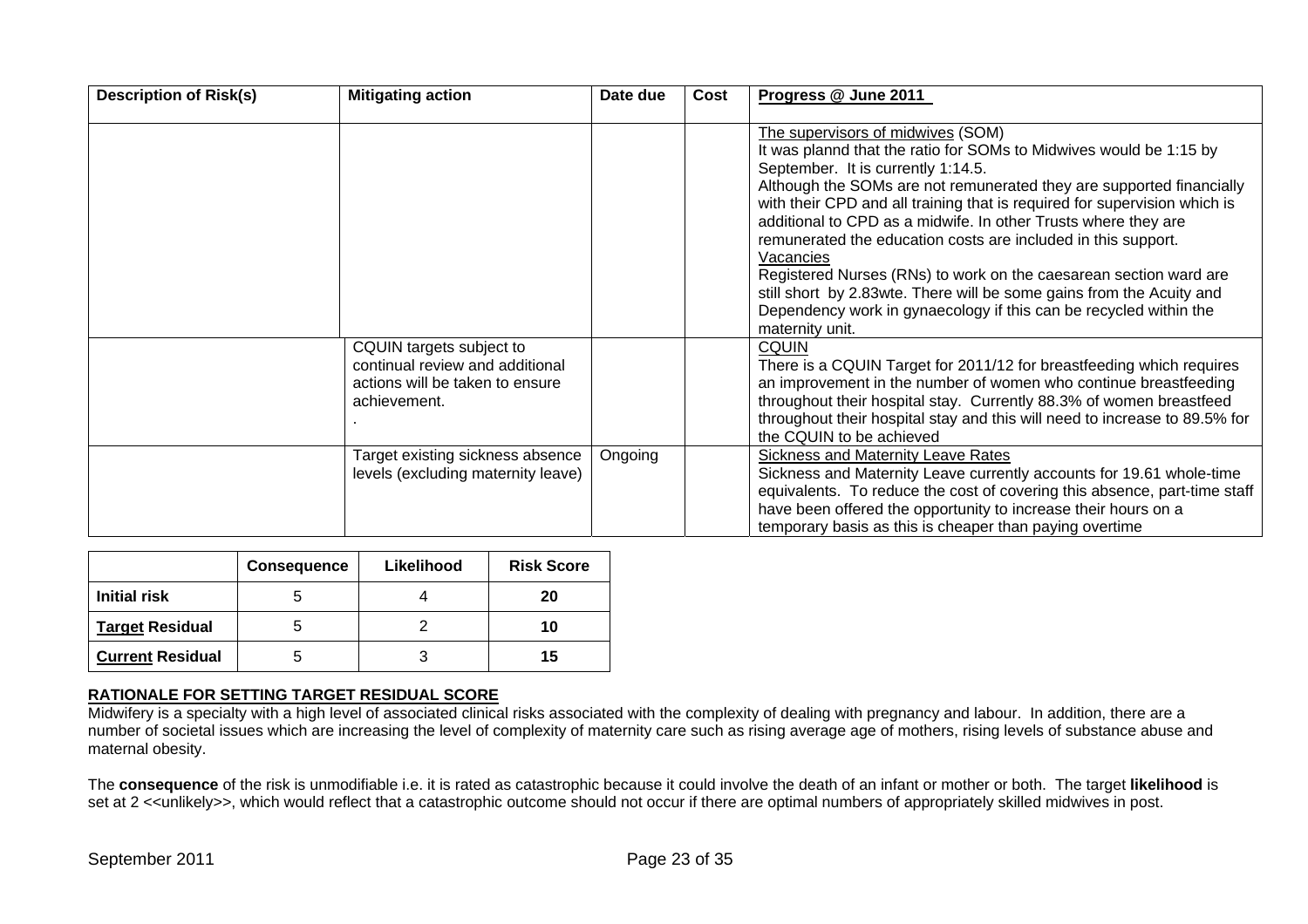| <b>Title</b>          | Inadequate investment in car parking provision |
|-----------------------|------------------------------------------------|
| <b>Risk owner</b>     | Director of Service Development                |
| <b>DATIX ID</b>       | 260                                            |
| Date entered DATIX    | 10/06/05                                       |
| <b>CQC Outcome(s)</b> | Outcome 10: Safety and suitability of premises |

| <b>Description of Risk(s)</b>                                                                                                                                                                                                                                                                                                                                                                                                                                                                                                                                                                                                                                                                                                                                                                                                                          | <b>Mitigating action</b>                                                                                                                                                                                                                                                                                                                                                                                                                                                                                                                                                                                                                                                                     | Date due                                                                                                                                    | Cost | Progress @ September 2011                                                                                                                                                                                                                                                                                                                                                                                                                                                                                                                                                                                                                                                                                                                                                                                                                                                                                                                                                                                                                                                                                                                                                                                                                                                                                                                                                                                                                                                                                                                                                                                                                                                                                                                                                                                                                                                       |
|--------------------------------------------------------------------------------------------------------------------------------------------------------------------------------------------------------------------------------------------------------------------------------------------------------------------------------------------------------------------------------------------------------------------------------------------------------------------------------------------------------------------------------------------------------------------------------------------------------------------------------------------------------------------------------------------------------------------------------------------------------------------------------------------------------------------------------------------------------|----------------------------------------------------------------------------------------------------------------------------------------------------------------------------------------------------------------------------------------------------------------------------------------------------------------------------------------------------------------------------------------------------------------------------------------------------------------------------------------------------------------------------------------------------------------------------------------------------------------------------------------------------------------------------------------------|---------------------------------------------------------------------------------------------------------------------------------------------|------|---------------------------------------------------------------------------------------------------------------------------------------------------------------------------------------------------------------------------------------------------------------------------------------------------------------------------------------------------------------------------------------------------------------------------------------------------------------------------------------------------------------------------------------------------------------------------------------------------------------------------------------------------------------------------------------------------------------------------------------------------------------------------------------------------------------------------------------------------------------------------------------------------------------------------------------------------------------------------------------------------------------------------------------------------------------------------------------------------------------------------------------------------------------------------------------------------------------------------------------------------------------------------------------------------------------------------------------------------------------------------------------------------------------------------------------------------------------------------------------------------------------------------------------------------------------------------------------------------------------------------------------------------------------------------------------------------------------------------------------------------------------------------------------------------------------------------------------------------------------------------------|
| Inadequate transport and access<br>systems including car parking<br>provision across all 5 sites<br>creates the risk of loss of referrals<br>from poor patient experience and<br>loss of staff through the absence<br>of reasonable access facilities.<br>The year-on-year growth in<br>activity increases the risk<br>exposure as does the increasing<br>number of local providers entering<br>the 'Free Choice' system. Failure<br>to respond to these challenges<br>raises the prospect of reputation<br>damage, perpetuating a poor<br>patient experience, an over-<br>reliance on ambulance transport<br>and a very real negative impact<br>on the local environment<br>surrounding the hospitals. There<br>is no evidence that referrals are<br>being lost in significant numbers<br>but car parking remains high on<br>the complaints analysis. | A Transport plan has been<br>completed (January 2007) was in<br>the process of being actioned but<br>scarcity of capital resources has<br>resulted in an alternative parking<br>strategy. The planned multi-<br>storey car park at NGH and<br>Central Campus have been put<br>on hold with an alternative<br>surface provision at NGH. A car-<br>parking management plan for the<br>WPH car park has been<br>introduced to good effect thereby<br>mitigating the problems. A<br>number of park and ride<br>schemes, shared car use,<br>enhanced shuttle bus use, cycling<br>assistance schemes have been<br>introduced which are more<br>consistent with the Trust's<br>sustainability plan. | <b>NGH</b><br>surface<br>park in use<br>by early<br>2012.<br><b>WPH</b><br>arrangeme<br>nts in<br>place but<br>charging<br>now<br>imminent. |      | Progress was reported to the Board of Directors at its meeting in August<br>2008 where approval was given to the use of the accumulated surplus<br>to facilitate progress. CIT approved the OBC for the NGH car-park at its<br>September 2009 meeting and the FBC is now being completed. The<br>FBC has been completed and is now frozen with no action being taken<br>currently. The alternative of around 200 more surface parking including<br>the land being developed for laboratories has now been approved by<br>the Planning Committee, subject to conditions, and CIT has approved<br>the work to be completed in phases which will be complete early 2012.<br>Work on the Central Campus has been terminated because of the cost,<br>the local opposition and the land covenants that would need to be<br>changed. The management action at Weston Park has proved to be<br>successful with thanks having been recorded from user groups. Off site<br>parking on roads around both campuses remains a high profile problem<br>with local residents voicing their frustration to the Council. The<br>proposed surface parking at NGH will ease this tension, but one of the<br>planning conditions requires a financial contribution to residential car<br>parking solutions if the on-road parking around the NGH persists. This<br>is being resisted. The challenge of reducing the carbon footprint by<br>10% by 2015 remains and in that sense additional car parking is<br>unhelpful<br><b>NGH</b><br>208 additional spaces will be available in 2012. Planning works has<br>been authorised by CIT to provide further parking once immunology has<br>been demolished (following completion of the new laboratory building).<br><b>WPH</b><br>7 additional spaces will be available in 2012. No charging system to be<br>introduced this financial year 2011/12. |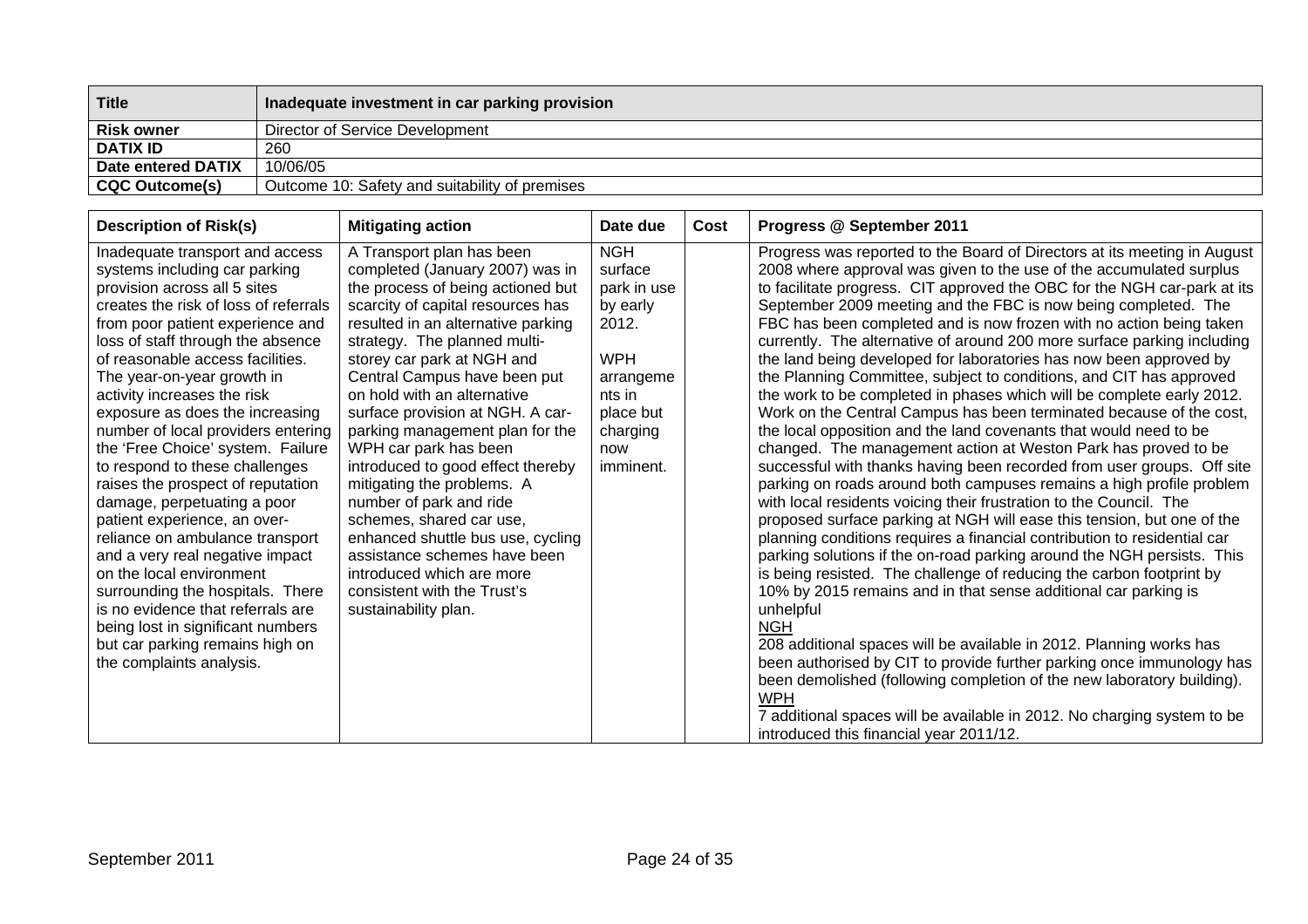|                         | <b>Consequence</b> | Likelihood | <b>Risk Score</b> |
|-------------------------|--------------------|------------|-------------------|
| <b>Initial risk</b>     |                    |            | 16                |
| <b>Target Residual</b>  |                    |            |                   |
| <b>Current Residual</b> |                    |            | 12                |

The risk is associated with potential damage to the patient experience which is a major quality measure for the future and likely to attract financial penalties if scoring low. There is also a risk of losing marginal choice patients who will elect to go elsewhere if parking does not improve but there is little evidence of this to date. Also the travel plan continues to be pursued which continues to improve alternatives to car use. The current assessment reflects the lack of major expansion and the onroad problems caused by staff/visitor parking. It is possible that the target residual will be met if the additional surface parking is introduced.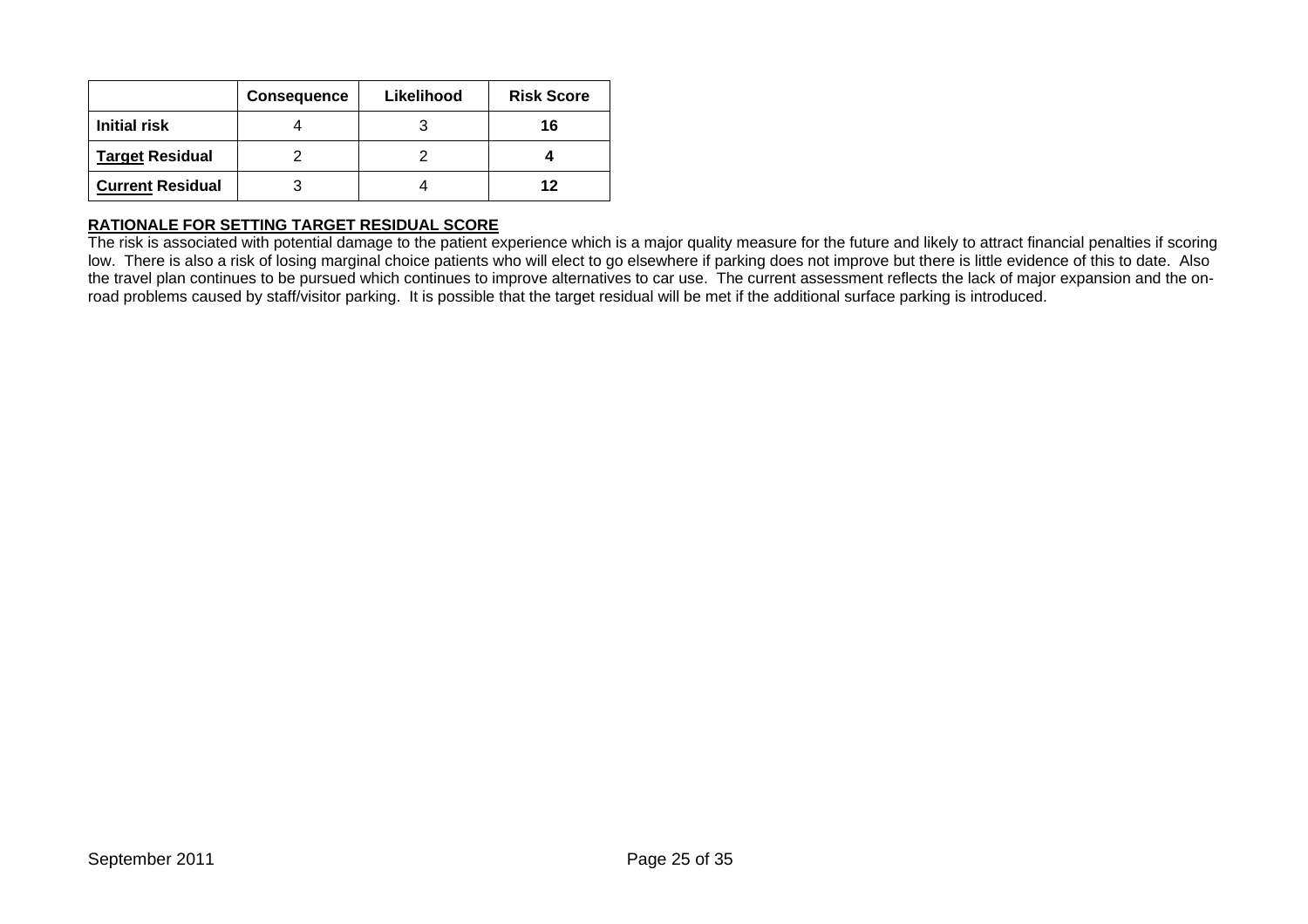| <b>Title</b>        | <b>Medicines Management</b>                                                                                                           |
|---------------------|---------------------------------------------------------------------------------------------------------------------------------------|
| <b>Risk owner</b>   | <b>Medical Director</b>                                                                                                               |
| <b>DATIX ID</b>     | 114                                                                                                                                   |
| Date entered DATIX  | 20/05/04                                                                                                                              |
| <b>CQC Standard</b> | C4d Healthcare organisations keep patients, staff and visitors safe by having systems to ensure that medicines are handled safely and |
|                     | securely.                                                                                                                             |

| <b>Description of Risk(s)</b>                                                                                                                                                                                   | <b>Mitigating action</b>                                                                             | <b>Review</b><br>date | <b>Cost</b> | Progress @ Sep 2011                                                                                                                                                                                                                                                                                                                                     |
|-----------------------------------------------------------------------------------------------------------------------------------------------------------------------------------------------------------------|------------------------------------------------------------------------------------------------------|-----------------------|-------------|---------------------------------------------------------------------------------------------------------------------------------------------------------------------------------------------------------------------------------------------------------------------------------------------------------------------------------------------------------|
| Overall risk: Failure to deliver a<br>standardised medicines management<br>service across the Trust<br>Sub risks (separately identified on<br>DATIX):                                                           |                                                                                                      |                       |             |                                                                                                                                                                                                                                                                                                                                                         |
| Medicines reconciliation to ensure<br>$\bullet$<br>continuity on admission, transfer<br>and discharge. (Risks:<br>wrong/omitted medicines or<br>inappropriate dose/duration.<br>DATIX 663)                      | Access to System One (GP<br>record system) to facilitate med<br>rec when GP surgeries are<br>closed. | Sep<br>2011           |             | 2x band 8a pharmacists started 01.09.11 Additional<br>technicians and one additional pharmacist included in the<br>2011/12 business plan. Standard form implemented. Access<br>to System One granted for one general practice, seeking<br>access across PCT. Further work being done as part of NHS<br>Quest project.                                   |
| Dispensing for discharge. (Risks:<br>Duplicated doses, discharge with<br>missing items /instructions,<br>duplicated dispensing and<br>inefficiencies through inadequate<br>re-use of PODs. DATIX 664)           | Agreement from clinical<br>directorates to fund pharmacy<br>staff to roll-out.                       | April<br>2012         |             | Electronic training package completed & available on ESR.<br>Further roll-out to medicine started. Policy due review.<br>Implemented on 14 wards at NGH. Identified 4 more wards at<br>NGH for roll-out, need to seek funding for pharmacy staff to<br>implement.                                                                                       |
| Self administration. (Risk:<br>Inappropriate continuation and<br>dosing due to inadequate<br>assessment of PODs with<br>consequential risk of increased<br>length of stay or re-admission.<br><b>DATIX 665)</b> | As per Dispensing for Discharge                                                                      | April<br>2012         | £4,620      | Progress dependent on full implementation of Dispensing for<br>Discharge. Development of elearning module underway. .<br>Additional driver from Think Glucose campaign and recent<br>NPSA alert. Policy under review.                                                                                                                                   |
| Compliance aids (Risk of delayed<br>discharge and poor patient<br>experience. Datix 669)                                                                                                                        | Additional resource to process<br>high demand at NGH                                                 | August<br>2011        | £100k       | City-wide criteria and protocol has been agreed between<br>STHFT, PCT and Sheffield Council. Changes made in<br>response to pilot in October and relaunched. New drug card to<br>be launched in August 2011 with box to document compliance<br>aids used on admission. Plans for dedicated area within<br>dispensary at NGH to prepare compliance aids. |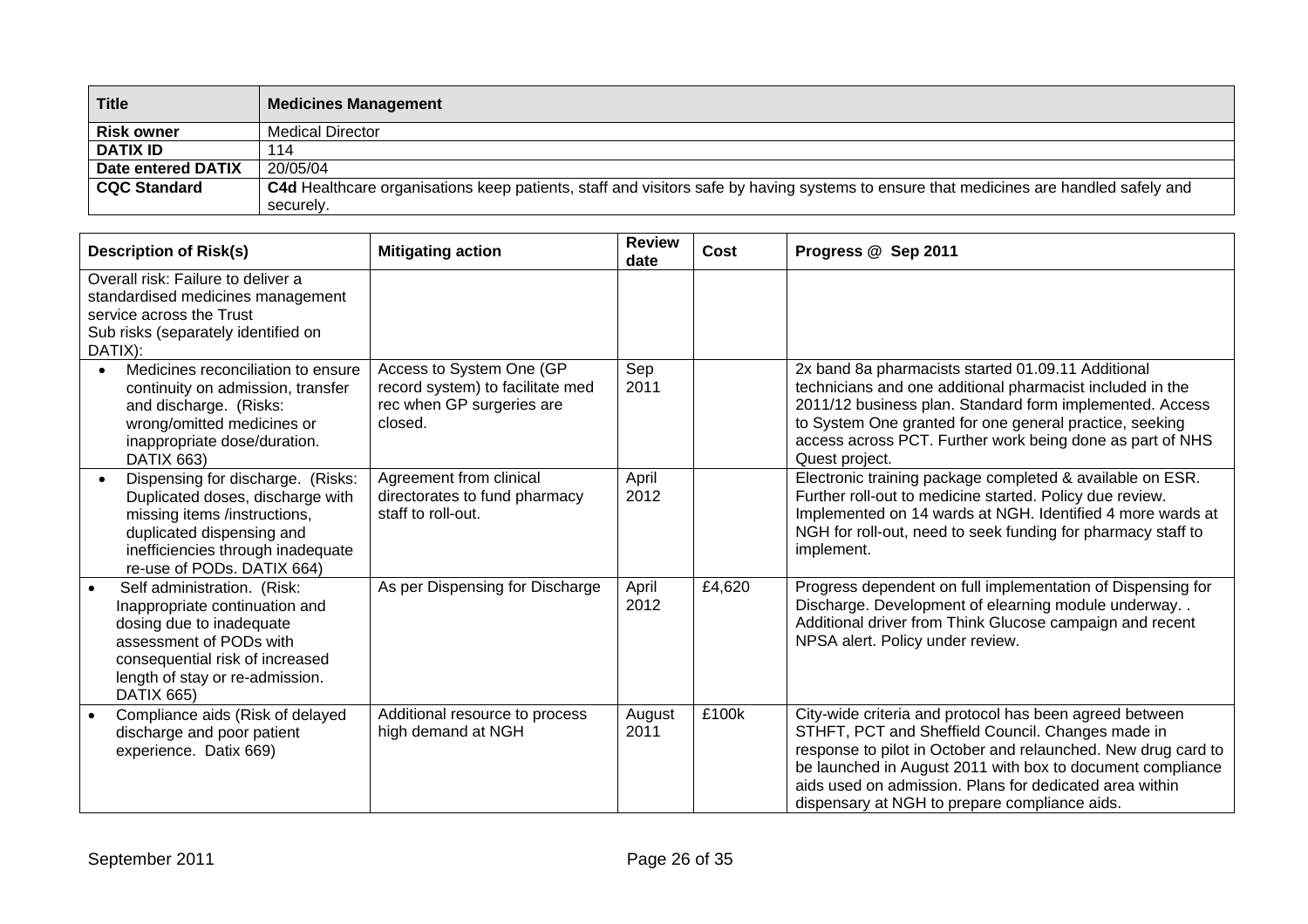| <b>Description of Risk(s)</b>                                                                                                              | <b>Mitigating action</b>                                                                                                     | <b>Review</b><br>date | Cost                                        | Progress @ Sep 2011                                                                                                                                                                                                                                                                                                                                                                                                                                         |
|--------------------------------------------------------------------------------------------------------------------------------------------|------------------------------------------------------------------------------------------------------------------------------|-----------------------|---------------------------------------------|-------------------------------------------------------------------------------------------------------------------------------------------------------------------------------------------------------------------------------------------------------------------------------------------------------------------------------------------------------------------------------------------------------------------------------------------------------------|
| Delayed TTOs (Risk of delayed<br>discharge and poor patient<br>experience. Datix 668)                                                      | Submission of IT Strategy to CIT<br>including option appraisal.<br>Full business case to CIT.                                | June<br>2011          | Included in IT<br>strategy<br>t.b.c.        | Plan agreed to adopt Anglia ICE to produce Discharge Letters<br>in 2011/12. Work started on electronic prescribing outline<br>business case with current implementation date set at 2014.<br>Acknowledged that this alone will not reduce delays.<br>Now Patient Centre implemented pharmacy team to<br>proactively chase TTOs.                                                                                                                             |
| No back-up aseptic service (risk of<br>delayed high risk injectables to<br>patient and failure to comply with<br>NPSA alert 20. Datix 708) | Option appraisal of back-up air<br>plant versus back-up unit.<br>Submission of business case to<br>CIT.                      | Sept<br>2011          | t.b.c. (each<br>to be costed<br>separately) | Isolator hatches connected to generator so limited work can<br>continue in electrical failure. The risk of mechanical failure and<br>lack of emergency power to the full HADU unit remain.<br>Included in Pharmacy's Capital Plan 2011/12. Risk<br>assessments are being reviewed to cover the following<br>separate issues:<br>Full emergency power supply to the unit (HADU)<br>minor mechanical failure (WPH & HADU)<br>major plant failure (WPH & HADU) |
| Cytotoxic unit not on essential<br>electricity supply (risk of lack of<br>provision of chemotherapy. DATIX<br>803)                         | Full risk assessment, option<br>appraisal and business case if<br>required.                                                  | Sept<br>2011          | $£4100 +$<br><b>VAT</b>                     | Only identified as a consequence of recent Blackstart meeting<br>with Estates at WPH. Included in Pharmacy's Capital Plan<br>2011/12 - work needed has been assessed by Estates and<br>the funding has been agreed (from the pharmacy budget).<br>Minor new works form completed and work should be<br>completed within 6-8 weeks.                                                                                                                          |
| Lack of robust out of hours medical<br>gas cover (risk of medical gas<br>failure out of hours. DATIX 844)                                  | Identify staff to work out-of hours,<br>give notice of change of terms<br>and conditions, train staff and<br>implement rota. | August<br>2011        | <£5k/yr<br>t.b.c. by<br><b>HR</b>           | Staff identified and given notice. Training organised.<br>Implementation of rota delayed waiting for Trust OOH Policy<br>which is now out for consultation.                                                                                                                                                                                                                                                                                                 |
| Old / obsolete walk-in fridge<br>storage in pharmacy NGH (risk of<br>loss of stock worth £1M. Datix 798)                                   | Support from CIT to replace<br>fridge                                                                                        | August<br>2011        | £33K                                        | New fridge installed and due to be commissioned next week<br>after 7 days of temperature monitoring. This risk will then be<br>closed.                                                                                                                                                                                                                                                                                                                      |
| Old / obsolete walk-in fridge<br>storage in pharmacy RHH (risk of<br>loss of stock worth £200K. Datix<br>880)                              | Support from CIT to replace<br>fridge                                                                                        | August<br>2011        | t.b.c.                                      | Estates have worked up plans with 3 options, 2 of which are<br>feasible. Business case to go to CIT 26/09/11.                                                                                                                                                                                                                                                                                                                                               |
| Preparation of insulin syringes in<br>clinical areas (risk of incorrect<br>dosing. Datix 879)                                              | Availability of pre-filled syringes<br>from external supplier                                                                | June<br>2011          | nil                                         | Suppliers have experienced a further problem and now all<br>stock at STH exhausted so all clinical areas preparing on ward<br>following SOP. Alternative supplier identified. This entry will be<br>closed once stock is received.                                                                                                                                                                                                                          |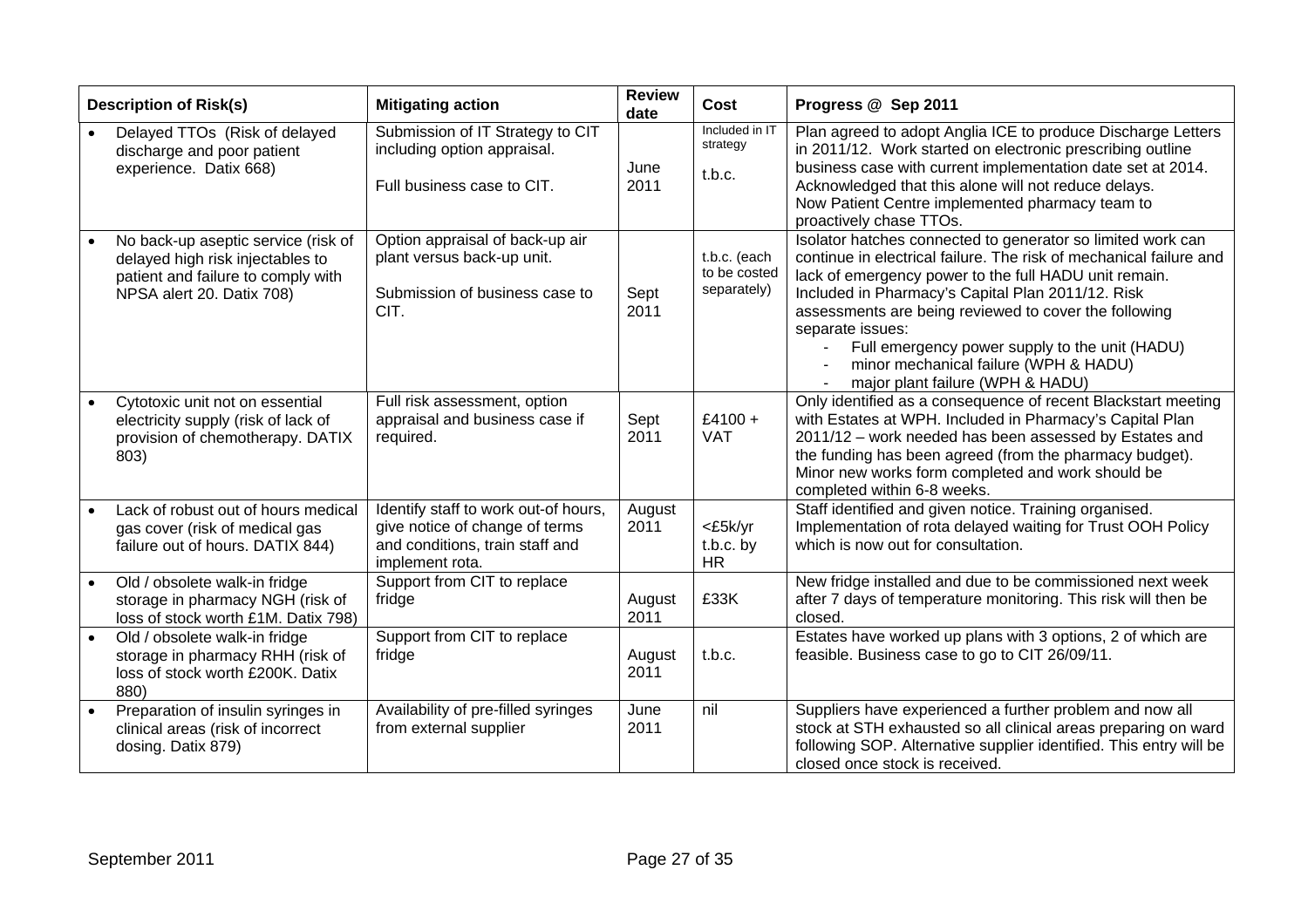| <b>Description of Risk(s)</b>                                                                                                                                                                              | <b>Mitigating action</b>                                                         | <b>Review</b><br>date | Cost | Progress @ Sep 2011                                                                              |
|------------------------------------------------------------------------------------------------------------------------------------------------------------------------------------------------------------|----------------------------------------------------------------------------------|-----------------------|------|--------------------------------------------------------------------------------------------------|
| Poor prescribing of oxygen across<br>the Trust (risk of inappropriate<br>administration; failure to comply<br>with BTS guidelines and financial<br>loss due to inappropriate<br>administration. Datix 902) | Development of oxygen<br>prescription as part of standard<br>inpatient drug card | <b>Dec</b><br>2011    | nil  | New drug card implemented in August 2011. Re-audit planned to<br>determine whether risk reduced. |

|                         | <b>Consequence</b> | Likelihood | <b>Risk Score</b> |
|-------------------------|--------------------|------------|-------------------|
| Initial risk            |                    |            | 20                |
| Target Residual         |                    |            |                   |
| <b>Current Residual</b> |                    |            | 12                |

**RATIONALE FOR SETTING TARGET RESIDUAL SCORE**  Whilst the likelihood of an untoward incident can be reduced by increasing pharmacy staffing, improving medicines management, and training of medical and nursing staff, the inherent risks associated with the use of medicines in a large Acute Hospital can never be eliminated completely.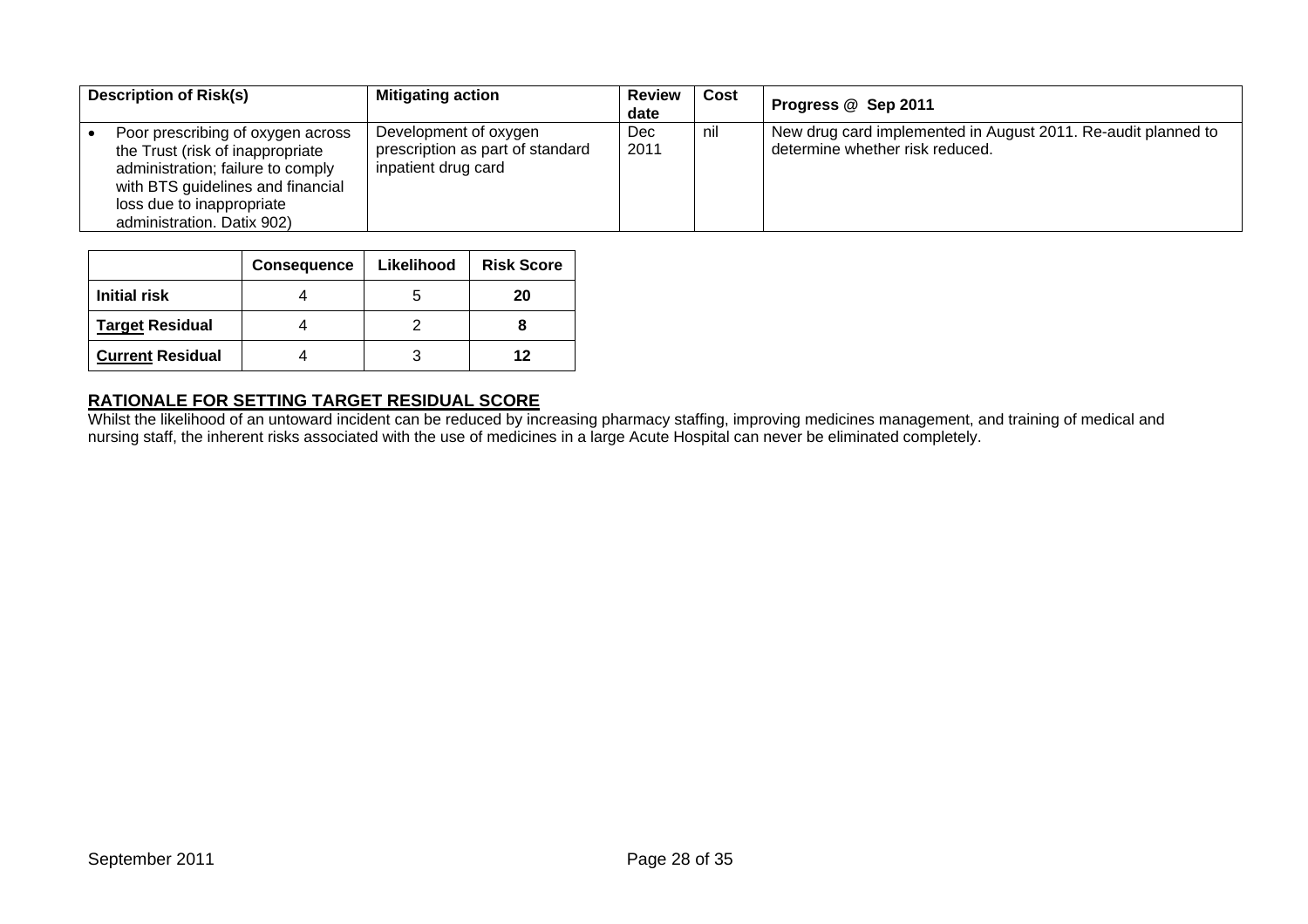| <b>Title</b>          | <b>Excessive Medical Outliers</b>                      |
|-----------------------|--------------------------------------------------------|
| <b>Risk owner</b>     | <b>Medical Director</b>                                |
| <b>DATIX ID</b>       | -67                                                    |
| Date entered DATIX    | Re-entered 17/02/10                                    |
| <b>CQC Outcome(s)</b> | Outcome 4: Care and welfare of people who use services |

| <b>Description of Risk(s)</b>                                                                                                                                                                                                                                                                              | <b>Mitigating action</b>                                                                                                                                                                                                                                                                                                                                                                                                                                                                                                                      | Date due  | Cost                   | Progress @ September 2011                                                                                                                                                                                                                                                                                                                                                                                                                                                                                                                                                                                                                                                                                                                                                                                                                                                                                                                                                                                                                                                                                                                                                                                                                                                                                                                                                                                                                                                                                                                                                                                                                                                                                                                                                                                                                                                                                                                                                                                                          |
|------------------------------------------------------------------------------------------------------------------------------------------------------------------------------------------------------------------------------------------------------------------------------------------------------------|-----------------------------------------------------------------------------------------------------------------------------------------------------------------------------------------------------------------------------------------------------------------------------------------------------------------------------------------------------------------------------------------------------------------------------------------------------------------------------------------------------------------------------------------------|-----------|------------------------|------------------------------------------------------------------------------------------------------------------------------------------------------------------------------------------------------------------------------------------------------------------------------------------------------------------------------------------------------------------------------------------------------------------------------------------------------------------------------------------------------------------------------------------------------------------------------------------------------------------------------------------------------------------------------------------------------------------------------------------------------------------------------------------------------------------------------------------------------------------------------------------------------------------------------------------------------------------------------------------------------------------------------------------------------------------------------------------------------------------------------------------------------------------------------------------------------------------------------------------------------------------------------------------------------------------------------------------------------------------------------------------------------------------------------------------------------------------------------------------------------------------------------------------------------------------------------------------------------------------------------------------------------------------------------------------------------------------------------------------------------------------------------------------------------------------------------------------------------------------------------------------------------------------------------------------------------------------------------------------------------------------------------------|
| Clinical risk - compromised<br>quality of care and safety for<br>outlying patients<br>Poorer outcome and quality<br>of patient experience<br>Increased length of stay and<br>$\blacksquare$<br>consequent impact on costs<br>Impact on activity and targets<br>from cancellation of elective<br>admissions | For excessive medical outliers:<br>$\blacksquare$<br>bed management<br>cohorting outliers on wards<br>$\blacksquare$<br>ward based working when<br>$\blacksquare$<br>necessary<br>increased weekend<br>$\blacksquare$<br>Consultant discharge<br>rounds in all medical<br>specialties<br>commencing 12 <sup>th</sup> April<br>2010, outlying medical<br>patients will be cared for by<br>subspecialty team<br>appropriate to their<br>presenting complaint.<br>active monitoring by<br>Medical Director and Chief<br><b>Operating Officer</b> | <b>NA</b> | <b>NA</b><br><b>NA</b> | The number of medical outliers has again fallen over the last two months,<br>averaging 28. Delayed transfers of care remain a significant problem, and<br>remain up to 60-100/week, although initiatives to address this issue<br>continue across the Trust and in liaison with appropriate external<br>agencies.<br>The third MAU and appointment of Acute Physicians were delivered as<br>planned in December 2009. Indications are that new triage arrangements<br>are successfully allocating patients to the most appropriate specialty early<br>in their admission. The surgical assessment unit opened at the NGH<br>campus in October 2010. An escalation plan for the management of<br>medical outliers has been agreed with Medical Specialties, and requires<br>that ward-based working replaces 'keep your own patients' when outlier<br>numbers exceed 50 for three consecutive days, or when there is a sudden<br>and unexpected increase in outliers on a single day.<br>The Stroke pathway is now embedded at the central campus, and audit<br>data continue to demonstrate that 90% of stroke patients spend >90% of<br>their admission in dedicated stroke facilities.<br>To mitigate against the impact of Norovirus, a Norovirus escalation policy<br>has been agreed, and entails the establishment of a dedicated cohorting<br>ward on Robert Hadfield 2 when a threshold number of Norovirus cases is<br>reached. The norovirus policy and the flu policy are currently being<br>reviewed as part of winter planning.<br>The 'Hospital at Night' programme was extended to the Northern General<br>Campus as planned in August 2011. Data on the impact of this initiative<br>on the triaging of patients, targeting of appropriately-trained staff to sick<br>patients, and efficiency of patient management will be available via audit<br>data over the coming months. Plans are being made to extend this<br>initiative to weekend hours, though a target introduction date has not yet<br>been agreed. |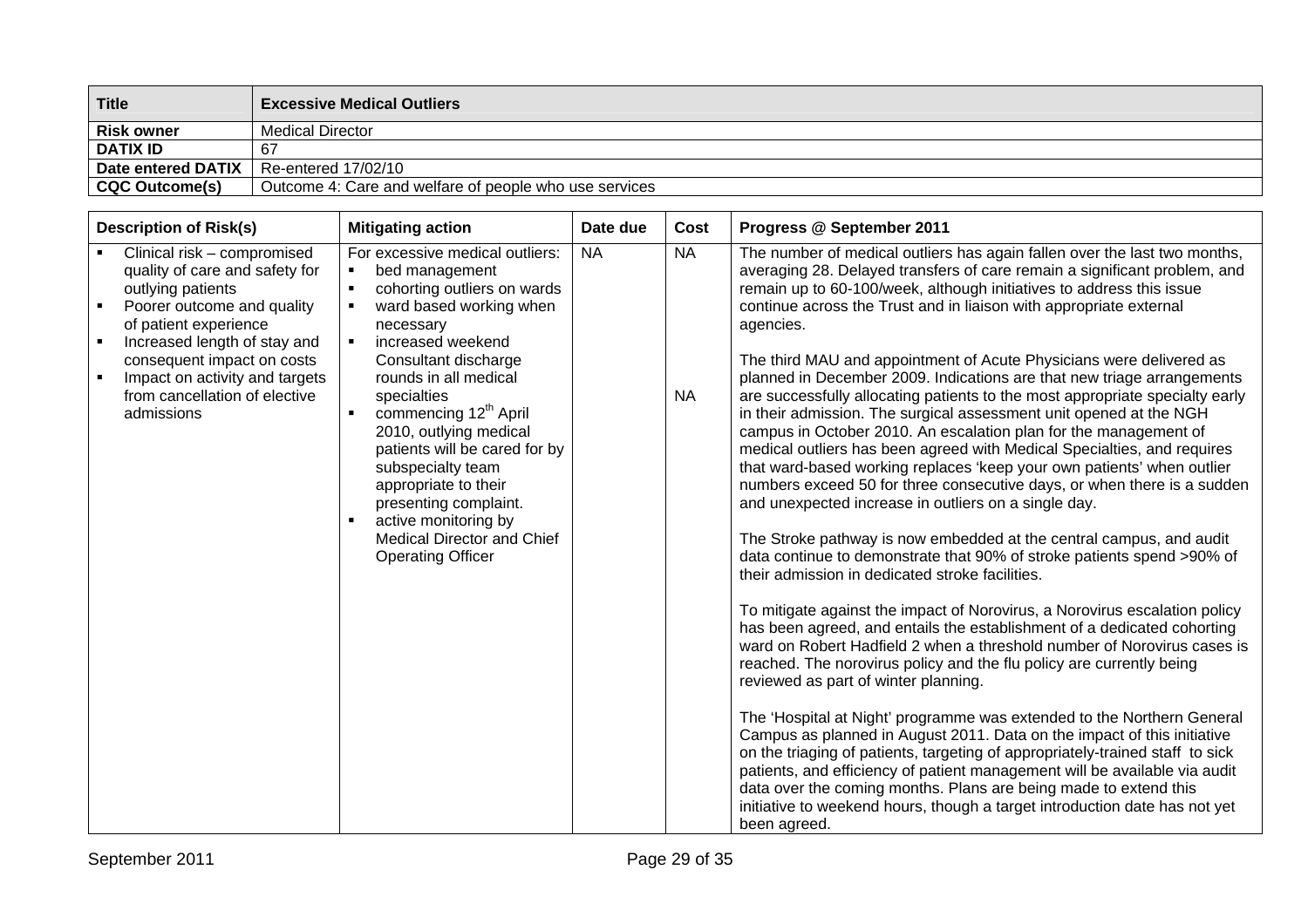|                         | <b>Consequence</b> | Likelihood | <b>Risk Score</b> |
|-------------------------|--------------------|------------|-------------------|
| <b>Initial risk</b>     |                    |            | 16                |
| <b>Target Residual</b>  |                    |            |                   |
| <b>Current Residual</b> |                    |            | 12                |

**RATIONALE FOR SETTING TARGET RESIDUAL SCORE**  It is never possible to guarantee that no medical patients will need to outlie to non-medical wards. Some risk will therefore always remain, even if outlying of medical patients occurs only rarely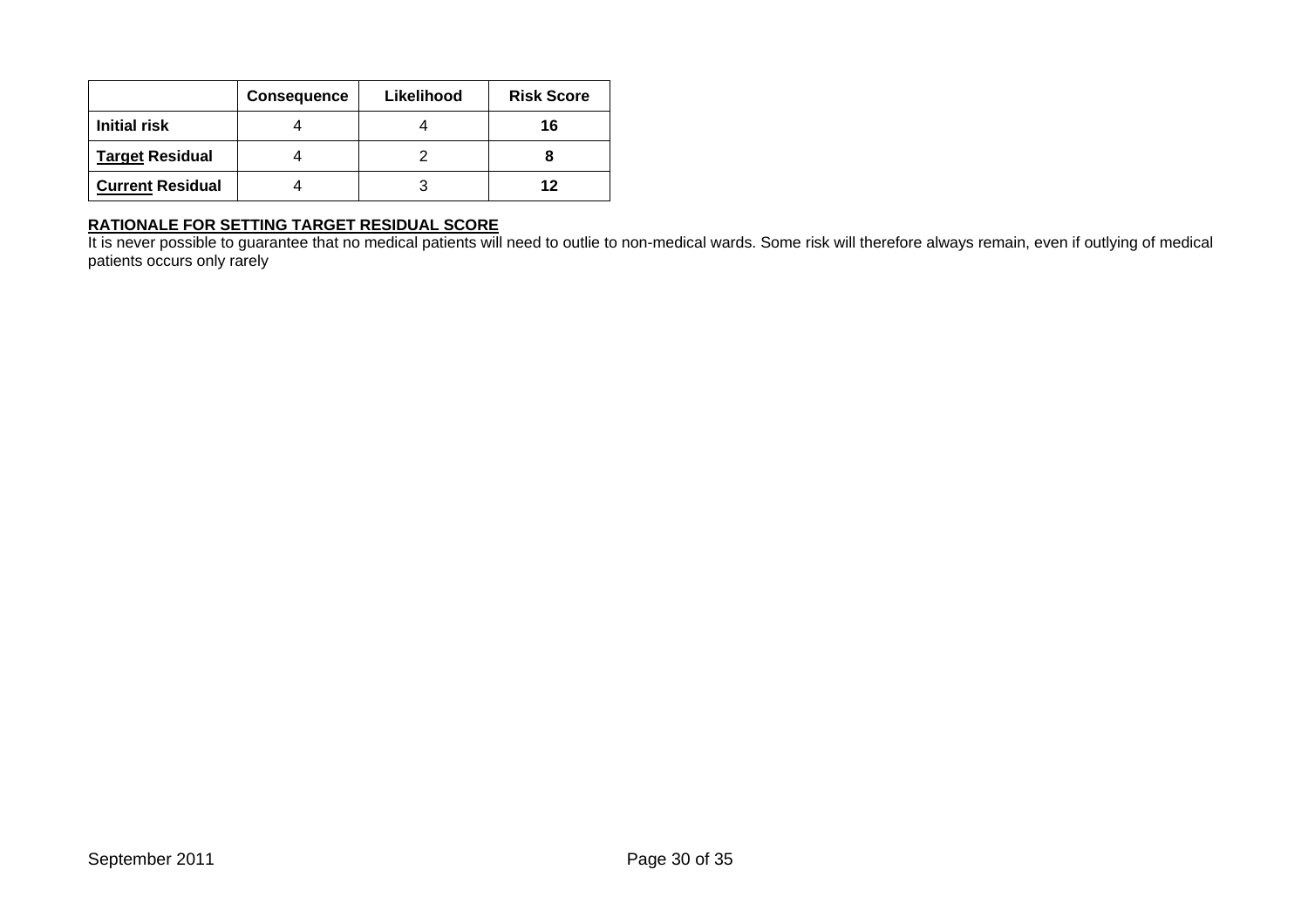| Title              | <b>Asbestos Management</b>                     |
|--------------------|------------------------------------------------|
| <b>Risk owner</b>  | <b>Estates Director</b>                        |
| <b>DATIX ID</b>    | 736                                            |
| Date entered DATIX | 27 August 2009                                 |
| CQC Outcome(s)     | Outcome 10: Safety and suitability of premises |

| <b>Description of Risk(s)</b>                                                                                                                                                                                                                                                                                                                                                                                                                                                                                                                                                                                                                                                                                                                             | <b>Mitigating action</b>                                                                                                                                                                                                                                                                                                                                                                                                                                                                                                                      | Date due | Cost | Progress @ September 2011                                                                                                                                                                                                                                                                                                                                                                                                                                                                                                                                                                                                                                                                                                                                                                                                                                                                                                                                                                                                                                                                                                                                                                                                                                                                                                                                                                                                                                                                                                                                                                                                                                                                                                                                                                    |
|-----------------------------------------------------------------------------------------------------------------------------------------------------------------------------------------------------------------------------------------------------------------------------------------------------------------------------------------------------------------------------------------------------------------------------------------------------------------------------------------------------------------------------------------------------------------------------------------------------------------------------------------------------------------------------------------------------------------------------------------------------------|-----------------------------------------------------------------------------------------------------------------------------------------------------------------------------------------------------------------------------------------------------------------------------------------------------------------------------------------------------------------------------------------------------------------------------------------------------------------------------------------------------------------------------------------------|----------|------|----------------------------------------------------------------------------------------------------------------------------------------------------------------------------------------------------------------------------------------------------------------------------------------------------------------------------------------------------------------------------------------------------------------------------------------------------------------------------------------------------------------------------------------------------------------------------------------------------------------------------------------------------------------------------------------------------------------------------------------------------------------------------------------------------------------------------------------------------------------------------------------------------------------------------------------------------------------------------------------------------------------------------------------------------------------------------------------------------------------------------------------------------------------------------------------------------------------------------------------------------------------------------------------------------------------------------------------------------------------------------------------------------------------------------------------------------------------------------------------------------------------------------------------------------------------------------------------------------------------------------------------------------------------------------------------------------------------------------------------------------------------------------------------------|
| Lack of funding to be able to<br>Decontaminate/remove<br>identified sources of<br><b>Asbestos Containing</b><br>Materials (ACM's) from the<br>Estate at various locations.<br>Assigned funding may not be<br>used due to restrictions on<br>spending of monies identified<br>as capital on cleaning up<br>existing infrastructure of<br>Estate.<br>Areas of the Estate cannot be<br>used to their full potential<br>because of the certain<br>exposure to ACM's<br>Essential plant is not being<br>$\bullet$<br>maintained inline with PPM<br>strategy<br>In the case of a need for<br>emergency access to an area<br>identified as containing<br>ACM's delays would be<br>caused by the need to ensure<br>appropriate safety<br>precautions are in place | Decontamination / Removal<br>$\bullet$<br>of ACM's is done as part of a<br>capital project following the<br>relevant survey<br>Areas are prioritised based<br>on amount and type of<br>asbestos and frequency of<br>access required<br>Permit to enter system in<br>$\bullet$<br>place with agreed use of<br>PPE and RPE<br>Competent contractor<br>appointed to identify and<br>prioritise areas which need<br>action<br>Costing for removal of<br>$\bullet$<br>ACM's obtained and<br>provided to Healthcare<br><b>Governance Department</b> | 2016     | 603K | Risk identified, assessed and entered onto Datix August 2009.<br>September 2009 Health and Safety Executive visit Trust and<br>$\bullet$<br>examine management arrangements for asbestos. Trust faces<br>possibility of Improvement notice if suitable and sufficient action<br>plan not developed within short timescale.<br>Action plan completed and submitted to HSE in time to prevent<br>enforcement action; content of action plan agreed with Patient<br>Healthcare Governance department.<br>Top ten priorities identified; costing obtained for containment and<br>abatement of asbestos containing materials and paper provided to<br>Trust Executive Group November 2009.<br>Decision made to centralise all asbestos records on MICAD system<br>Asbestos consultancy commissioned to transfer and format the<br>information.<br>Paper provided to HCGC March 2010 with current issues and areas<br>$\bullet$<br>of concern identified.<br>April 2010 funding provided for 2010/11 financial year to address<br>priority areas of concern.<br>2010 funding used removing asbestos containing materials from top<br>2 priority areas identified in paper to March Healthcare Governance<br>Committee.<br>Asbestos Surveys continue on properties which Sheffield Teaching<br>Hospitals NHS Foundation Trust have identified as Duty Holder.<br>Priority established using Risk Management Principles and HSG<br>264<br>Asbestos Consultancy out to tender. Returns mid-June 2010<br>The asbestos contract has been awarded to the Broadland Group<br>Ltd following the success tender process. Broadland Group is a<br>local company from Chesterfield and has been awarded the<br>contract with effect from November 1 <sup>st</sup> 2010. The contract will run<br>for 5 years. |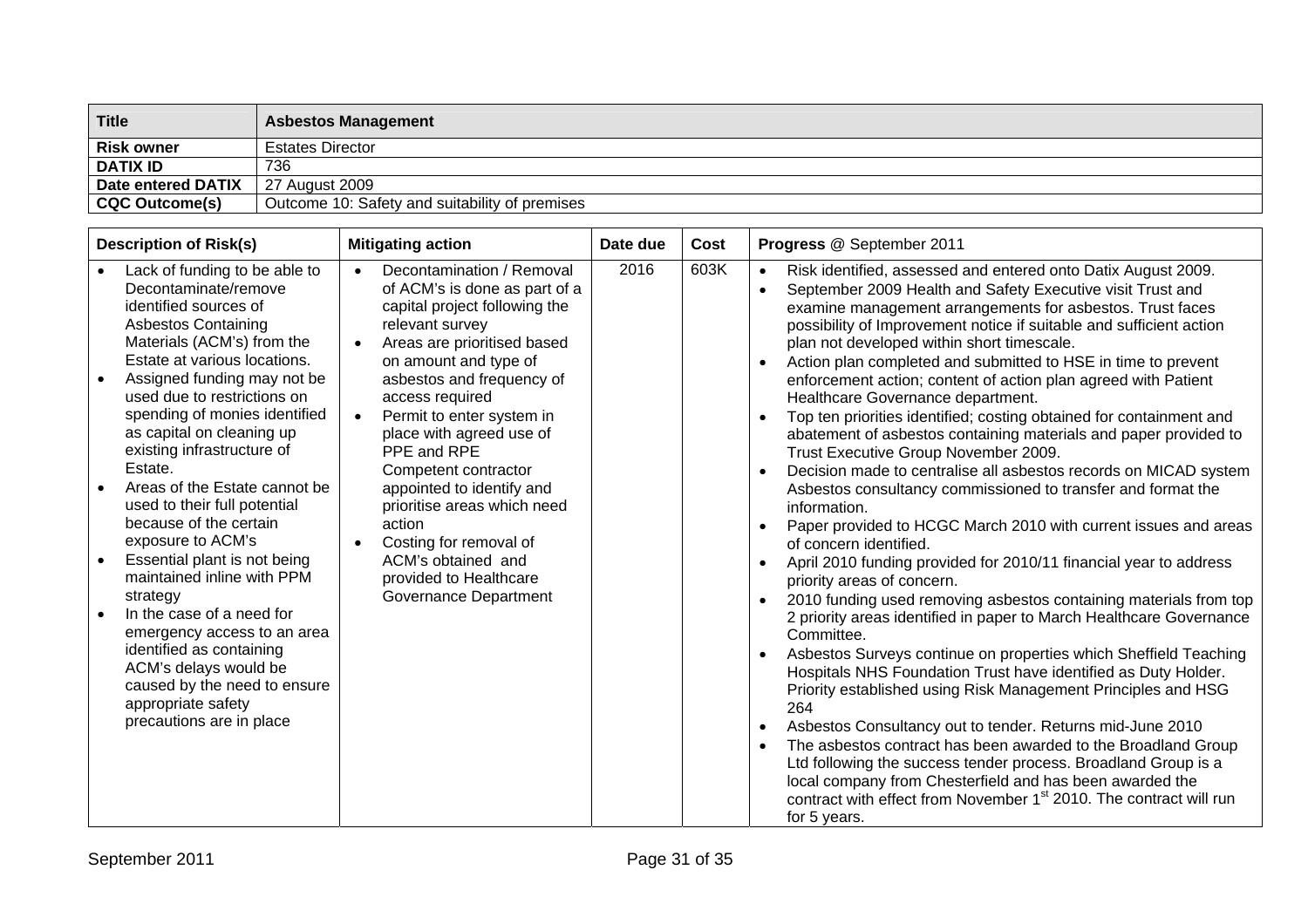| <b>Description of Risk(s)</b> | <b>Mitigating action</b> | Date due | Cost | Progress @ September 2011                                                                                                                                                                                                                                                                                                                                                                                                                                                                                                                                                                                                                                                                                                                                                                                                                                                                                                                                                                                                                                                                                                                                                                                                                                                                                                                                                                                                                                                              |
|-------------------------------|--------------------------|----------|------|----------------------------------------------------------------------------------------------------------------------------------------------------------------------------------------------------------------------------------------------------------------------------------------------------------------------------------------------------------------------------------------------------------------------------------------------------------------------------------------------------------------------------------------------------------------------------------------------------------------------------------------------------------------------------------------------------------------------------------------------------------------------------------------------------------------------------------------------------------------------------------------------------------------------------------------------------------------------------------------------------------------------------------------------------------------------------------------------------------------------------------------------------------------------------------------------------------------------------------------------------------------------------------------------------------------------------------------------------------------------------------------------------------------------------------------------------------------------------------------|
|                               |                          |          |      | Priority areas for asbestos abatement work have been identified<br>and prioritised for the 2011/12 financial year and subject to funding<br>being made available again will be progressed.<br>These and other high risk areas will be re-inspected during the<br>2011/12 year, proactive air monitoring will be taken and the<br>effectiveness of the current control measures assessed.<br>MiCAD Lite and the Trust Intranet Property Register have been<br>updated to reflect the current information held by the Trust relating<br>to asbestos management. The Asbestos Register and Asbestos<br>Management plan will continue to be updated on an ongoing basis.<br>Situation continues to be monitored areas known or suspected to<br>contain ACM's are assessed prior to access. All areas which are<br>part of the essential maintenance program have a refurbishment<br>and demolition asbestos survey prior to commencement of work.<br>The introduction of HSG 264 as a replacement to MDHS 100 now<br>requires that any area which is having an asbestos survey must be<br>vacated prior to the work starting. This can cause delays and<br>reduces timescales in the EMP if not effectively managed.<br>Paper prepared for the HCGC March 2011 with current issues and<br>areas of concern identified.<br>Orders have been placed to have asbestos removed from a number<br>of locations at the NC.<br>Priority areas have been identified and funding secured for removal |
|                               |                          |          |      | of asbestos a the CC.<br>Areas of the NC not yet surveyed have been identified and a                                                                                                                                                                                                                                                                                                                                                                                                                                                                                                                                                                                                                                                                                                                                                                                                                                                                                                                                                                                                                                                                                                                                                                                                                                                                                                                                                                                                   |
|                               |                          |          |      | program of inspections identified.                                                                                                                                                                                                                                                                                                                                                                                                                                                                                                                                                                                                                                                                                                                                                                                                                                                                                                                                                                                                                                                                                                                                                                                                                                                                                                                                                                                                                                                     |

|                         | <b>Consequence</b> | Likelihood | <b>Risk Score</b> |
|-------------------------|--------------------|------------|-------------------|
| <b>Initial risk</b>     |                    |            | 20                |
| <b>Target Residual</b>  |                    |            |                   |
| <b>Current Residual</b> |                    |            | 12                |

Progress has been made against the original assessment with the migration of information onto one database the continual assessment of areas of the Trust during capital schemes and planned asbestos surveys. The results of these surveys will be available to all staff and to contractors. Funding has been provided for the 2010/11 financial to address those areas of concern identified in TEG & HCGC reports. With the continuation of funding for the 2011/12 year and onwards there are no reasons to suspect that the target will not be reached within the projected six year asbestos management plan.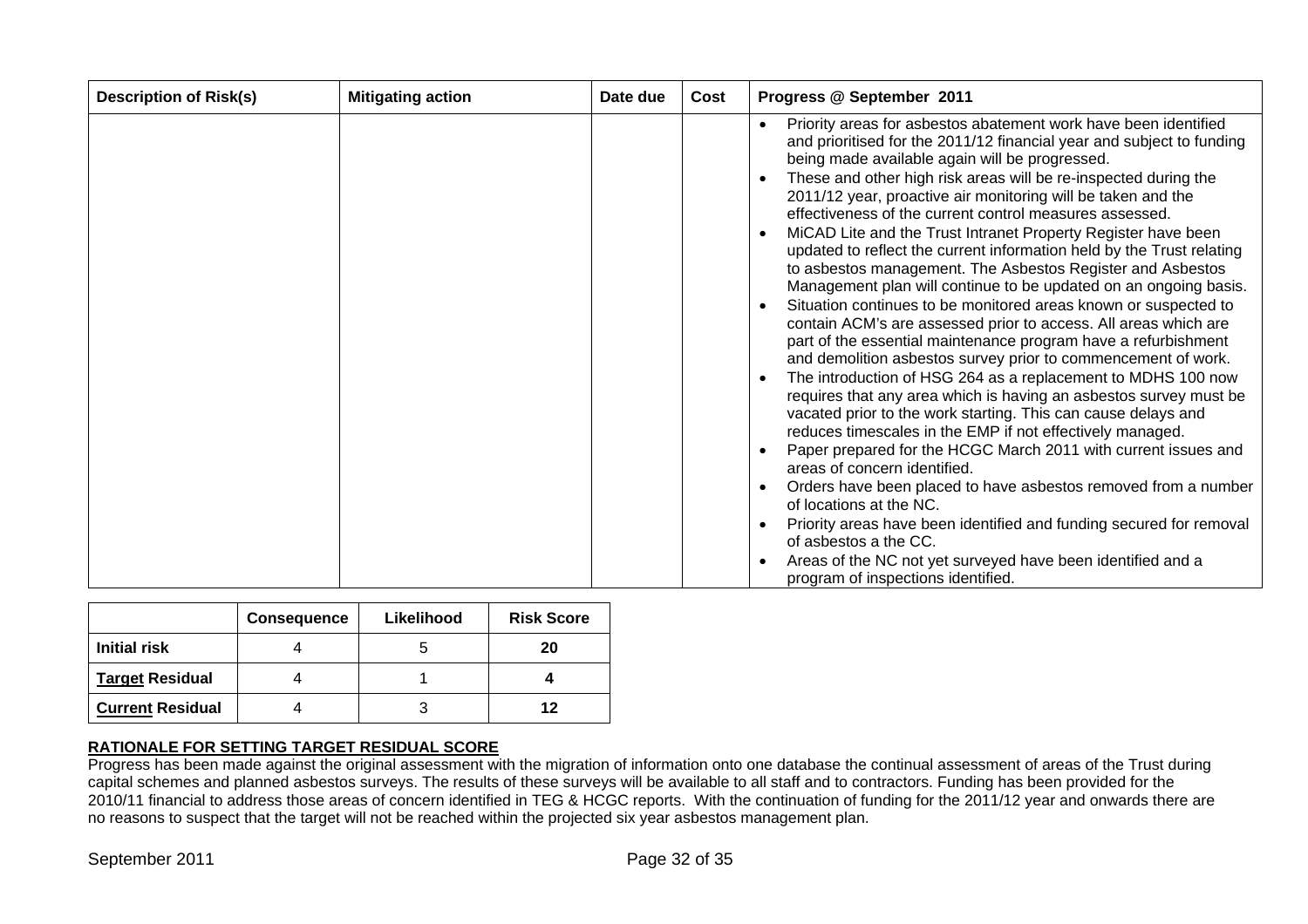| Title              | <b>Influenza Pandemic</b>                                                                              |
|--------------------|--------------------------------------------------------------------------------------------------------|
| <b>Risk owner</b>  | Chief Nurse / Chief Operating Officer                                                                  |
| <b>DATIX ID</b>    | 592                                                                                                    |
| Date entered DATIX | 25/03/08                                                                                               |
| CQC Outcome(s)     | Outcome 4: Care and welfare of people who use services and Outcome 6: Cooperating with other providers |

| <b>Description of Risk(s)</b>                                                                                                                                                                                                                                                                   | <b>Mitigating action</b>                                                                                                                                                                                                                                                                                                                                                                                                       | Date<br>due | Cost       | Progress @ September 2011                                                                                                                                                                                                                                                                                                                                                                                                                                                                                                                                                                                                                                                                    |
|-------------------------------------------------------------------------------------------------------------------------------------------------------------------------------------------------------------------------------------------------------------------------------------------------|--------------------------------------------------------------------------------------------------------------------------------------------------------------------------------------------------------------------------------------------------------------------------------------------------------------------------------------------------------------------------------------------------------------------------------|-------------|------------|----------------------------------------------------------------------------------------------------------------------------------------------------------------------------------------------------------------------------------------------------------------------------------------------------------------------------------------------------------------------------------------------------------------------------------------------------------------------------------------------------------------------------------------------------------------------------------------------------------------------------------------------------------------------------------------------|
| Major impact on Trust business<br>caused by increased demand<br>from high level of admissions and<br>increased morbidity (possibly<br>mortality) compounded by parallel<br>impact on capacity due to high<br>level of staff/carer absence and<br>disruption to supply of goods and<br>services. | Key controls:<br>Pandemic Influenza Plan<br>Major Incident<br><b>Communications Strategy</b><br>Influenza Pandemic Planning<br>Project Manager<br>Influenza Pandemic<br><b>Operational Planning Team</b><br>Influenza Pandemic Steering<br>Group<br>Respond to local and national<br>guidance as it develops and<br>changes<br>Review the management of<br>the swine flu pandemic and<br>amend STH Pandemic<br>Influenza plan. | Current     | <b>TBC</b> | During January 2011 the Trust experienced a significant increase in the<br>number of general, and critical care admissions as a result of flu, or flu<br>like illness. Overall arrangements worked well and normal working was<br>maintained in most areas.<br>The Pandemic Operational Management Group continues to develop<br>operational plans for 2011/2012 plans utilising lessons learnt locally and<br>nationally during 2010/2011.<br>Specific work is being undertaken to revise the cohort and vaccination<br>arrangements and these were presented to TEG in August as part of<br>the 2011/2012 Winter Plans.<br>The 2011/12 vaccination programme will commence in October 2011 |

|                         | <b>Consequence</b> | Likelihood | <b>Risk Score</b> |
|-------------------------|--------------------|------------|-------------------|
| Initial risk            |                    |            | 25                |
| <b>Target Residual</b>  |                    |            | 12                |
| <b>Current Residual</b> |                    |            | 12                |

 **Likelihood:** Pandemic flu is known to occur irregularly, with about three influenza pandemics in each century for the last 300 years. However, given that the outbreak of Influenza A/H1N1 (Swine Flu) in 2009 was declared a pandemic and that pandemics often have 3 or 4 waves, there remains a high probability of a further wave during the winter 2011/12.

Consequence: The risk that pandemic flu poses to the Trust is that it compromises the Trust ability to deliver its objectives. This is due to the increase in workload whilst simultaneously reducing its workforce due to absence related to staff sickness and the need to provide domiciliary care. It is thought that this would manifest itself as a loss of service in a number of critical areas such as outpatients and would restrict normal working and this may see non emergency work cancelled.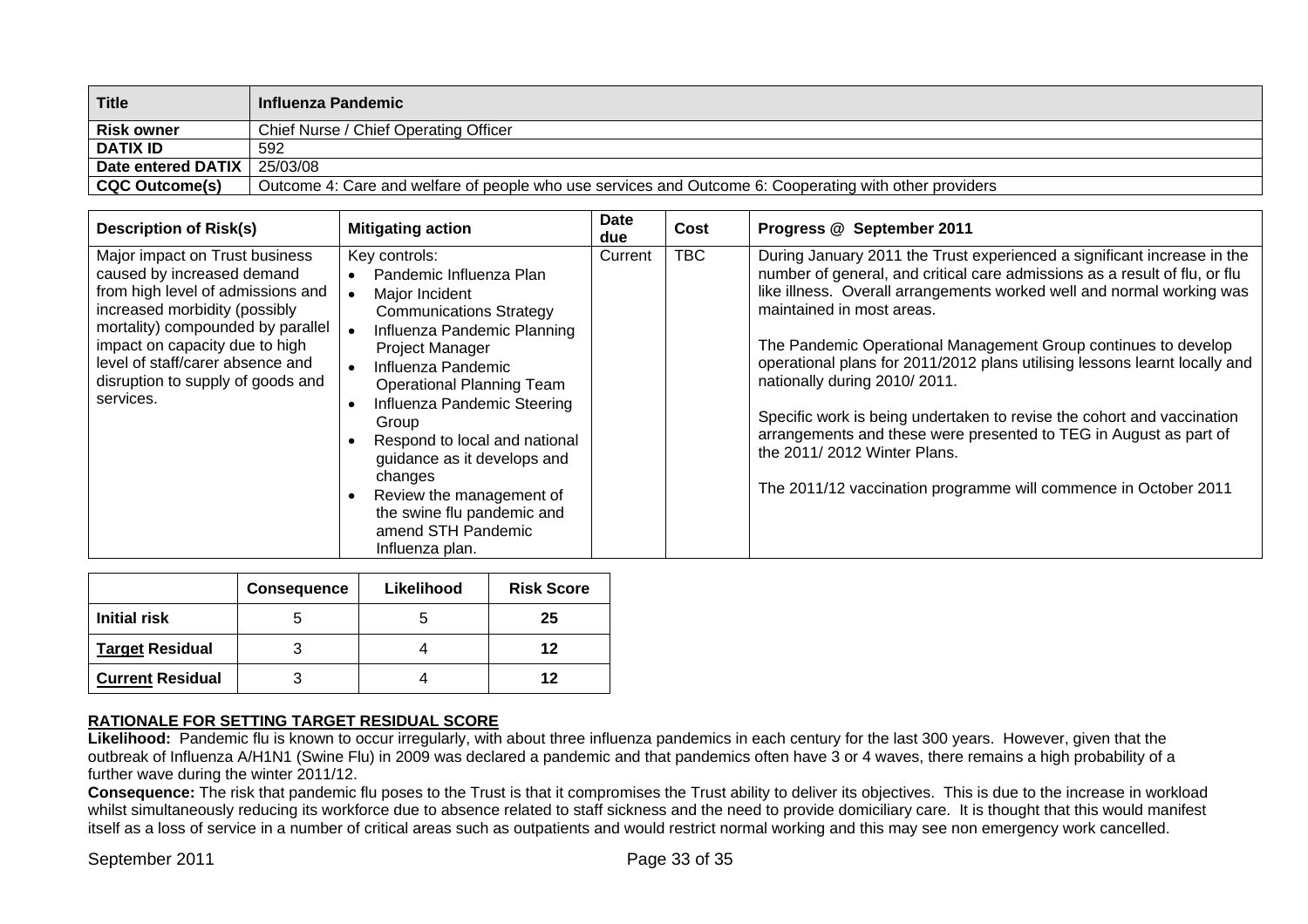# **Care Quality Commission: Essential Standards of Quality and Safety (December 2009)**

| <b>Involvement and information</b>       |                                                                                     |  |  |  |  |  |
|------------------------------------------|-------------------------------------------------------------------------------------|--|--|--|--|--|
| Outcome 1                                | Respecting and involving people who use services                                    |  |  |  |  |  |
| Outcome 2                                | Consent to care and treatment                                                       |  |  |  |  |  |
| Outcome 3                                | Fees                                                                                |  |  |  |  |  |
| Personalised care, treatment and support |                                                                                     |  |  |  |  |  |
| Outcome 4                                | Care and welfare of people who use services                                         |  |  |  |  |  |
| Outcome 5                                | Meeting nutritional needs                                                           |  |  |  |  |  |
| Outcome 6                                | Cooperating with other providers                                                    |  |  |  |  |  |
| <b>Safeguarding and safety</b>           |                                                                                     |  |  |  |  |  |
| Outcome 7                                | Safeguarding people who use services from abuse                                     |  |  |  |  |  |
| Outcome 8                                | Cleanliness and infection control                                                   |  |  |  |  |  |
| Outcome 9                                | Management of medicines                                                             |  |  |  |  |  |
| Outcome 10                               | Safety and suitability of premises                                                  |  |  |  |  |  |
| Outcome 11                               | Safety, availability and suitability of equipment                                   |  |  |  |  |  |
| <b>Suitability of staffing</b>           |                                                                                     |  |  |  |  |  |
| Outcome 12                               | Requirements relating to workers                                                    |  |  |  |  |  |
| Outcome 13                               | Staffing                                                                            |  |  |  |  |  |
| Outcome 14                               | Supporting workers                                                                  |  |  |  |  |  |
| <b>Quality and management</b>            |                                                                                     |  |  |  |  |  |
| Outcome 15                               | Statement of purpose                                                                |  |  |  |  |  |
| Outcome 16                               | Assessing and monitoring the quality of service provision                           |  |  |  |  |  |
| Outcome 17                               | Complaints                                                                          |  |  |  |  |  |
| Outcome 18                               | Notification of death of a person who uses the services                             |  |  |  |  |  |
| Outcome 19                               | Notification of death or unauthorised absence of a person who is detained or liable |  |  |  |  |  |
|                                          | to be detained under the Mental Health Act 1983                                     |  |  |  |  |  |
| Outcome 20                               | Notification of other incidents                                                     |  |  |  |  |  |
| Outcome 21                               | Records                                                                             |  |  |  |  |  |
| <b>Suitability of management</b>         |                                                                                     |  |  |  |  |  |
| Outcome 22                               | Requirements where the service provider is an individual or partnership             |  |  |  |  |  |
| Outcome 23                               | Requirements where the service provider is a body other than a partnership          |  |  |  |  |  |
| Outcome 24                               | Requirements relating to registered managers                                        |  |  |  |  |  |
| Outcome 25                               | Registered person: training                                                         |  |  |  |  |  |
| Outcome 26                               | Financial position                                                                  |  |  |  |  |  |
| Outcome 27                               | Notifications - notice of absence                                                   |  |  |  |  |  |
| Outcome 28                               | Notifications - notice of changes                                                   |  |  |  |  |  |